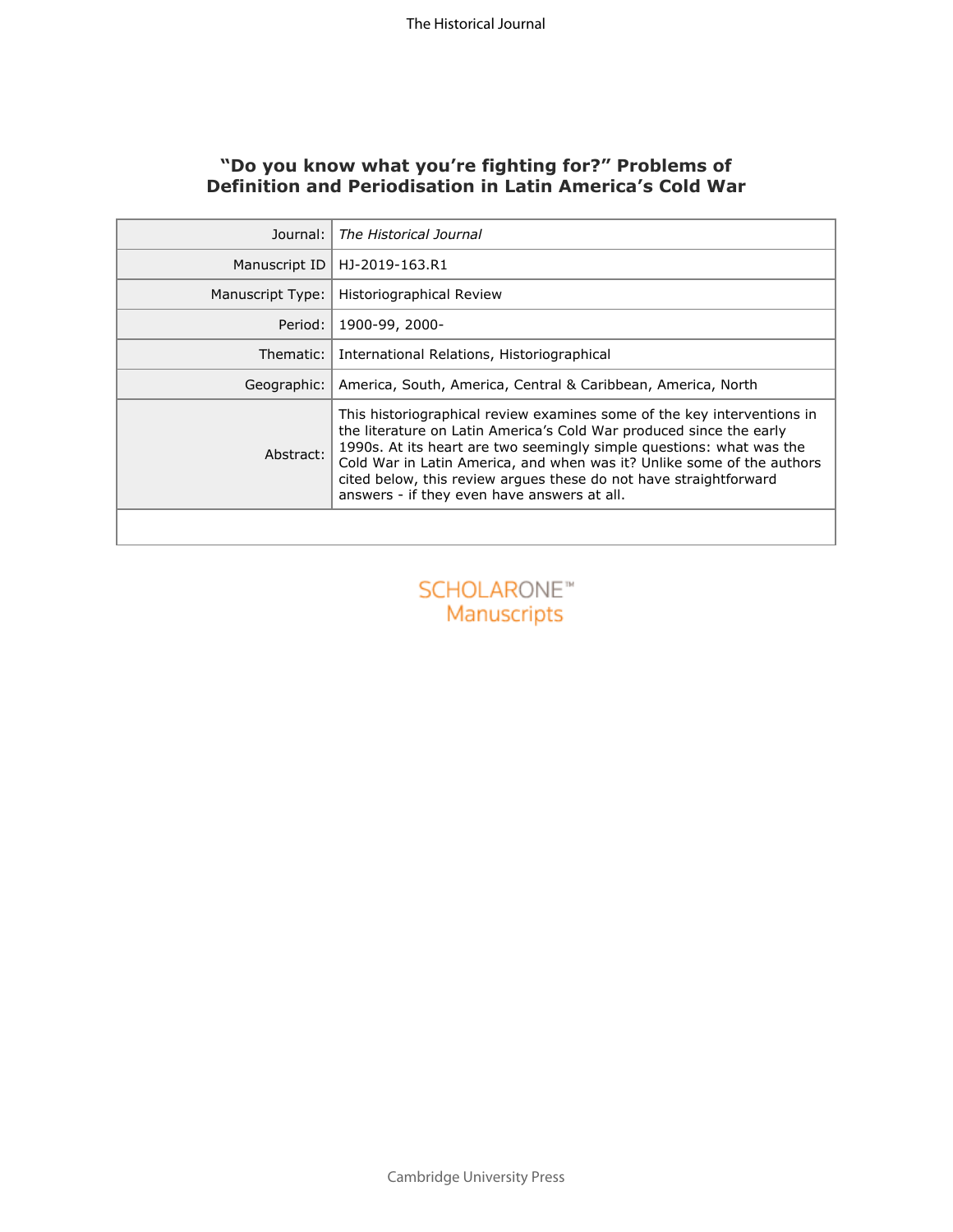# **"Do you know what you're fighting for?" 1 Problems of Definition and Periodisation in Latin America's Cold War 2**

History is encounter. The past comprises all the encounters – both simple and complex, peaceful and conflictual – that have brought people together. History, as a discipline, is thus the sum of all the *narratives* of those encounters. But the sum of narratives is untidy – replete with omissions, fabrications, and contradictions. 3

connected purposes: first, to give a historic<br>ventions in the literature on Latin America<br>second, to offer a new, multilayered mode<br>of Mexico to demonstrate both the weal<br>ential utility of a new approach. At its he<br>at was This article has three connected purposes: first, to give a historiographical overview of some of the key interventions in the literature on Latin America's Cold War produced since the early 1990s; second, to offer a new, multilayered model of analysis; and third, to use the example of Mexico to demonstrate both the weaknesses of the current literature and the potential utility of a new approach. At its heart are two seemingly simple questions: what was the Cold War in Latin America, and when was it? Unlike some of the authors cited below, this review argues these do not have straightforward answers - if they even have answers at all. 4 In this, it takes its cue from Tanya Harmer's recent observation that:

1

**<sup>1</sup>** Janelle Monae, "Cold War," *The ArchAndroid* (2010)

**<sup>2</sup>** Many thanks to Tom Long, Geoff Goodwin, Tanya Harmer, Robert Karl, Ben Smith, Thom Rath, Carlos Pérez Ricart, Alessandro Iandolo, Louise Fawcett, Roham Alvani, Christy Thornton and Lisa Kladitis, who either saw earlier versions of my proposed framework or a draft of the text. Your comments and suggestions were extremely helpful, and all remaining inconsistencies and mischaracterisations are my own stubborn fault. I am also profoundly grateful to the editors and to two anonymous reviewers - and especially to Aaron Coy Moulton whose comments were invaluable. 3 Matthew Restall, *When Montezuma Met Cortés: The True Story of the Meeting that Changed History*  (Ecco, 2018), p.19

<sup>4</sup> After reading the introduction to Masuda Hajimu's *Cold War Crucible: The Korean Conflict and the Postwar World* (Harvard University Press, 2015) at Rob Karl's prompting, I wonder whether the questions even make sense.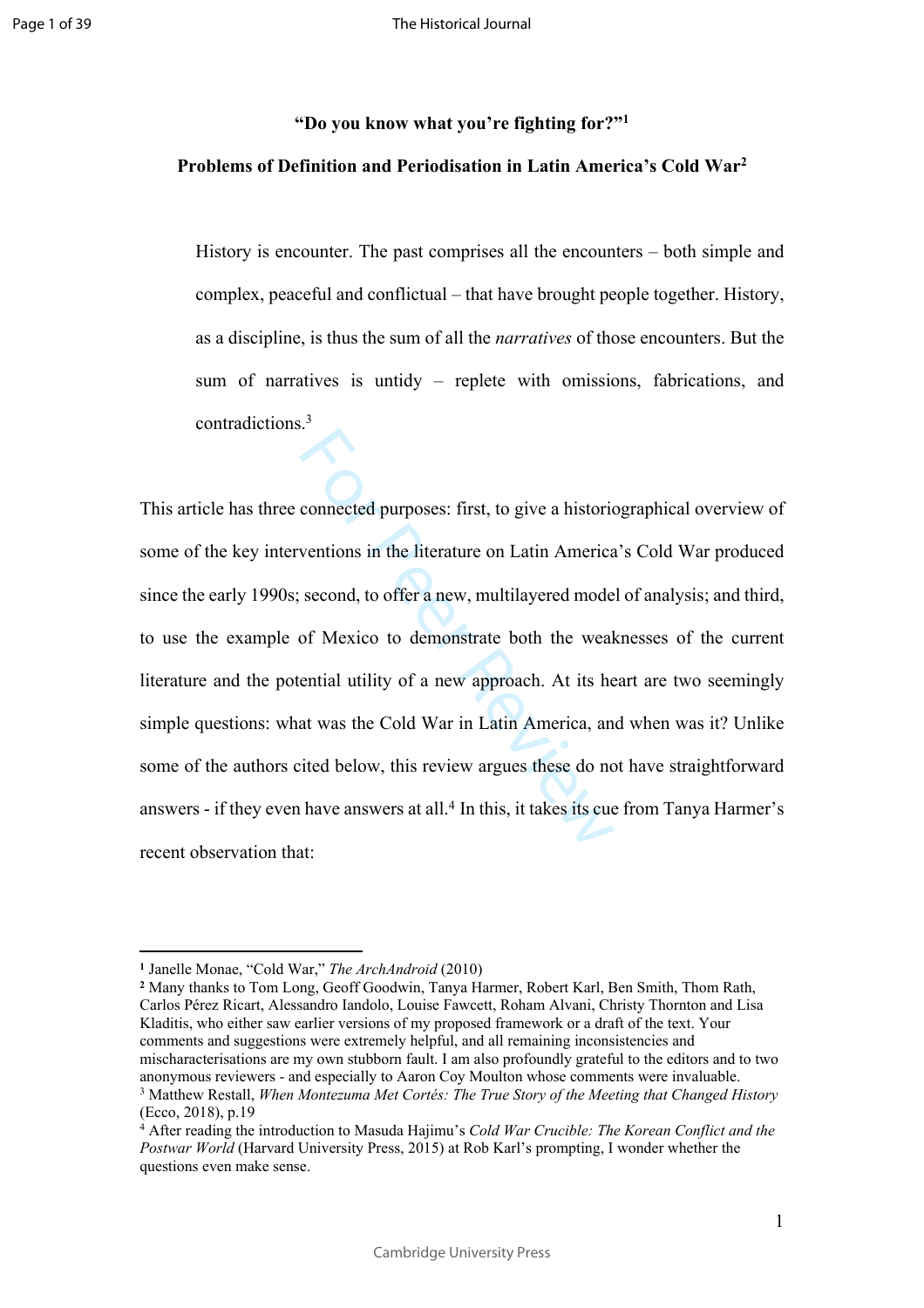[W]hat the Cold War meant in a Latin American context or to Latin Americans is still relatively unclear. Scholarship is largely fragmented between different countries and time periods. There is little agreement about when the Cold War in the region began and ended, whether it was imposed or imported and precisely how it evolved over time. Some argue that the very concept of the Cold War is irrelevant in a Latin American context. Others contend that the region's Cold War set something of a precedent for what happened elsewhere. In short, we still have a lot to learn. 5

summed up the "paradox" which emerges fit<br>ians find out about the Cold War in the here<br>is into the background".<sup>6</sup> Many Latin America<br>is better and for longer; as such this<br>ugh not exclusively – on the Anglophone<br>iously vi Alan McPherson has summed up the "paradox" which emerges from this line of enquiry thus: "the more historians find out about the Cold War in the hemisphere, the more the Cold War itself fades into the background". 6 Many Latin American scholars have, I think, understood this better and for longer; as such this article concentrates predominantly – though not exclusively – on the Anglophone literature where these debates are most obviously vital and current. 7

In attempting to map a route *towards* possible answers to some of these quandaries, this review offers a new framework for defining Latin America's Cold War, both in timescale and in nature, taking into account the untidiness of the sum of narratives which we have before us. In doing so, it stresses the need to take into consideration

<sup>5</sup> Tanya Harmer, "The Cold War in Latin America" in *The Routledge Handbook of the Cold War*  (2014), p.133

<sup>6</sup> Alan McPherson, "The Paradox of Latin American Cold War Studies" in Garrard-Burnett et al. (eds.), *Beyond the Eagle's Shadow: New Histories of Latin America's Cold War* (UNM Press, 2013), p.307 7 Among recent publications in Spanish which address some of these questions, see *inter alia*: Vanni Pettiná, *Historia Mínima de la Guerra Fría en América Latina* (El Colegio de México, 2018); Roberto García Ferreira & Arturo Taracena (eds.), *La Guerra Fría y el Anticomunismo en Centroamérica*  (FLACSO, 2017); Aldo Marchesi, "Escribiendo la Guerra Fría Latinoamericana: Entre el Sur 'local' y el Norte 'global'" in *Estudios Históricos*, 30:60 (2017); Tanya Harmer & Alfredo Riquelme (eds.), *Chile y la Guerra Fría global* (RIL, 2014).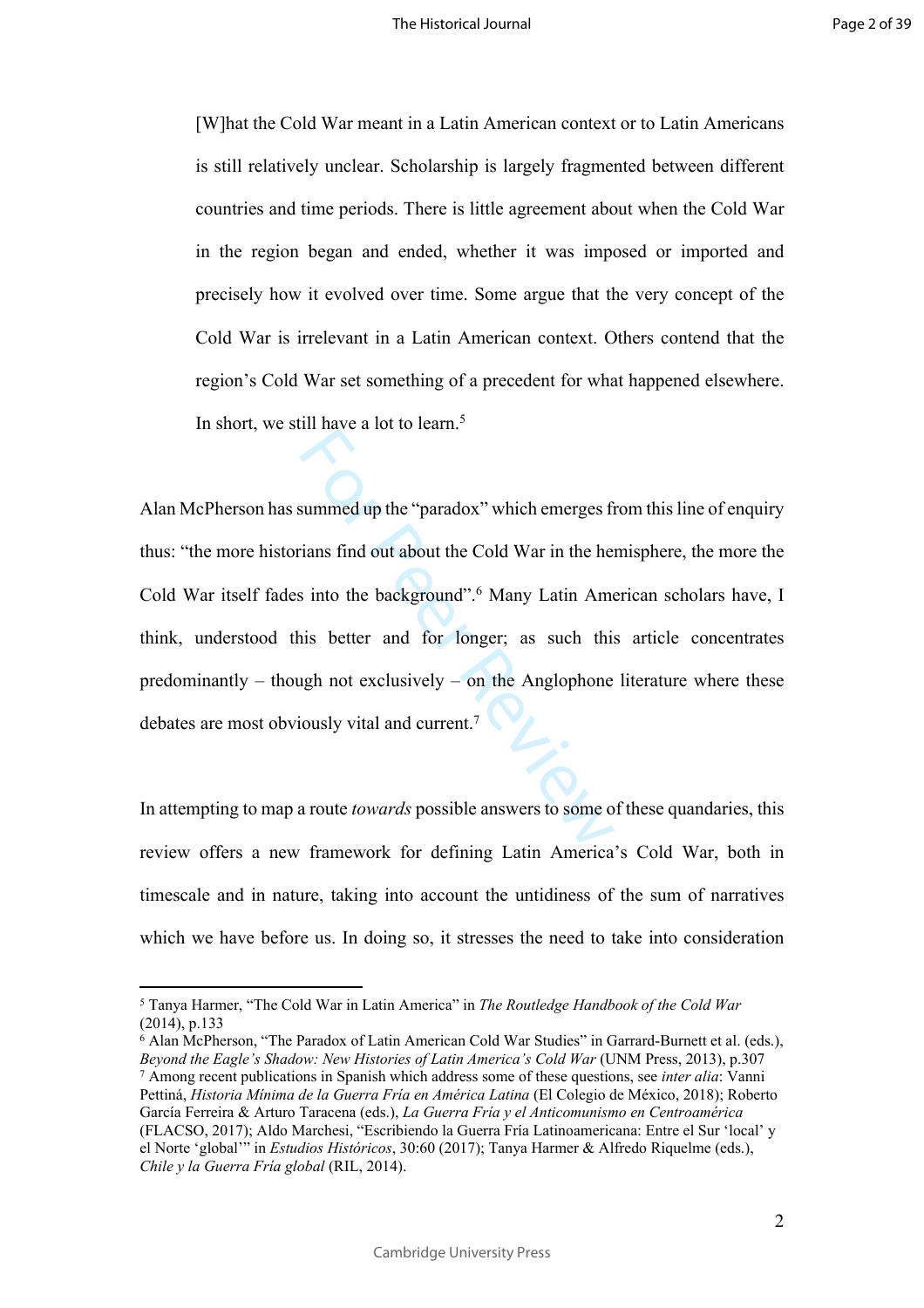**PRGICIPS** regional specificities. The relationship between the different layers of context and analysis is vital here: at what point does the specificity of, say, Guerrero's Cold War negate the idea of Mexico's Cold War, which itself undermines the idea of Latin America's Cold War, thus pulling the rug from under the global Cold War framework itself? From these 'hot zones' that are perceived as peripheries, nuclear codes and presidential summits seem so very far away. It is clear, then, that it is not enough to ask when the Cold War took place in Latin America, importing frameworks from elsewhere. We must ask, instead, when, and how, the Cold War was Latin American. Implicitly - and, in places, explicitly - this article rejects the general weighting of the Anglophone literature towards 'late' and 'mostly-peripheral' interpretations; the latter sections use Mexico in particular to justify an 'early' interpretation of the Cold War as well as to test the proposed model.

## 1.

To begin, we must turn to the question of what Latin America's Cold War *was*, laying the stress on relevant structural considerations. Defining Latin America's Cold War seems alluringly straightforward. Most of us, after all, think we know what the Cold War was *more generally*, so ought we not just look at its manifestations in Latin America and describe their commonalities? The Cuban Revolution and attempts to defeat it, for instance; Salvador Allende's government and Augusto Pinochet's coup; the Sandinistas' victory in Nicaragua; counter-revolution elsewhere in Central America. These all *feel* unequivocally like Cold War events or processes. Yet things get more murky when we think about Guatemala in 1954, because the U.S. role is a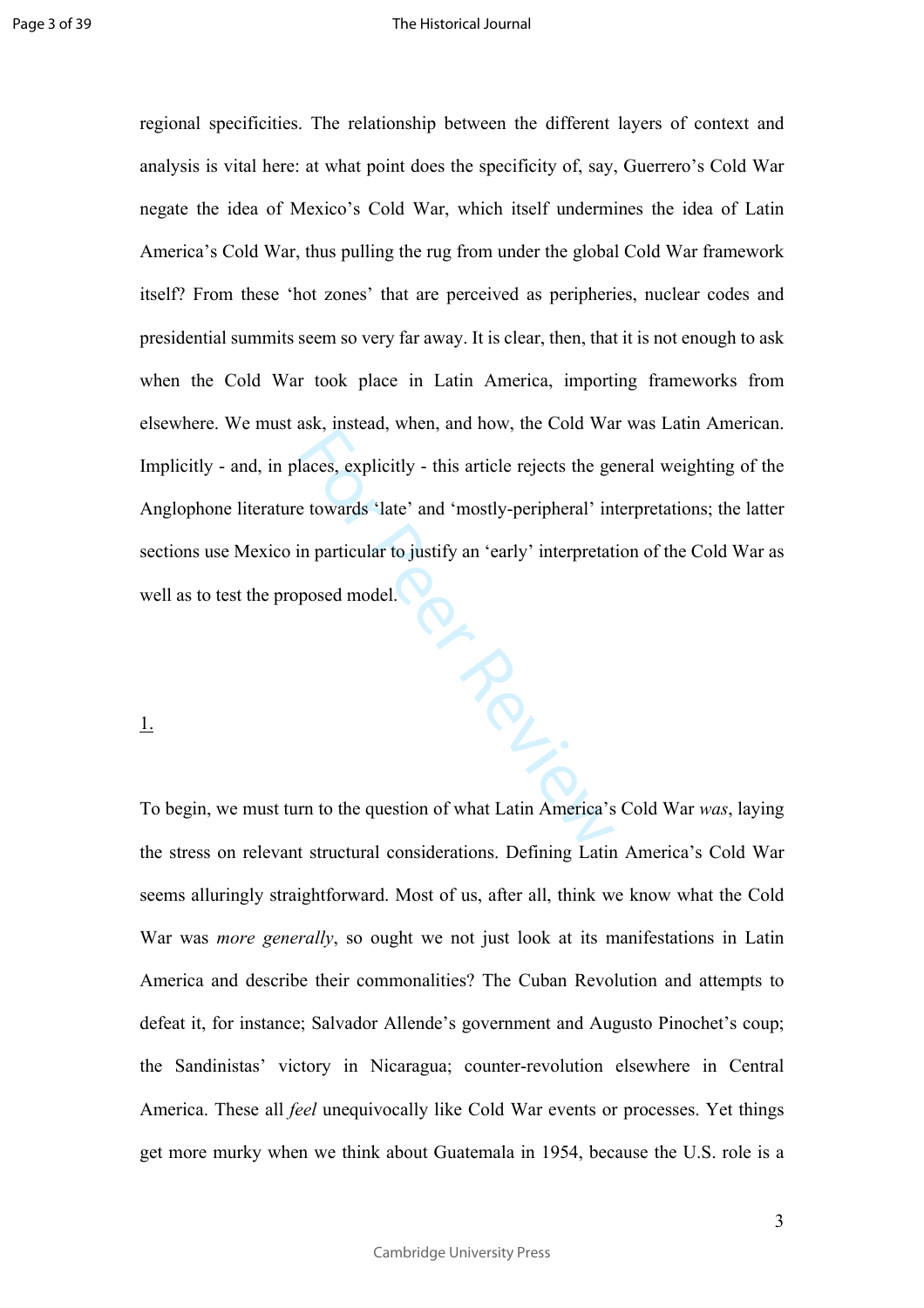little more 'hands off'. Similarly, how does one characterise the Brazilian military coup of 1964, or the U.S. invasion of the Dominican Republic in 1965? Were the Costa Rican civil war and the Colombian *Bogotazo* of 1948 Cold War conflicts? Whose side was the Mexican government – enmeshed at the highest level with U.S. interests but fraternally supportive of Cuba – really on? And looking beyond the received wisdom of leftist narcosis in 1950s Latin America, we find a panoply of ideas, movements and parties which intersect with the broader global conflict in awkward and surprising ways. 8 With just a little interrogation, all that is interpretatively solid melts into air.

The interior and the matrix of the properties of defined meaningful engagement with the term<br>nappropriate in our context: these conflicted or disappeared, forced millions into<br>way of life".<sup>9</sup> As a corollary to this point, Writing in 2014, Harmer offered four key points by way of definition, in what is to date the most rigorous and meaningful engagement with the term. The first is that the adjective 'cold' is inappropriate in our context: these conflicts "left hundreds of thousands dead, tortured or disappeared, forced millions into exile and yet millions more to change their way of life".<sup>9</sup> As a corollary to this point, 'war' might not be much use to us either, for while "there was violence on all sides, more often than not it was the state that carried out the majority of this violence".<sup>10</sup> Harmer's second definitional point is that, in sharp contrast to Europe and several other regions, "revolution and counter-revolution characterized the Cold War in Latin America". Third, this was a complicated and internationalised conflict: "crises and events in one country had an impact across the region." And finally, "the Cold War in Latin America is understood as having been underpinned by the United States' intervention in the region".11 This

<sup>8</sup> See William A. Booth, *A Prehistory of Revolution* (Verso, forthcoming)

<sup>&</sup>lt;sup>9</sup> Harmer, "The Cold War in Latin America", p.135

<sup>&</sup>lt;sup>10</sup> See also Greg Grandin, "Living in Revolutionary Time: Coming to Terms with the Violence in Latin America's Cold War," in Grandin & Joseph (eds.), *A Century of Revolution: Insurgent and Counterinsurgent Violence During Latin America's Long Cold War, (Duke University Press, 2011)* 

<sup>&</sup>lt;sup>11</sup> Harmer, "The Cold War in Latin America", p.135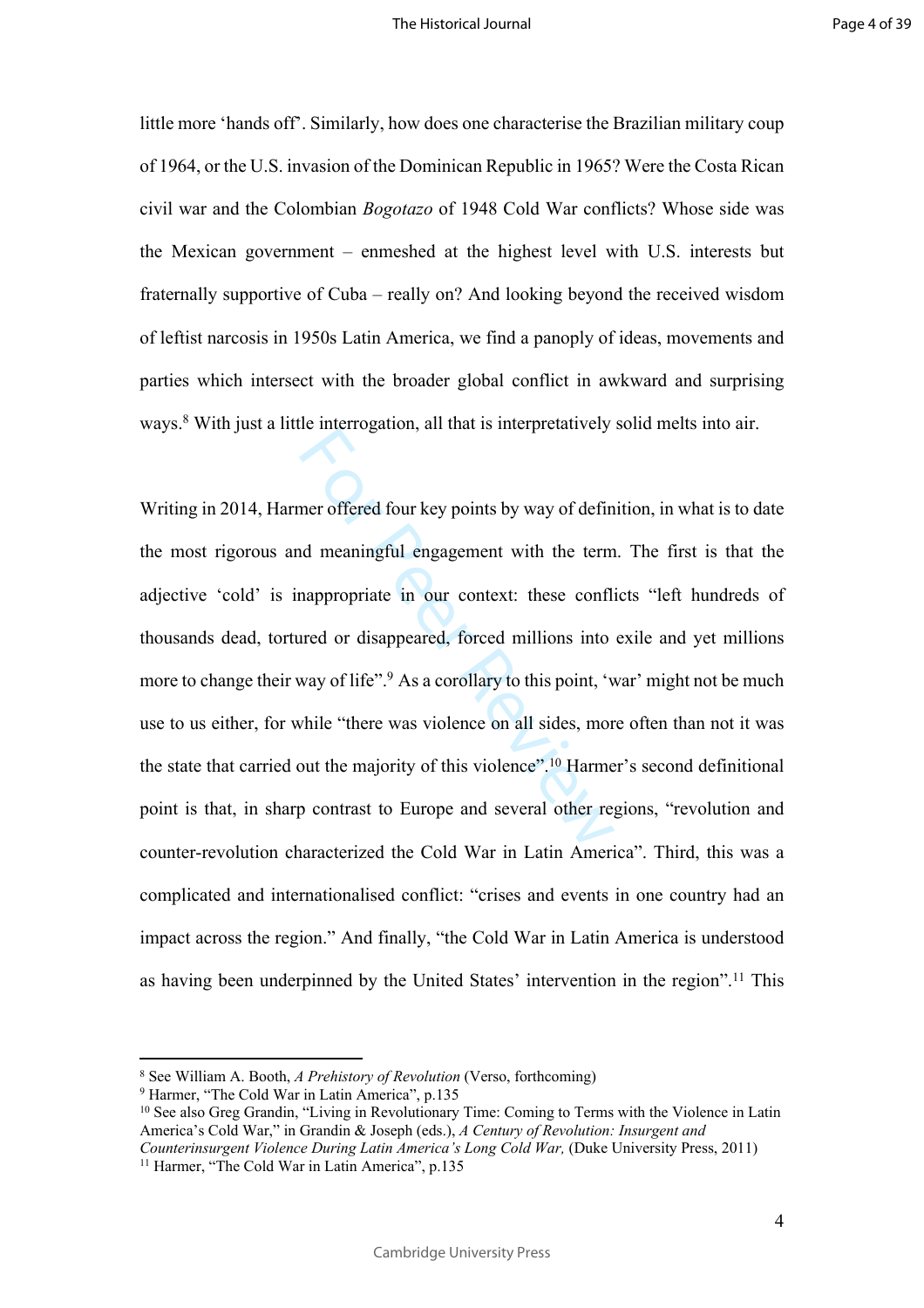builds upon Greg Grandin's assertion that "what most joined Latin America's insurgencies, revolutions, and counterrevolutions into an amalgamated and definable historical event was the shared structural position of subordination each nation in the region had to the United States".<sup>12</sup> I will take it as given that in Latin America these conflicts were both violent and transnational – points now beyond debate. Harmer's other two points are integrated into my model below.

In doing so, several stacked layers of complement to the bring to mind an Atlanticist vision of the pital C, capital W) – capitalism versus social U.S.- and U.S.S.R.-led blocs – others are trail) to do with a Washington-Mo I suggest that we should take a geological approach to manifestations of Latin America's Cold War. In doing so, several stacked layers of conflict may be exposed: while some very much bring to mind an Atlanticist vision of the mid-to-late twentieth century Cold War (capital C, capital W) – capitalism versus socialism, for instance, and the contraposition of U.S.- and U.S.S.R.-led blocs – others are much older, and have far less (if anything at all) to do with a Washington-Moscow bipolarity. For how can we think about Guatemalan, Cuban, Chilean or Nicaraguan attempts at revolution without factoring in longstanding tensions between landowner and peasant, or between state and citizen, or between the U.S. quest for pseudo-imperial hegemony and local assertions of national sovereignty? Reducing the Cold War to just one or two of these factors leaves too much unsaid. Note that Harmer uses 'the Cold War in Latin America' where Brands and others use 'Latin America's Cold War'. These terms are used in various ways by scholars of the region and are not often interchangeable; in Gilbert Joseph's recent bibliographical essay - of which more below – he notes that "the new watershed of scholarship has begun to produce a history of the *Latin American* Cold War – rather than just a history of the Cold War *in* Latin America" [his italics].<sup>13</sup> It also

<sup>12</sup> Grandin, "Living in Revolutionary Time", p.1

<sup>13</sup> Gilbert Joseph, "Border Crossings and the remaking of Latin American Cold War Studies" in *Cold War History*, 19:1, p.149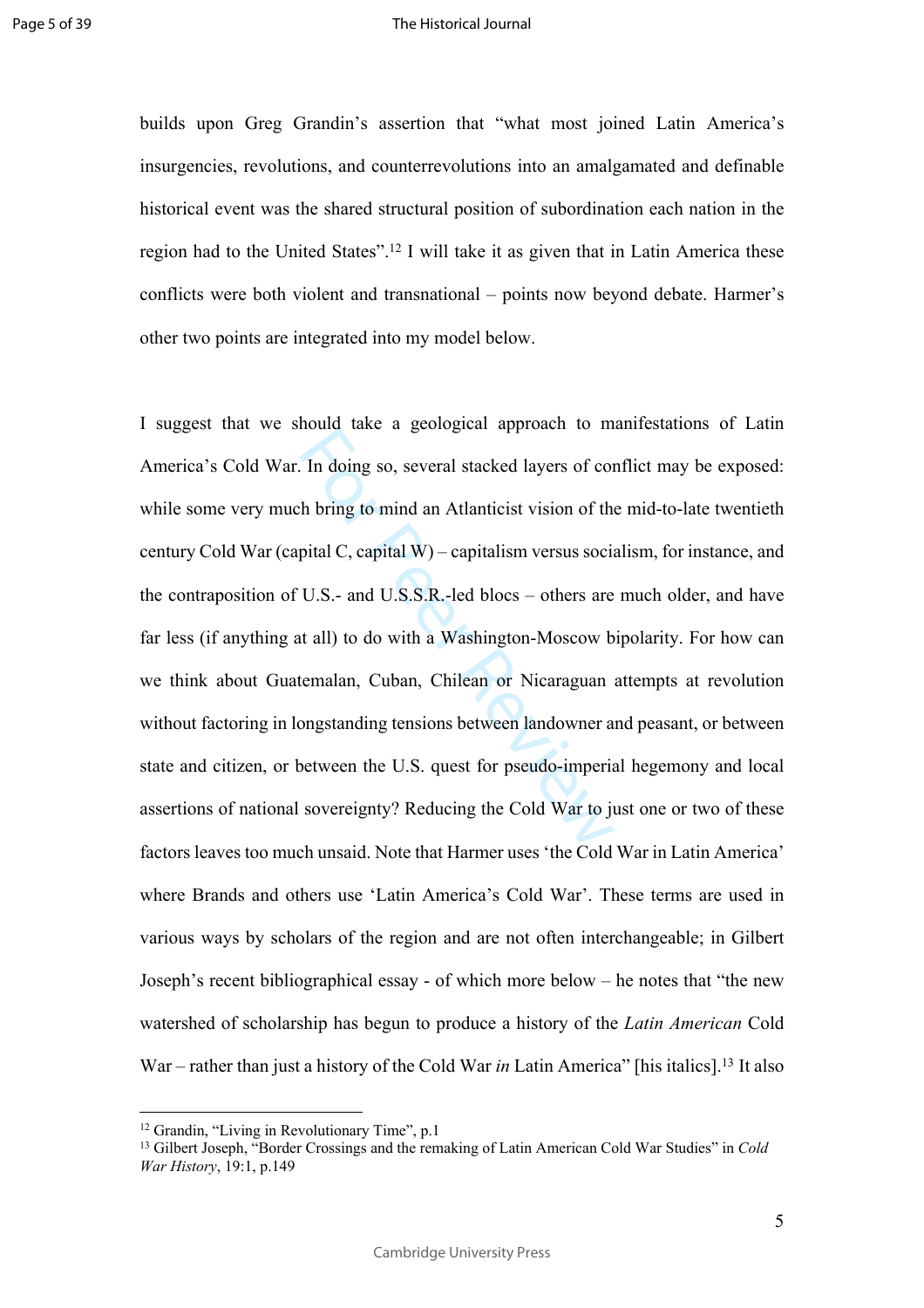foregrounds temporality through discussion of the 'Long Cold War', a periodisation invoked by, *inter* alia, Harmer, Daniela Spenser, and Grandin and Joseph, though this article proposes a timeframe which is considerably expanded in the case of several subconflicts.

Example production: The dide hand to dentified the state stinct phase in a much longer bundle of s<br>lation, land, and natural resources. After the<br>later nineteenth century, those seeking to a:<br>iance of local elites and U.S. On the other hand, each subset of struggle can be folded into a greater whole. While conflicts stacked up over time, all of them concern in one way or another the desire to control the modes of economic production. It is thus fair to cast the post-WWII Cold War as a new and distinct phase in a much longer bundle of struggles for control of Latin America's population, land, and natural resources. After the opening of the region to U.S. capital in the later nineteenth century, those seeking to assert such control were *almost* always an alliance of local elites and U.S. interests, though neither of these categories is homogeneous nor were they always (or even usually) evenly-balanced.<sup>14</sup> There is a danger of finding the Cold War everywhere, but while I would not claim that the Cold War *itself* began in 1492, or 1810, or 1898, some of its major constituent parts did; the processes and structures which gave Latin America's Cold War its own set of unique conditions are mostly very old indeed.<sup>15</sup>

Latin America remains substantially overlooked as a site of Cold War conflict prior to 1959 and the Cuban Revolution, though this is changing. In the past two decades much more attention has been paid to conflicts in Asia, Africa and Latin America.<sup>16</sup> While

<sup>&</sup>lt;sup>14</sup> British capital had played a somewhat analogous – though less direct- role for much of the nineteenth century, particularly in the Southern Cone; however, after the First World War this diminished rapidly (excepting a few enclaves of formal and informal empire).

<sup>&</sup>lt;sup>15</sup> Harmer, "The Cold War in Latin America", p.135

<sup>16</sup> See, *inter alia,* Odd Arne Westad, *The Global Cold War: Third World Interventions and the Making of Our Times*, (Cambridge University Press, 2005); Heonik Kwon, *The Other Cold War* (Columbia University Press, 2010); Adom Getachew, *Worldmaking after Empire: The Rise and Fall of Self-*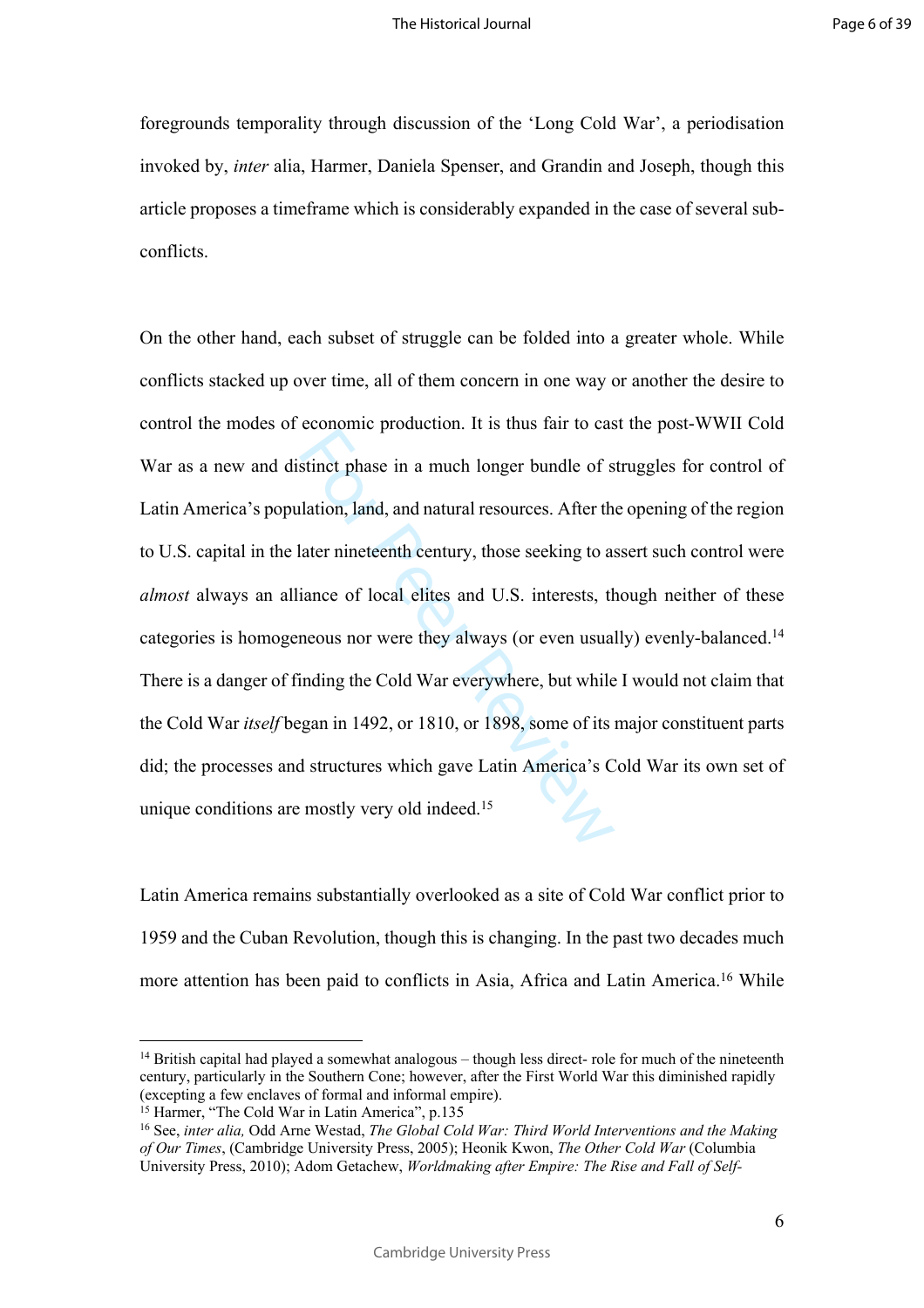there has been a concession in recent years to the importance of Guatemala and the coup of 1954, there remains a broad narrative of 'lateness'.<sup>17</sup> Key volumes such as the three-volume *Cambridge History of the Cold War* relegate pre-1959 Latin America to just a few paragraphs, sometimes, and uncomfortably, as a footnote to narratives of decolonisation, a process which while still incomplete in the region *de facto*, was largely achieved *de jure* more than a century earlier.<sup>18</sup> Similarly, popular histories such as Ian Buruma's *Year Zero: A History of 1945* or Victor Sebestyen's *1946* omit the southern half of the western hemisphere entirely, perpetuating the idea that the Cold War simply wasn't happening there yet. Where attention has been lavished on the region, it has been through a framework – sometimes imposed awkwardly - of US-USSR conflict: what Jürgen Buchenau sees as a "[focus] on the loud repercussions of international conflict".<sup>19</sup>

Forecan numeprice emitely, perpetiting<br>appening there yet. Where attention has<br>fired a framework – sometimes imposed<br>Jürgen Buchenau sees as a "[focus] on the<br><sup>19</sup><br>ose local and regional studies that have ence to our under Given this neglect, those local and regional studies that have emerged have acquired a magnified significance to our understanding of both the importance of the Cold War for Latin America and the importance of Latin America for the Cold War. Tanya Harmer's idea of an 'Inter-American Cold War' - understood as 'a unique and multisided contest between regional proponents of communism and capitalism' rather

*Determination* (Princeton University Press, 2019); Lorenz Lüthi (ed.), *The Regional Cold Wars in Europe, East Asia, and the Middle East: Crucial Periods and Turning Points* (Stanford University Press, 2015); Vladimir Shubin, *The Hot 'Cold War': The USSR in Southern Africa* (Pluto Press, 2008); Piero Gleijeses, *Visions of Freedom: Havana, Washington, Pretoria, and the Struggle for Southern Africa, 1976-1991* (UNC Press, 2013); Christopher Lee (ed.), *Making a World After Empire: The Bandung Moment and Its Political Afterlives* (Ohio University Press, 2010); Sue Onslow (ed.), *Cold War in Southern Africa* (Routledge, 2009).

<sup>17</sup> Most obviously, consider the dozen or so pages on the pre-1959 period in Hal Brands' *Latin America's Cold War* (2010)

<sup>18</sup> See Mark Bradley, "Decolonization, the Global South, and the Cold War, 1919–1962" in Leffler & Westad (eds.), *The Cambridge History of the Cold* War (Cambridge University Press, 2010) pp 464- 485

<sup>19</sup> Jürgen Buchenau, "Ambivalent Neighbour: Mexico and Guatemala's 'Ten Years of Spring', 1944- 54" in *The Latin Americanist*, 61:4 (2017), pp. 458-73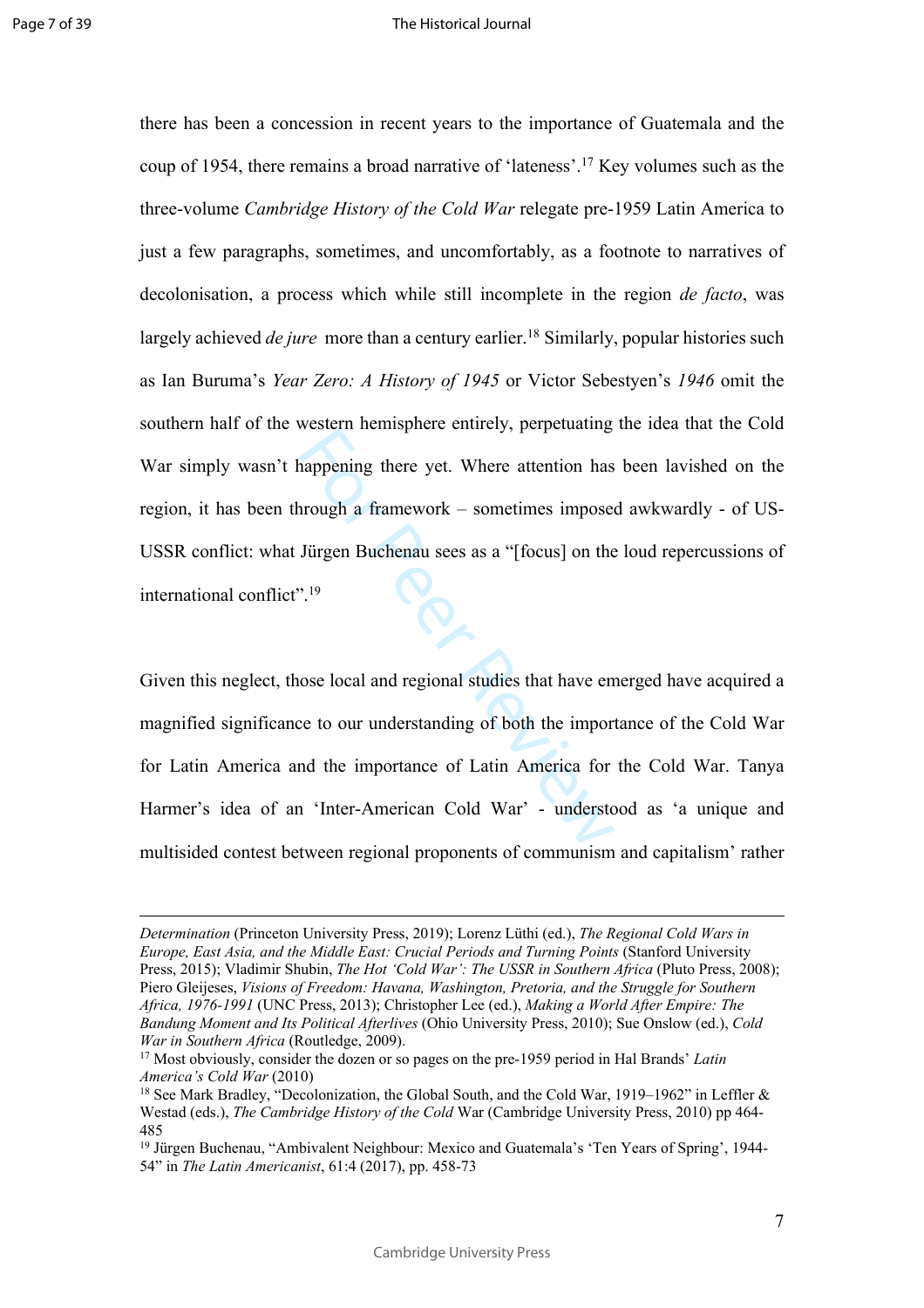than 'a bipolar superpower struggle projected from outside' is particularly important.<sup>20</sup> To Harmer's 'regional proponents of communism', we can also add 'perceived regional proponents of communism' and some 'regional proponents of economic nationalism'. For every Chile there is a Dominican Republic; for every Cuba, a Guatemala.

2.

Greg Grandin and Max Paul Friedman<br>ys which crystallised important shifts in ou<br>in an excoriation of diplomatic historians,<br>is was a temporal as much as a topogra<br>Revolution should be neither the first nor t<br>s unequivocal: Early this century, Greg Grandin and Max Paul Friedman published influential historiographical essays which crystallised important shifts in our understanding of the Cold War. Grandin, in an excoriation of diplomatic historians, urged scholars to get 'off the beach'.<sup>21</sup> This was a temporal as much as a topographical instruction: for Grandin, the Cuban Revolution should be neither the first nor the main focus. On the temporal point he was unequivocal: Latin America's Cold War precedes not only the Cuban Revolution, but also the 1954 Guatemalan coup, and can instead be traced to the late 1940s. As with many contemporary scholars of the region in this period, Grandin seeks to understand the Cold War as a conflict which both affects and is affected by not only Latin America's longer-term history but also the sub-regional and/or sub-national histories of nations, states, localities and peoples.

This focus, therefore, is not only on timing, but also the significant overlap between domestic and transregional forces: "in nearly every Latin American nation the conflict that emerged in the immediate period after world War II between the promise of reform

<sup>20</sup> Tanya Harmer, *Allende's Chile and the Inter-American Cold War*, pp 1-2

<sup>&</sup>lt;sup>21</sup> Greg Grandin, "Off the Beach: The United States, Latin America, and the Cold War" in Agnew  $\&$ Rosenzweig (eds.), *A Companion to Post-1945 America* (Wiley-Blackwell: Oxford, 2002), pp426-45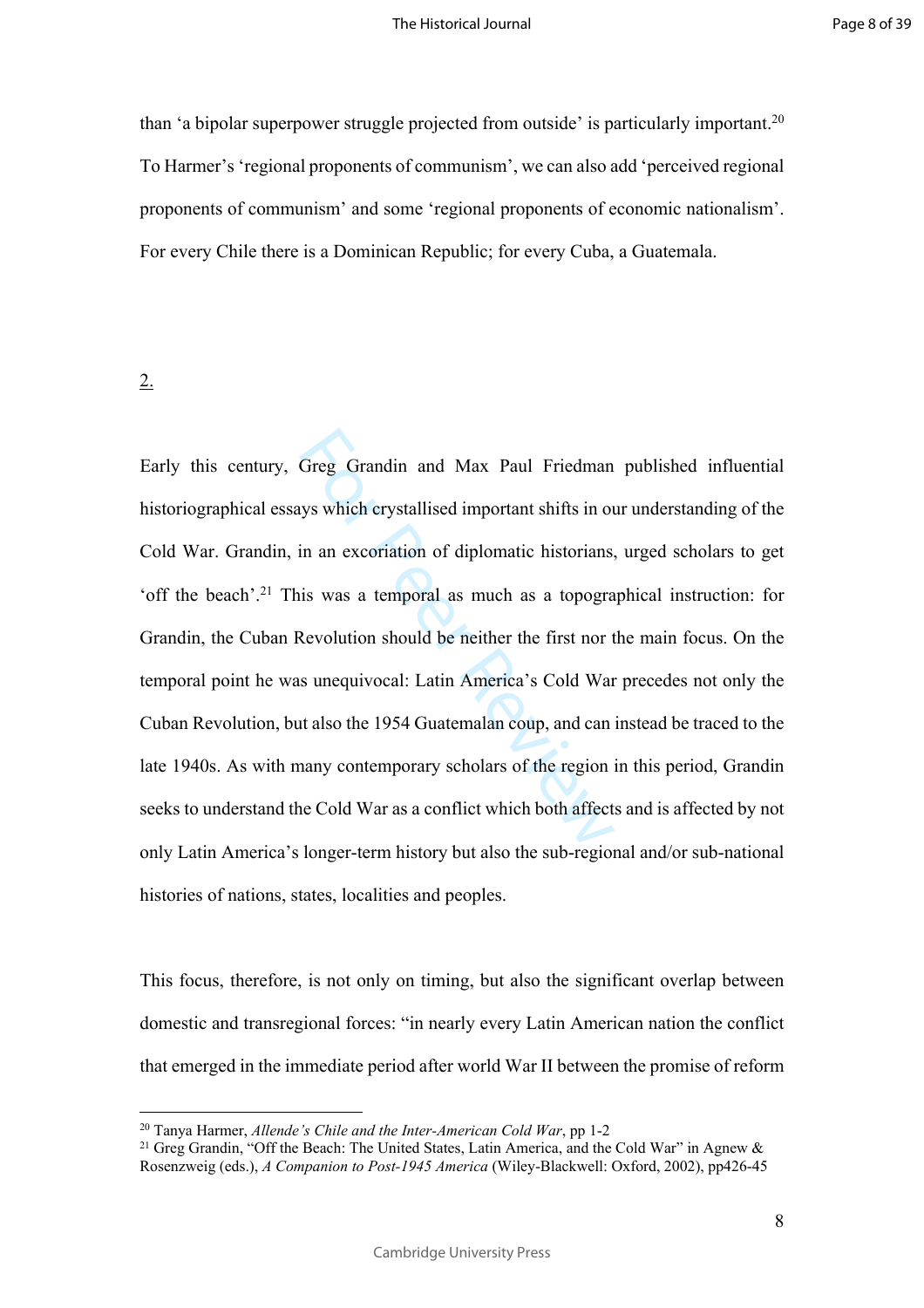and efforts taken to contain that promise profoundly influenced the particular shape of Cold War politics in each country".<sup>22</sup> The locations of such conflicts, their stakes, their methods and materiel, and the alliances of combatants are considered in the layered model below. Grandin, however, did not limit his criticism to diplomatic historians' "myopic obsession"; the New Left's interpretations were also found wanting for the opposite reason, a "focus on larger historical frames".<sup>23</sup> Joseph picks up this argument, noting that "a veritable obsession with first causes, with blame, and with the motives and roles of US policy-makers often served to join realist historians and the New Left Revisionist critics at the hip".<sup>24</sup>

of the hip".<sup>24</sup><br>different standpoint, Friedman called for "the hip".<sup>24</sup><br>different standpoint, Friedman called for "the attin American agency".<sup>25</sup> His work makes<br>ower structures and elite actions and retread<br>lame and ul Coming from a rather different standpoint, Friedman called for "updating the revisionist synthesis to reflect Latin American agency".<sup>25</sup> His work makes a persuasive case for foregrounding local power structures and elite actions and retreating from the reflexive assignation of both blame and ultimate power upon the United States.<sup>26</sup> For, as noted below, it is the recurring *entanglements* of local repressive elites and the United States which made for such a powerful combination.<sup>27</sup> American support made the former "especially intransigent in defending their privileges while discrediting them further to nationalist reform movements".<sup>28</sup> McPherson agrees, noting "the ability of peripheral actors to distort local conflicts even further than U.S. 'hegemons' wished them to".<sup>29</sup>

<sup>22</sup> *ibid.*, p.426

<sup>23</sup> *ibid.*, p.430

<sup>24</sup> Joseph, p.147

<sup>25</sup> Max Paul Friedman, "Retiring the Puppets, Bringing Latin America Back In: Recent Scholarship on United States-Latin American Relations" in *Diplomatic History*, 27:5 (2003), pp 621-36, this quote p.632

 $26$  Friedman, p.631

<sup>&</sup>lt;sup>27</sup> A point made far better by Gilbert Joseph; see "Latin America's Long Cold War" in Grandin & Joseph (eds.), *A Century of Revolution* (Duke, 2010), p.402.

<sup>28</sup> Friedman, p.632

 $29$  McPherson, p.310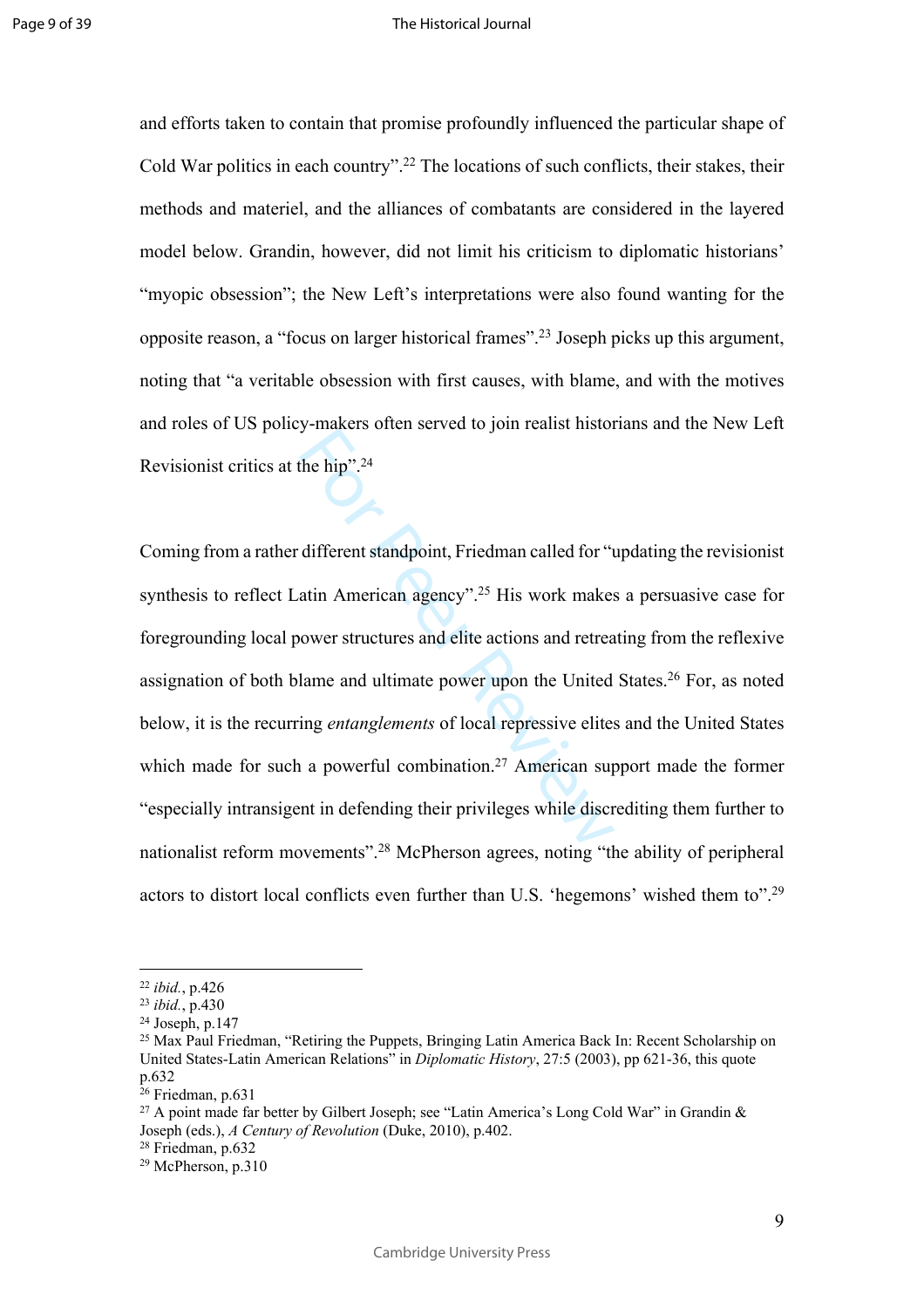Though the Grandin and Friedman parameters seem fairly unbroachable, it should be noted that the received wisdom persists in certain quarters.<sup>30</sup>

# 3.

head we can say the cora wan eigen for a<br>loes, however, allow us to focus on cer<br>overlook 1917, 1948 and 1959 as linked p<br>inflict are likely too narrow in temporal focu<br>vactures of property rights, empire, citizen<br>ing if n Knowing that we are dealing with a series of interlinked conflicts does not in itself help us find a date upon which we can say the Cold War began for Latin America; quite the reverse, in fact. It does, however, allow us to focus on certain inflection points. Explanations which overlook 1917, 1948 and 1959 as linked points in an escalating pattern of regional conflict are likely too narrow in temporal focus, just as are those that set aside pre-1917 structures of property rights, empire, citizenship, race, gender and labour are also barking if not quite up the wrong tree, then at least at only a part of the wood.

Bethell and Roxborough effectively provide a start date for Latin America's Cold War: 1948. Rivas concurs, stating that the "Rio Pact [1947] and OAS [1948] were in many respects a product of the Cold War and US efforts to protect the hemisphere from 'Soviet' communism" but with the important qualifier that "their origins were in Latin American attempts to contain the United States and to provide a means for collective… action".<sup>31</sup> The US-USSR conflict is thus overlaid on the tension between national sovereignty and US influence, with anti-communism papering over the cracks. This

<sup>30</sup> See, e.g. Brands' *Latin America's Cold War* and its diminution of both pre-1959 conflicts and – particularly – the intersections of race/indigeneity and political economy. See also Kurt Weyland's flabbergasting "Limits of US Influence: The Promotion of Regime Change in Latin America" in *Journal of Politics in Latin America*, 10:3 (2018), pp.135-64 <sup>31</sup> Rivas, p.240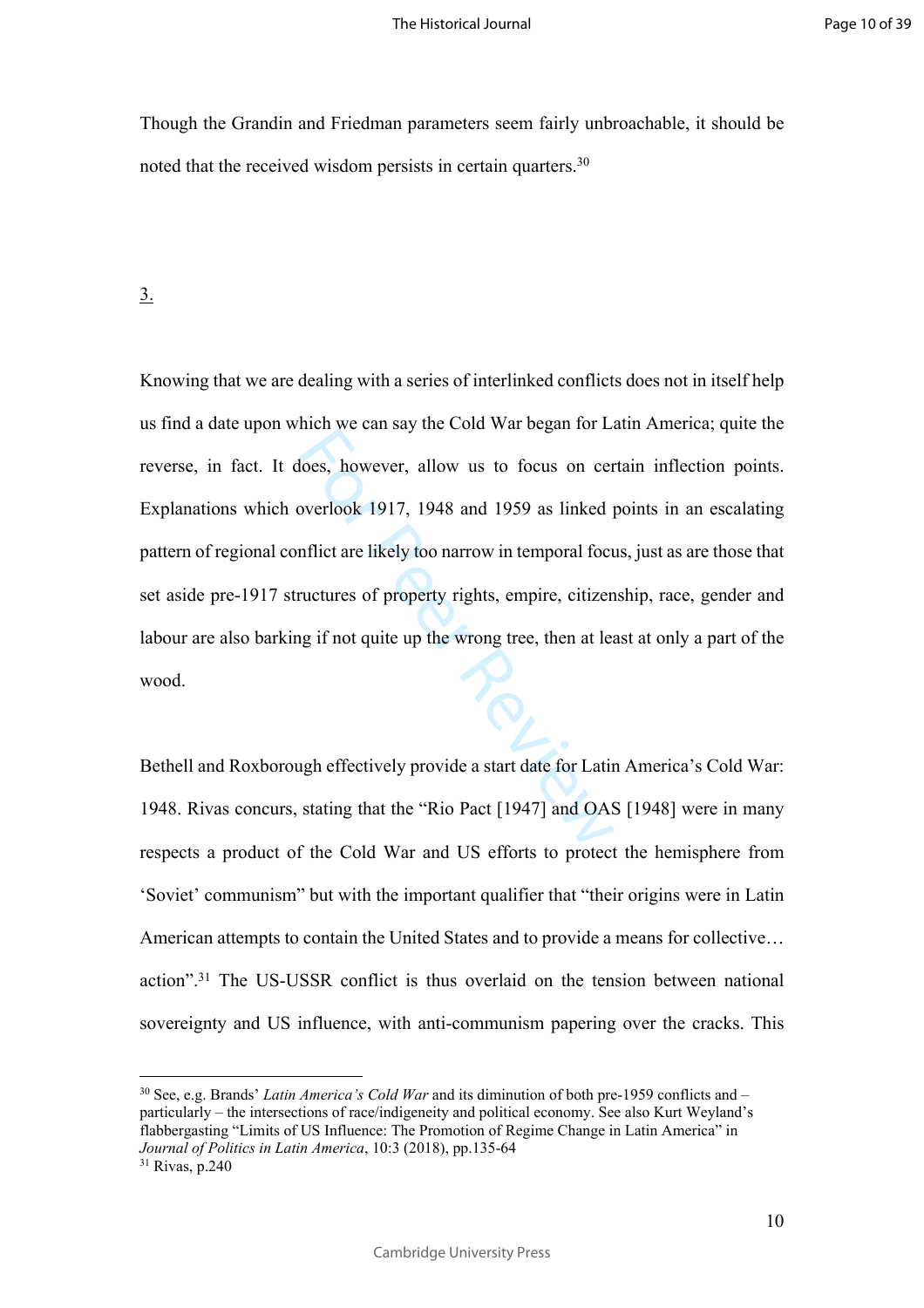1947-8 moment seems reasonable, at least in terms of a new phase of conflict, though there are earlier exceptions and a much longer history of U.S.-U.S.S.R. competition, as noted above. The 'benign neglect' of the Good Neighbour Policy gave way to a period of uncertainty leading through a different kind of neglect - Truman's change of heart on working with dictators, for instance - into the interventionism of Operation PBSUCCESS, Playa Girón and the Dominican Republic.

Revolution. There are two reasons the<br>ed. Far from suggesting an absence of Cold<br>*ymptoms* of the Cold War. The first is that<br>unist Party ties to the Soviet Union, usheri<br>in America was relatively low, and for those<br>ipolar The bulk of the historiography, though, continues to concentrate on the period following the Cuban Revolution. There are two reasons the 1945-1954 period in particular is overlooked. Far from suggesting an absence of Cold War context, both can be seen as *results* or *symptoms* of the Cold War. The first is that the Second World War had weakened Communist Party ties to the Soviet Union, ushering in a phase in which Soviet interest in Latin America was relatively low, and for those who conceive of the Cold War only as a bipolar superpower conflict this renders the region uninteresting.<sup>32</sup> It hardly needs stating that the Soviet Union had a great deal to contend with in the diplomatic, military and economic spheres during the 1945-1954 period. However, interest in Latin America was not completely absent, as Iber demonstrates in *Neither Peace nor Freedom*, but - and this applies *a fortiori* to the crucial 1945-48 conjuncture - there were simply higher priorities for an under-resourced and under-informed Soviet Union. As Figueroa Clark notes, the relationship between the Comintern and Latin American communists had been ambivalent for some time.<sup>33</sup> While Soviet interest in the region eventually (re-)grew, sensitivity to regional specificity did not: Moscow

11

<sup>32</sup> Mark Philip Bradley, 'Decolonization, the global South, and the Cold War, 1919-1962', in *The Cambridge History of the Cold War, Volume I: Origins* (Cambridge: Cambridge University Press, 2010), p.471

<sup>33</sup> Figueroa Clark, p.398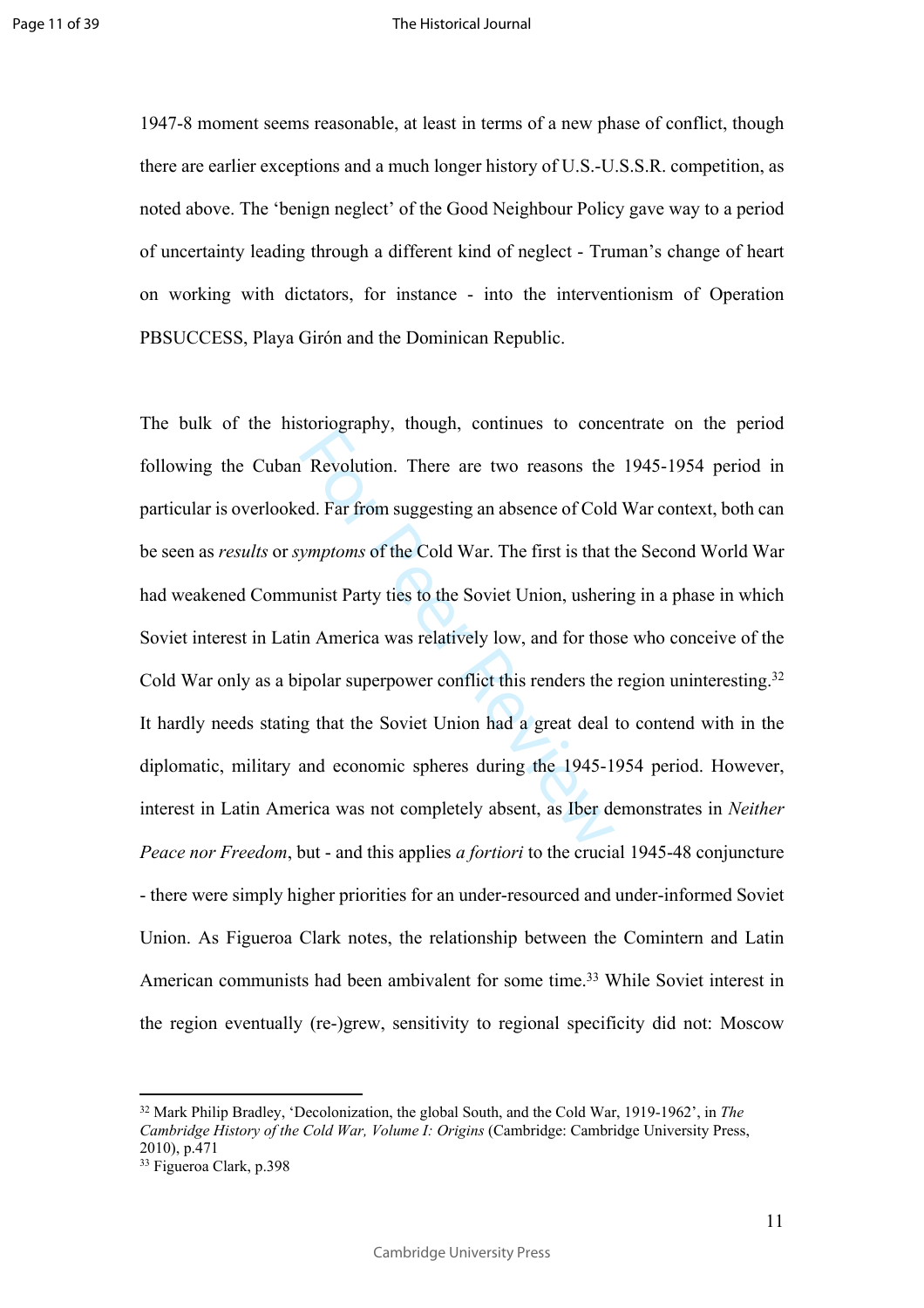remained markedly nervous of talk of revolution, as did many orthodox communists, particularly in northern Latin America.

who oppression to a quite remarkable external variance contains<br>the performance of the mid-1930s and Alem<br>e local, ideological and geopolitical reason<br>post-Rio Treaty convergence towards ant<br>y of Latin American republics w Second, as Bethell and Roxborough's foundational volume showed, with few exceptions, Latin America's domestic lefts of various ideological stripes were in retreat from around 1948 onwards. In some cases - Mexico, Brazil, Argentina - we can place the date rather earlier. Many communist parties split, saw precipitous declines in membership, and even went underground. The Mexican Communist Party, for instance, collaborated in its own oppression to a quite remarkable extent, but the difference between its treatment by Cárdenas in the mid-1930s and Alemán in the late-1940s is striking.<sup>34</sup> There were local, ideological and geopolitical reasons behind these shifting leftist fortunes, but post-Rio Treaty convergence towards anti-communist domestic policy in the majority of Latin American republics was vital, and doubly so after the outbreak of the Korean War.

What we are left with, then, is a period of U.S. dominance at the geopolitical level, and anti-communist dominance in most local political contexts. The impression given by the breakdown of negotiations over a hemispheric economic settlement was that the United States was in some way snubbing or ignoring Latin America, but as Niblo puts it, this was an "indifference based on supremacy";<sup>35</sup> by the late 1940s the argument had been won. In many ways, this was the first battlefield of the post-1945 Cold War for

<sup>34</sup> See *inter alia* Barry Carr, *Marxism and Communism in Twentieth Century Mexico* (University of Nebraska Press, 1992), esp. Chapter 4: 'The Frenesi of Developmentalism: Miguel Aleman and the Taming of the Left, 1946-1950'; Javier Mac Gregor Campuzano, "Browderismo, unidad nacional y crisis ideológica: el Partido Comunista Mexicano en la encrucijada (1940-1950)", *Iztapalapa*, 36 (1995), pp 167-84; William A. Booth, "Hegemonic Nationalism, Subordinate Marxism: The Mexican Left, 1945-7", *Journal of Latin American Studies*, 50:1 (2018), pp 31-58

<sup>35</sup> Stephen Niblo, *War, Diplomacy and Development*, p.259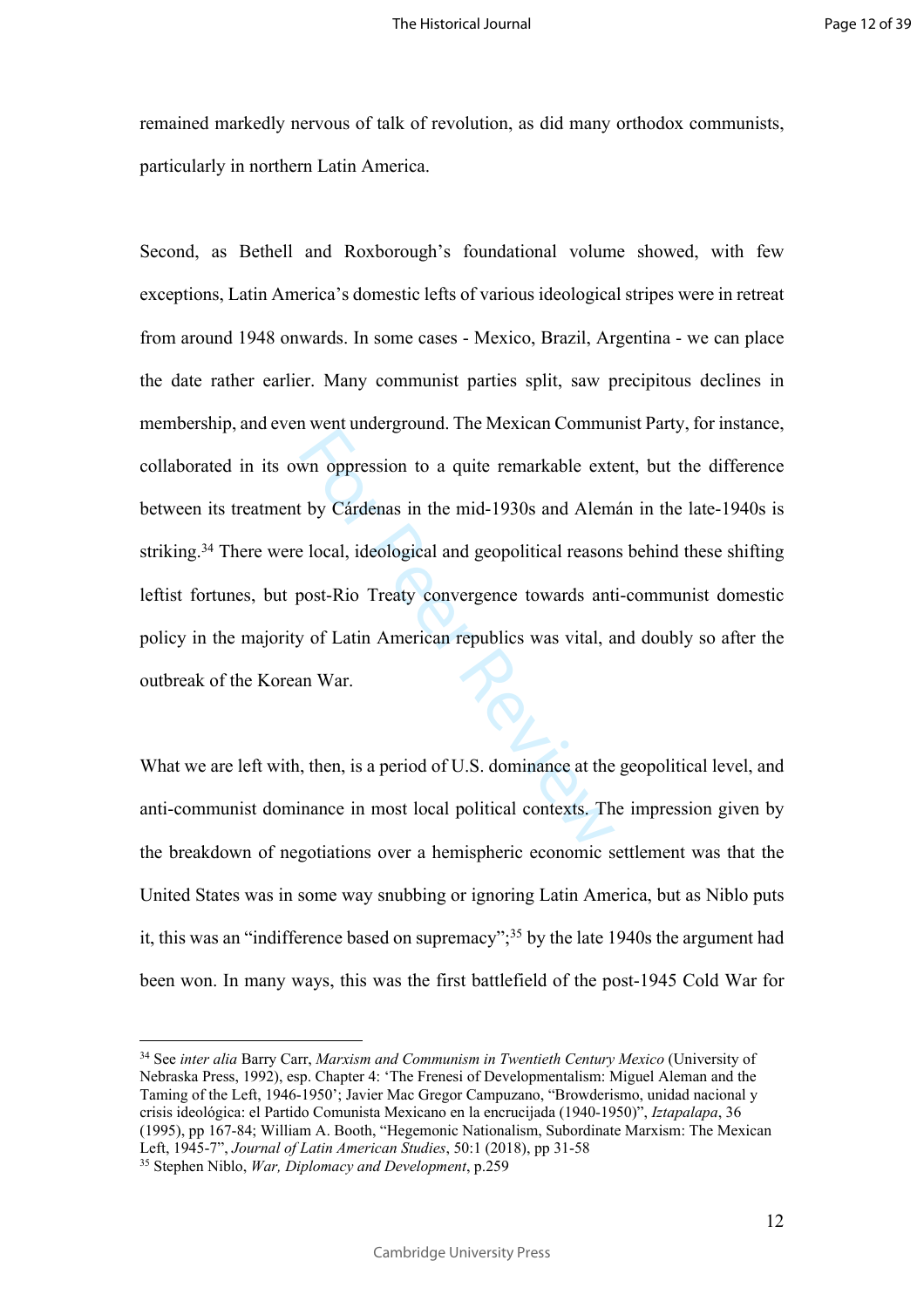the U.S., and it was one which brought a swift victory. Under the terms of this victory, in Alan Knight's words, "the donkey work of 'containment' has been largely undertaken by Latin American elites, while the principal costs have been borne by Latin American societies more broadly".<sup>36</sup> The lack of ongoing, large-scale 'communist' versus 'anticommunist' conflict should not exclude this period of regional dominance from the Cold War narrative. Rather, the successful outsourcing and parcelisation of anti-communism between the Second World War and the coup against Arbenz should be seen as one chapter *in* that narrative.

Example 18 and the matter of the matter of the methods of the methods of the methods of the methods of the methods of the methods in the methods in the methods in the methods of the methods of the methods of the methods o Yet as Stephen Rabe suggests, Eisenhower's charge that Truman had no policy for Latin America was an overreach; while their emphases were different, both presidents used various means at their disposal to "wage cold war" in or through the region.<sup>37</sup> Truman's decision to work with dictators and to favour 'security concerns' , whether it 'frustrat[ed], demoraliz[ed], [or] even radicaliz[ed] Latin American progressives', ultimately served Cold War grand strategy.<sup>38</sup> Peter Smith concurs, seeing 1950 as "a turning point in American attitudes toward the region" with the NSC memorandum on 'Inter-American Military Collaboration' bringing significant military aid, regardless of the nature of the recipient government. As such, while Bethell and Roxborough were correct to identify a brief opening of liberal or democratic possibilities in Latin America from c.1944-48, the attitude of the United States toward these tendencies remained relatively consistent throughout. The overriding consideration was how best to deal with global communism by securing regional allies.

13

<sup>36</sup> Alan Knight, "U.S. Imperialism/Hegemony and Latin American Resistance" in *Empire and Dissent: The United States and Latin America*, p.36

<sup>37</sup> Stephen Rabe, *Eisenhower & Latin America: The Foreign Policy of Anti-Communism*, p.24 <sup>38</sup> Rabe, p.24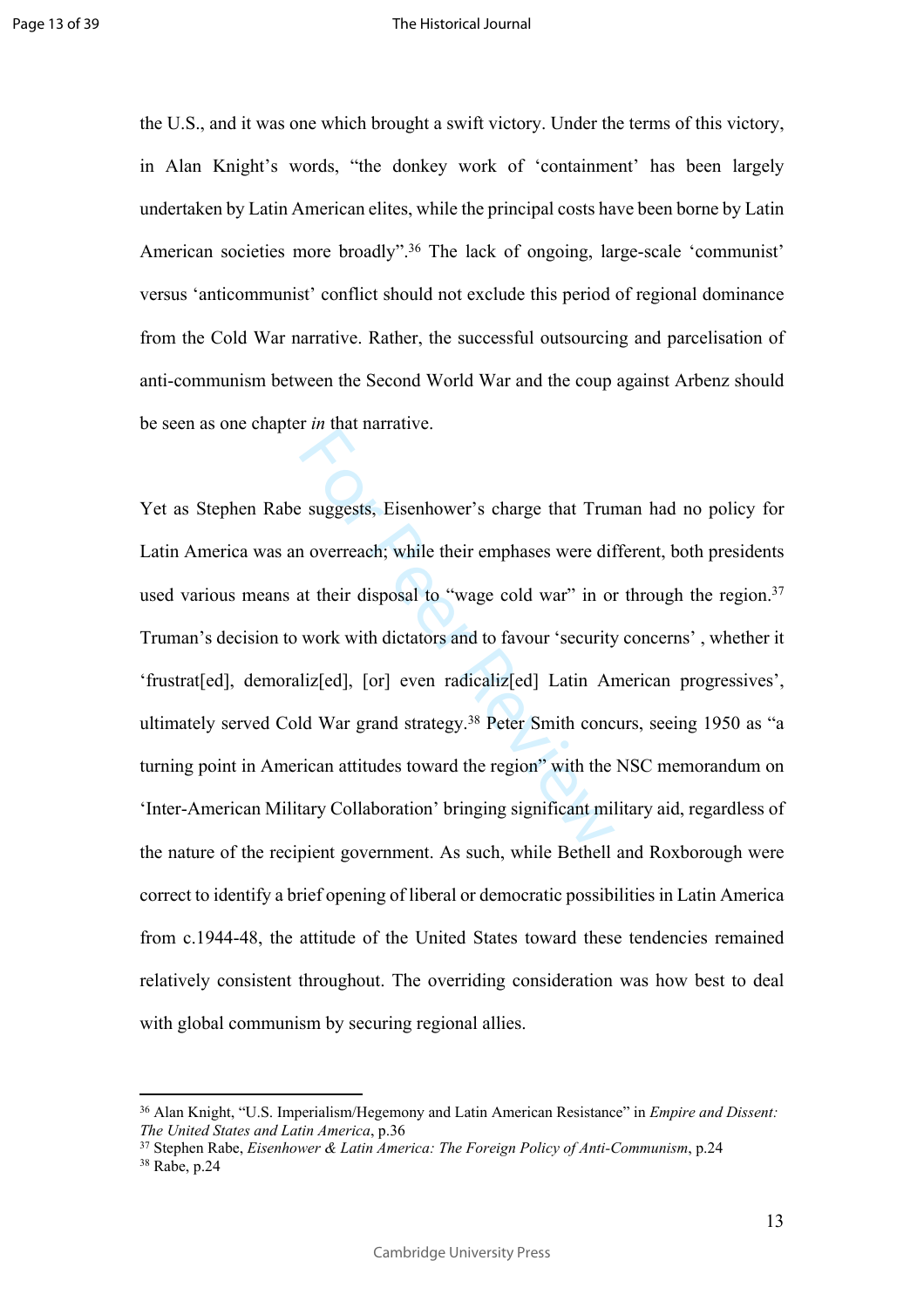Though we may still detect a change of pace with the Castroist challenge, the fundaments of the conflict were already in place. Grandin is surely right that "it was on Kennedy's watch that the United States, building on hemispheric military relations established during World War II, helped lay the material and ideological foundations for subsequent Latin American terror states".<sup>39</sup> Yet the receptiveness of regional political elites to such intensification had its roots in the 1950s (e.g. Guatemala), the 1940s (e.g. Mexico), the 1930s (e.g. Brazil, El Salvador, Nicaragua), or even earlier (Chile and Argentina, for instance).

4.

The Expose (e.g. Extern, E.F. Barvator, Theath<br>for instance).<br>For instance is to go too deeply into the voluminous recentin<br>atin America, but one cannot overlook the<br>in recentering the conversation around the<br>sixe cemented There is no room here to go too deeply into the voluminous recent literature on aspects of early Cold War Latin America, but one cannot overlook the importance of Aaron Coy Moulton's work in recentering the conversation around the Caribbean basin. In a series of articles he has cemented the idea of the region as its "own backyard", working within the Grandin-Friedman parameters but crafting a careful balance between broader structures and local agency in the region. Luis Trejos Rosero has made a similar case for a rather different set of structures and agents in Colombia – again bringing together a raft of older conflicts under the unifying banner of 'anti-communism' - as has Marcelo Casals for Chile.<sup>40</sup> With a similar historiographical thrust to this piece, Aldo Marchesi

<sup>39</sup> Grandin, p.429

<sup>40</sup> Aaron Coy Moulton, "Building their own Cold War in their own backyard: the transnational, international conflicts in the greater Caribbean basin, 1944–1954", *Cold War History*, 15:2 (2015), pp 135-54; Moulton, "Militant Roots: The Anti-Fascist Left in the Caribbean Basin, 1945-1954", *Estudios Interdisciplinarios De América Latina Y El Caribe*, 28:2 (2017); Moulton, "Counter-revolutionary Friends: Caribbean Basin Dictators and Guatemalan Exiles against the Guatemalan Revolution, 1945- 50", *The Americas*, 76:1 (2019); Luis Trejos Rosero, "Comunismo y anticomunismo en Colombia durante los inicios de la guerra fría (1948-1966)", *Tiempo Histórico* , 3 (2011), pp 85-103; Marcelo Casals, "Against a Continental Threat: Transnational Anti-Communist Networks of the Chilean Right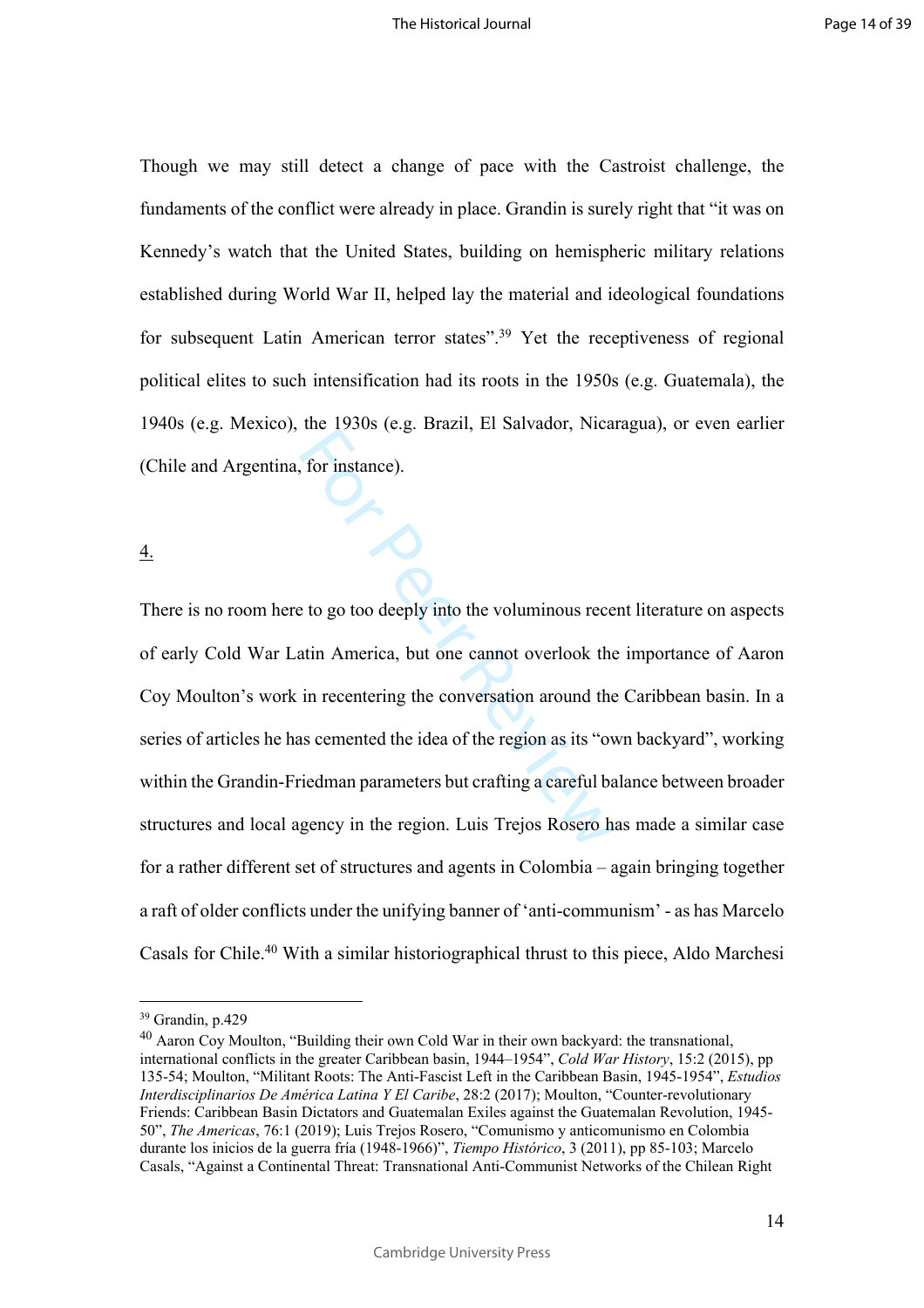has suggested that a "greater openness of [Latin American] national historiographies might enrich them, while also interpellating certain aspects of the global phenomena [i.e. orthodox North Atlantic views of the Cold War]".<sup>41</sup>

with a healthy scepticism for received truth<br>going relevance. While this essay has la<br>old War's beginning in the region, Karl's<br>n be just as tricky. But it is also a reminder<br>th national and sub-national. When we cons<br>yad Against this backdrop, two volumes have been published recently which reveal both the need to delve deeper into local studies of Latin America during the early Cold War, and simultaneously the difficulty of inserting such narratives into a broad framework. Robert M. Karl's *Forgotten Peace* is an exemplary piece of scholarship, combining tremendous research with a healthy scepticism for received truths and a keen sensitivity for his subject's ongoing relevance. While this essay has largely concentrated on problematising the Cold War's beginning in the region, Karl's work reminds us that pinpointing its *end* can be just as tricky. But it is also a reminder of the need to account for particularities, both national and sub-national. When we consider the immanence of the peace-violence dyad across Colombia's modern history, attempts to insert the country into a grand supra-national narrative start to seem entirely quixotic. More than this, the specificities of local conflicts and processes (around peace and citizenship in particular) render even a national approach deeply problematic. Here one might draw parallels with Alexander Aviña's *Specters of Revolution* (2014) which does something similar for Mexico (or, rather, for the state of Guerrero). *Forgotten Peace* shows that conflict over land, the contested nature of citizenship, engagement with the law, and relationships with ideas and ideology are all complicated and interwoven. Karl goes further in problematising these categories in an article about the 'myths of Marquetalia' in which he demonstrates that while for combatants, the internationalised conflict was

15

Wing in the 1950s", *Journal of Latin American Studies* (2019),

https://doi.org/10.1017/S0022216X1800113X

<sup>41</sup> My translation. Marchesi, "Escribiendo", p.200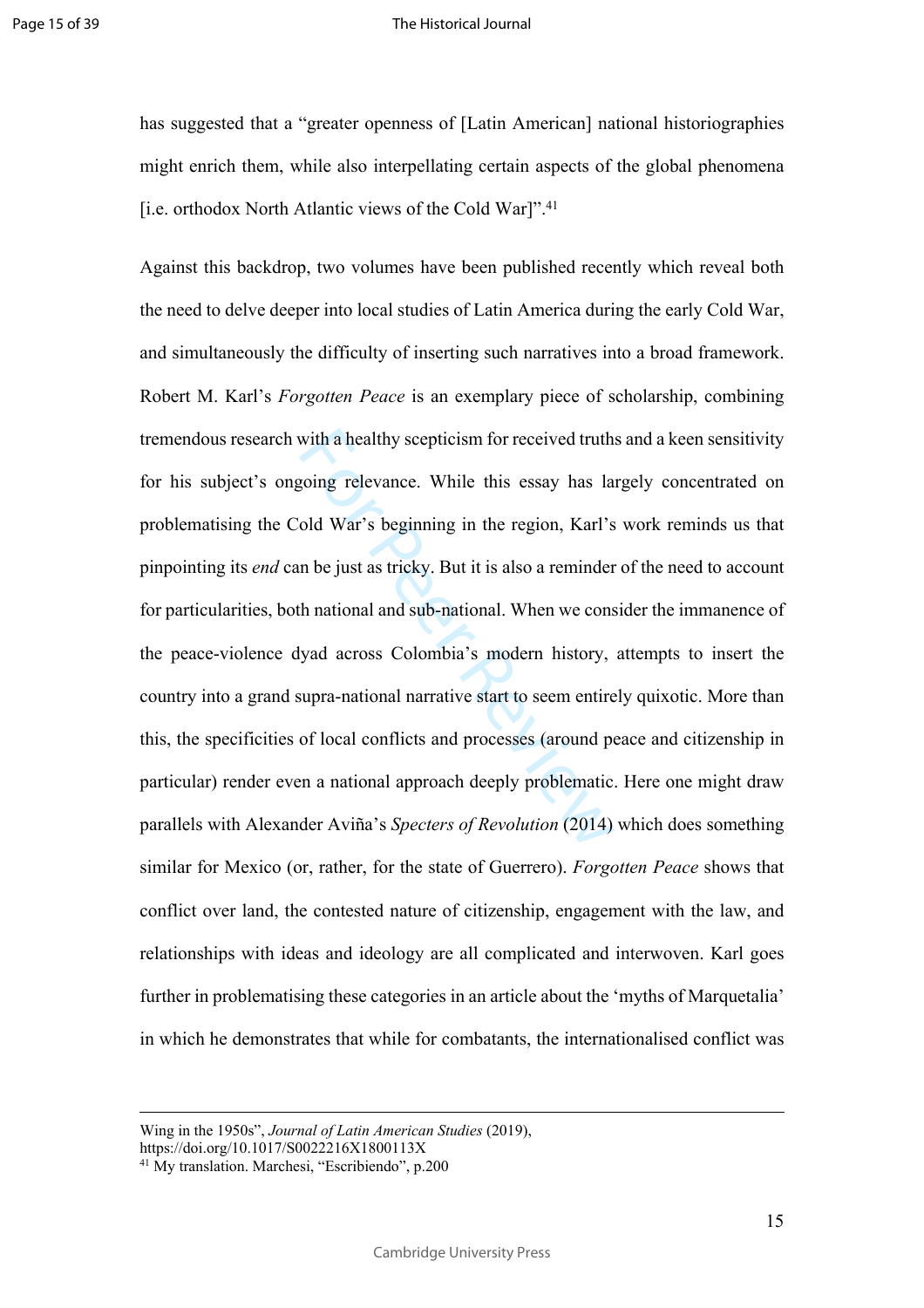crucial, for many Colombians, it was largely irrelevant. "It is likewise difficult in this context to speak of the "Latin American Cold War" or an "inter- American Cold War," he writes. "The older formulation of "the Cold War in Latin America" seems more appropriate, insomuch as it leads us to think about a Latin American imaginary of the Cold War."<sup>42</sup>

In many ways, Westad's book marks a welcome that the deep roots of nineteenth century and the supplanting the United States. It explicitly makes the same battle as later struggles with which lear that the Cold War wove an Zooming out – *way* out – we find Odd Arne Westad's latest book *The Cold War: A World History*, which aims to drag us out of the George Kennan world in which we have all been living. In many ways, Westad's book marks a welcome departure within the field of global Cold War studies. It notes the deep roots of conflict in the region, dating back to the nineteenth century and the supplanting of British economic dominance by that of the United States. It explicitly makes the case for the 1920s and 1930s as part of the same battle as later struggles with which we are more familiar. Westad also makes clear that the Cold War wove an international conflict (or, rather, an aggregation of U.S. offensives, whether economic, diplomatic or military) with longstanding domestic tensions over class, ethnicity and nationalism. Going further, Westad wonders whether 'the roots of the Latin American Cold War fed on high levels of inequality and social oppression".<sup>43</sup> In describing the violence of the late Cold War, Westad notes that its victims were mostly "labor organizers, journalists, student leaders, or human rights activists", not doctrinaire leftists.<sup>44</sup> This resonates with one of this article's central claims: Cold Warriors of the classic '45-'89 vintage folded in a series of longstanding grievances and conflicts under the totalising banner of anticommunism. And yet a note of criticism can be struck. Like Friedman, Westad

<sup>42</sup> Robert A. Karl, "Los mitos de Marquetalia", *Anuario Colombiano de Historia Social y de la Cultura*  (forthcoming), p.14, author's original draft

<sup>43</sup> Westad, p.340

<sup>44</sup> *ibid.*, p.358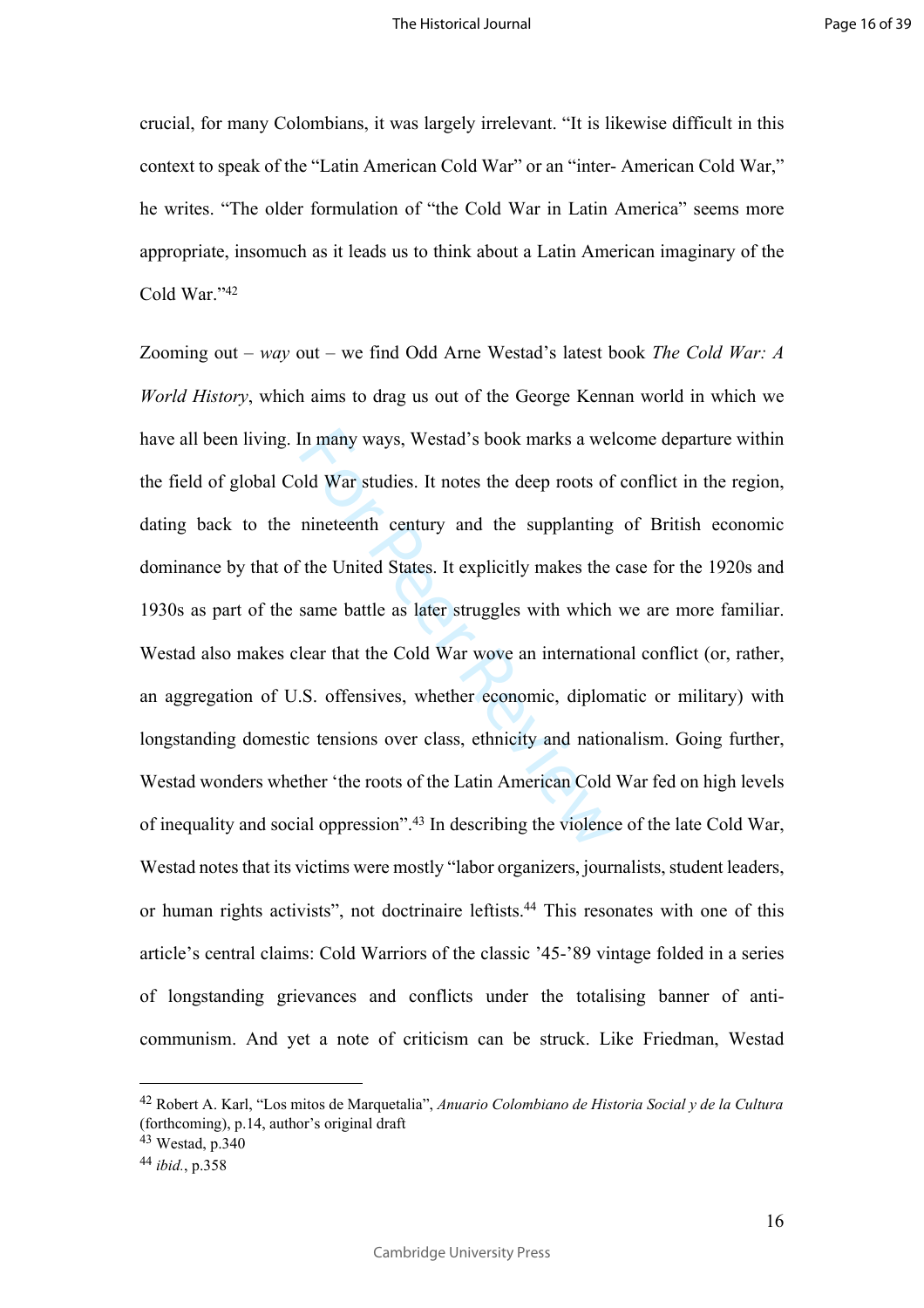concludes that "the United States did not have subservient ideological allies in power in Latin America". This is true – and Westad is certainly correct that "a Betancourt, a Barrientos, or even otherwise despicable creatures such as a Videla or a Pinochet, were not straw men for the United States". But does this really matter, when we consider that both sides shared the same enemies? In the end, the apocryphal "our son of a bitch" foreign policy dominated.

5.

Attin America's Cold War – whether its 'cold<br>
ughout its 'progressive' and 'authoritarian'<br>
ict, as follows: *Landowner vs Peasant (inc.*<br>
S. Hegemony *vs National Sovereignty;*<br>
sm; and U.S.-led bloc *vs U.S.S.R.-led bloc* When we consider Latin America's Cold War – whether its 'colder' or 'hotter' phases or locations, and throughout its 'progressive' and 'authoritarian' waves – we might look at six 'layers' of conflict, as follows: *Landowner vs Peasant (inc. Hacienda vs Village); State vs Citizen; U.S. Hegemony vs National Sovereignty; Capital vs Labour; Capitalism vs Socialism;* and *U.S.-led bloc vs U.S.S.R.-led bloc.*

The principle of layered conflicts was applied by Greg Grandin in his groundbreaking 2004 study, *The Last Colonial Massacre: Latin America in the Cold War*, which pointed to three interwoven struggles that defined Latin America's Cold War: a local left-right conflict, into which the U.S. either inserted itself or was invited; a wider battle between social democratic norms and a deeply conservative, often murderously racist authoritarianism; and, broadest of all, the (by then) almost two-hundred-year-old confrontation between enlightenment and counter-enlightenment. Analytical layers are also implied by McPherson; for Latin America, "the Cold War was only one among a host of other important, often revolutionary processes" adding up to "a sprawling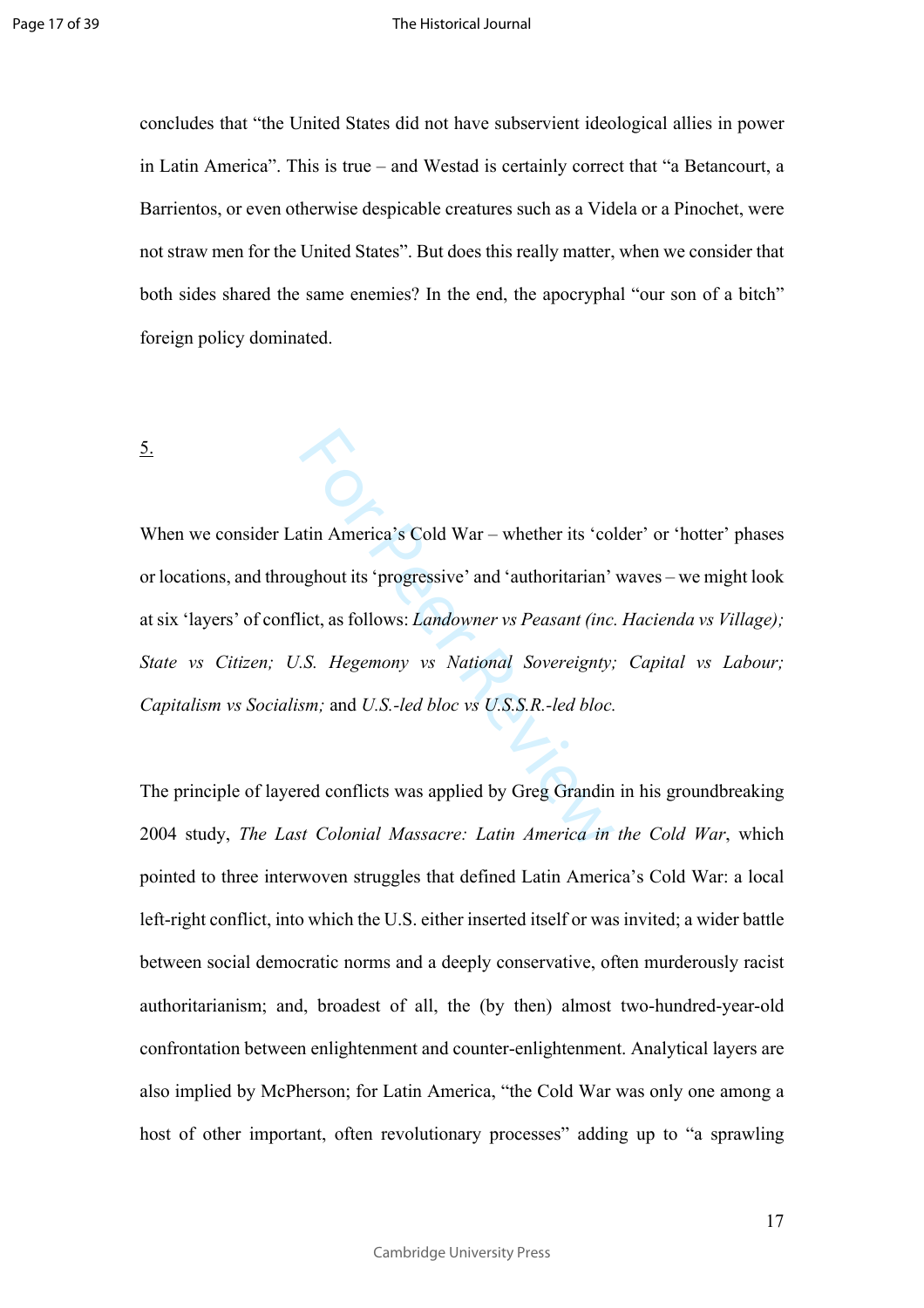multidimensional saga".<sup>45</sup> Brands too, though in a rather different way, draws attention to Latin America's "overlapping conflicts".<sup>46</sup> This interweaving gave Latin American conflicts a heterodox, patchwork nature that ideological frameworks birthed in the global northwest have continually struggled to integrate. As Corey Robin puts it, "the entire continent was fired by a combination of Karl Marx, the Declaration of Independence and Walt Whitman."<sup>47</sup> Even the term 'left-right conflict' must be used with caution, as a cursory reading of the Costa Rican civil war, for instance, makes abundantly clear. Though borrowing Grandin's principle of layers, I propose going rather further, as the following sections suggest.

# *Landowner vs Peasant (inc. Latifundia, and Hacienda vs Village)*

Following sections suggest.<br>
Sollowing sections suggest.<br>
At *(inc. Latifundia, and Hacienda vs Villag*<br>
and slavery were present in the precolonia<br>
ple political and economic repressions into<br>
the initial *encomienda* sys While imperial rule and slavery were present in the precolonial Americas, European conquest folded multiple political and economic repressions into a fairly unified (albeit uneven) system. As the initial *encomienda* system of tribute gave way to the more procrustean *repartimiento*, the infamous *latifundia* (large rural estates characterised by unfree labour) were constructed; in many areas political economy came to be defined by the hacienda-village dyad, a symbiotic – though asymmetric – mechanism for extracting resources and exercising power. Throughout colonial times and into the national period, most of rural Latin America – which until the later twentieth century contained the majority of the region's population – continued to be defined by this relationship. The hacienda-village structure specifically, and the landowner-peasant relationship more generally, embedded norms around race, gender, land, and labour, some of which persist into the contemporary period and were certainly important local

<sup>45</sup> McPherson, p.308

<sup>46</sup> Brands, p.7

<sup>47</sup> Corey Robin, "Dedicated to Democracy" in *London Review of Books*, 18/11/2004, pp. 3-6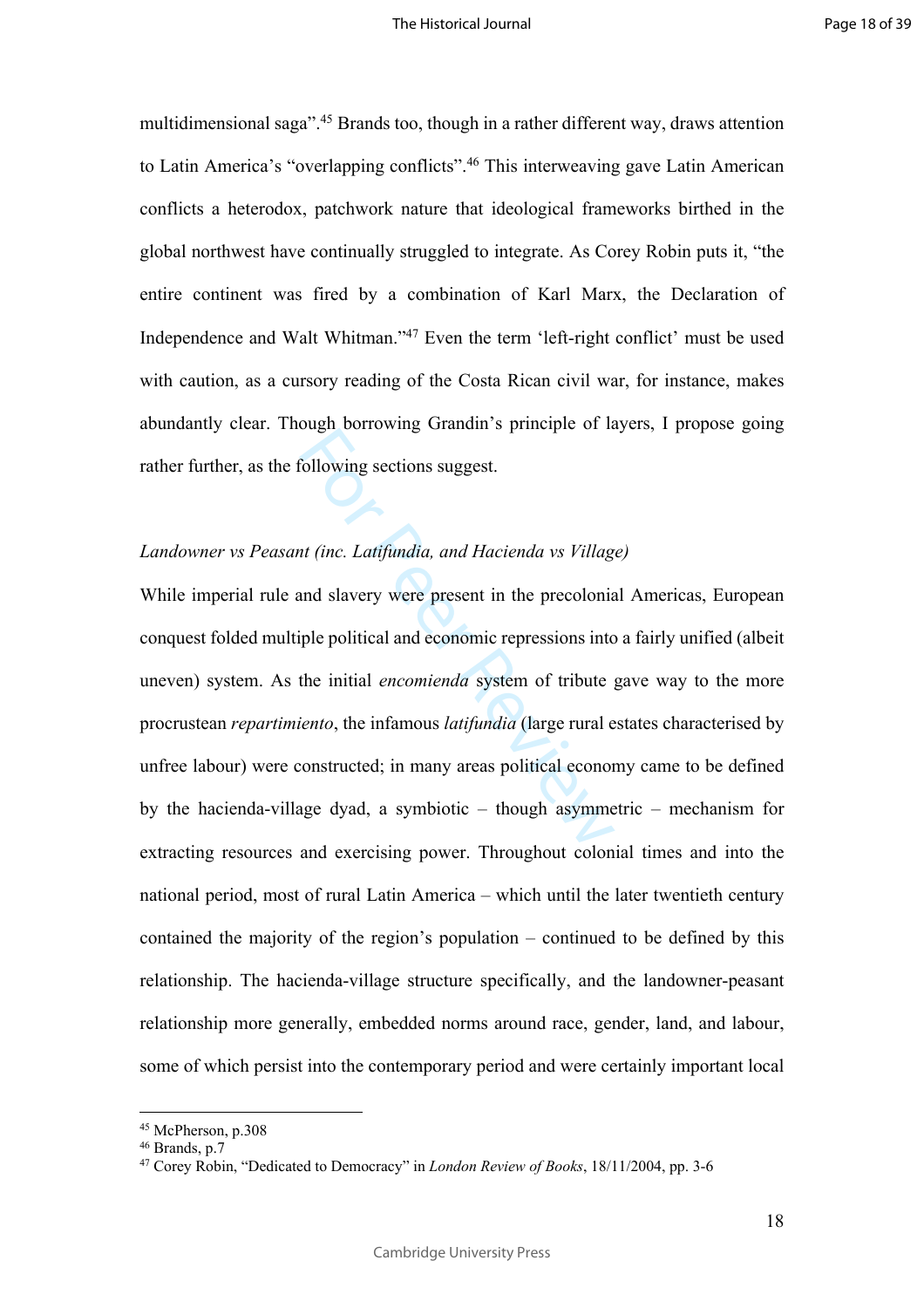determinants of Cold War-era conflicts. As Knight has shown for late-nineteenthcentury Mexico, in areas where the hacienda-village relationship remained important it acted as a potential *brake* on local capitalist development, relying as it did 'on combinations of coercion, corporal punishment, monopoly of land, 'paternalism,' and political backup."<sup>48</sup>

as uperficial resemblance to feudal structure<br>genous and therefore held a different welt<br>genous and therefore held a different welt<br>genous and the land". As for the bourgeoisie, "<br>eing a productive capitalist class, [it] t Victor Figueroa Clark reminds us that we must leave Eurocentric assumptions about peasants and their 'betters' at the Atlantic shore. "Although the campesinos lived in conditions that bore a superficial resemblance to feudal structures", he writes, "they were also often indigenous and therefore held a different worldview, particularly toward private property and the land". As for the bourgeoisie, "[o]utside the Southern Cone… rather than being a productive capitalist class, [it] tended to be dependent upon large foreign-owned enterprises and foreign capital".<sup>49</sup>

This lends weight to the contention that, where these socioeconomic structures persisted, the systemic struggle between capitalism and communism central to certain interpretations of the Cold War is inherently limited in relevance. Mid-twentieth century capitalists, like mid-nineteenth century Liberals, often wished to 'unlock' the potential (profit) of these seemingly feudal institutions rather than intervene to preserve unwaged, unfree labour, while many communists overlooked rural and/or indigenous labour regimes as pre-capitalist (and therefore politically irrelevant), a position considerably easier to maintain when fortified with prejudices of racial hierarchy and

<sup>48</sup> Alan Knight, "Land and Society in Postrevolutionary Mexico: The Destruction of the Great Haciendas" in *Mexican Studies/Estudios Mexicanos*, Vol. 7, No. 1 (Winter, 1991), pp. 73-104

<sup>49</sup> Victor Figueroa Clark, "Latin American Communism" in Naimark, Pons & Quinn-Judge (eds.), *The Cambridge History of Communism Vol. II* (Cambridge University Press, 2017), p.395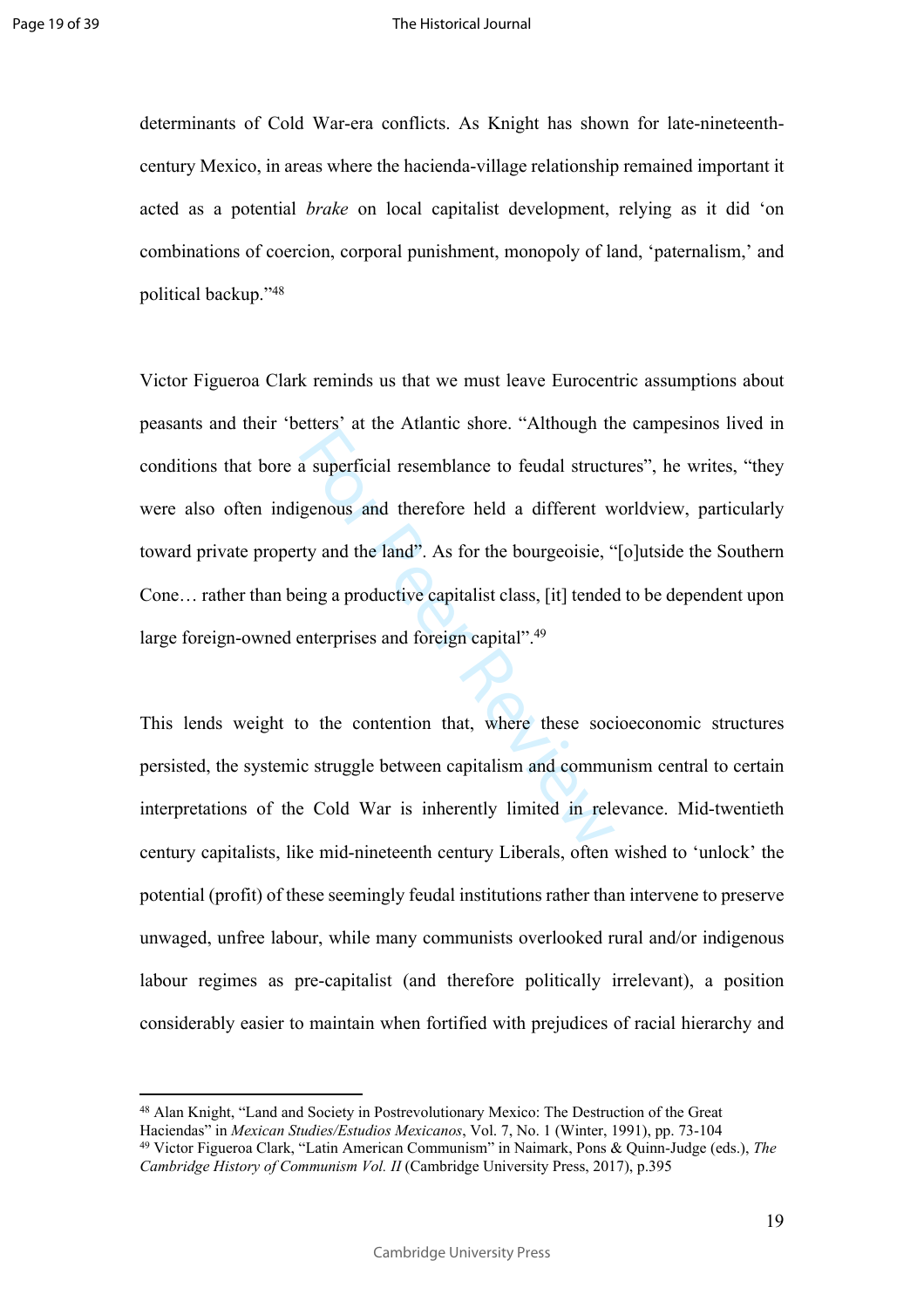urban superiority: the label of 'progressive' or 'reformer' is not easily applied.<sup>50</sup> By

contrast, *hacendados –* on the whole authoritarian, conservative, and white – and their military allies used Cold War conflicts as a means of strengthening or re-establishing paternalistic, repressive, often violently abusive, and even genocidal dominance over rural villagers.<sup>51</sup> This was understood and – naturally - used as propaganda by the left; Che Guevara notably identified "the permanent roots of all social phenomena in America" as "the *latifundia* system, underdevelopment and 'the hunger of the people'".<sup>52</sup> This takes us all the way back to Bartolomé de Las Casas, who sounded positively Kolkoesque even in 1561, writing that "our work was to exasperate, ravage, kill, mangle and destroy; small wonder, then, if they tried to kill one of us now and then". $53$ 

## *State vs Citizen*

s us all the way back to Bartolomé de La<br>
e even in 1561, writing that "our work was<br>
roy; small wonder, then, if they tried to k<br>
flug conflict is between the state, an entity<br>
phases – notably under the Bourbon Refort<br>
i The second longstanding conflict is between the state, an entity which developed and mutated in particular phases – notably under the Bourbon Reforms of the 1760s, the creation of republican constitutions in the independence period, and liberal reforms in the mid to late nineteenth century – and its putative citizens. The developments – perhaps formalisations is a better word – that took place during the nineteenth century are neatly encapsulated by Timo Schaefer in his survey of legal cultures in post-

<sup>51</sup> On the "continually evolving and adapting" – and indeed transnational - nature of Latin American rights, see the *Nuevo Mundo, Mundos Nuevos* 2016 colloquium "Las derechas en América latina en el siglo XX: problemas, desafíos y perspectivas", esp. Margaret Power's afterword.

<sup>50</sup> See e.g. Seth Garfield, "From Ploughshares to Politics: Transformations in Rural Brazil during the Cold War and Its Aftermath" in *Beyond the Eagle's Shadow*

<sup>52</sup> Guevara quoted in Richard Gott, *Guerrilla Movements in Latin America* (Thomas Nelson and Sons, 1970), p.13; though any mention of 'underdevelopment' ought to be accompanied by directions to John Patrick Leary's *A Cultural History of Underdevelopment: Latin America in the U.S. Imagination* (University of Virginia Press, 2016).

<sup>53</sup> Bartolomé de Las Casas, *History of the Indies: Volume II* (Harper & Row, 1971, trans. André Collard), p.78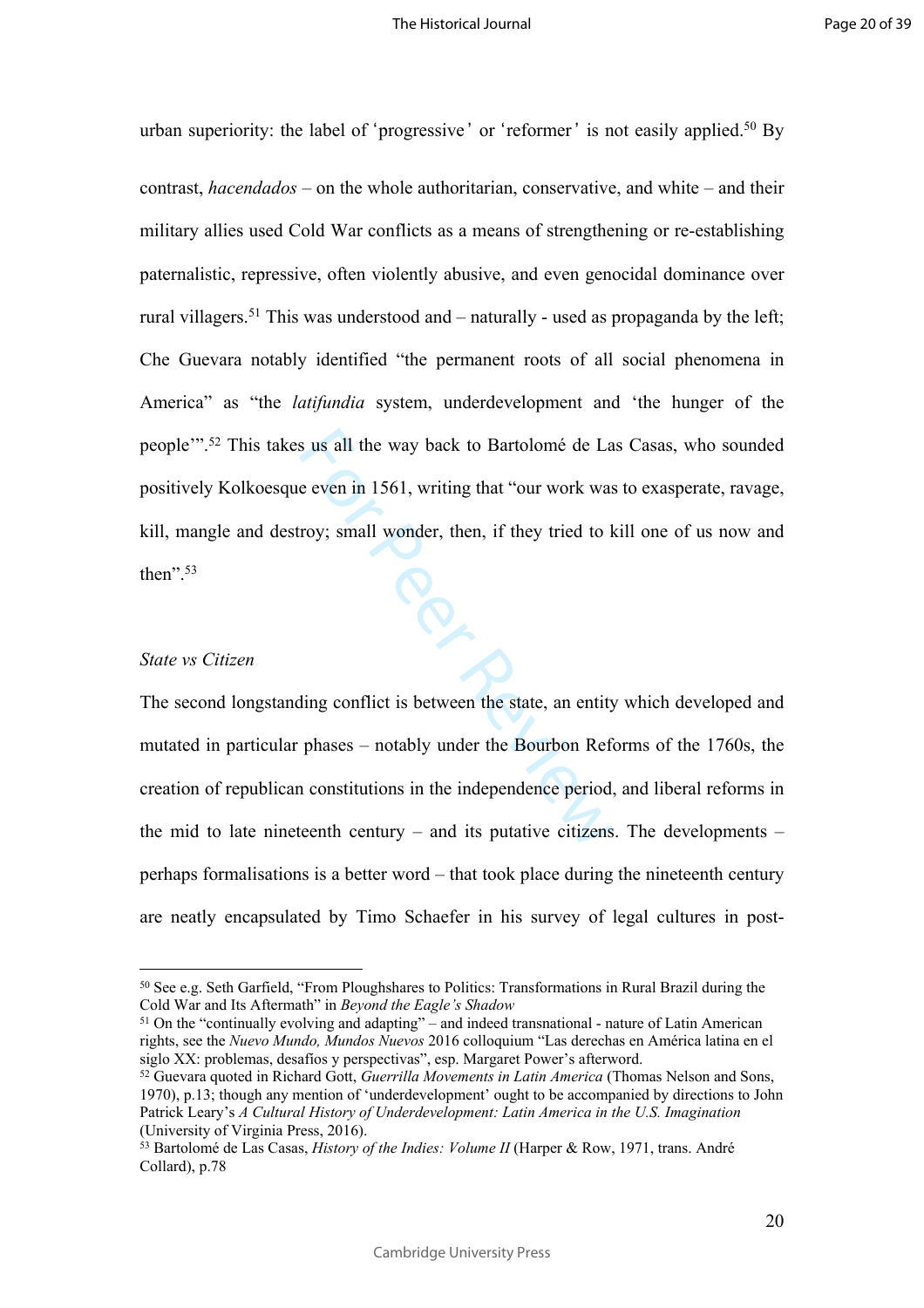twentieth centuries below, but the legal-co<br>ts passed through a contested and unever<br>emi-autonomy to become frequently-op<br>s happened – for most of the region – *befor*<br>ete (if, indeed, that shift has been complete<br>ocess, p independence Mexico. It was a period which "began with the Declaration of the Rights of Man and ended with the triumph of new class- and race-based hierarchies."<sup>54</sup> In a similar vein, Elizabeth Dore has demonstrated persuasively that for women, nineteenthcentury liberalism represented "one step forward [and] two steps back".<sup>55</sup> This transformation did not happen in a (political) vacuum. To quote Schaefer once more, "any vestige of the liberal ideal collapsed in the second half of the century under the pressure of economic modernization schemes premised on elite control over indigenous land and labor."<sup>56</sup> I touch upon the significance of specific shifts in the economic model in the nineteenth and twentieth centuries below, but the legal-constitutional process by which colonial subjects passed through a contested and unevenly-experienced period of revolutionary semi-autonomy to become frequently-oppressed subjects of modernising republics happened – for most of the region – *before* the shift to domestic capitalism was complete (if, indeed, that shift has been completed).

Some parts of this process, particularly the formalisation of unfree labour regimes in majority-indigenous areas, represented returns to pre-existing conflicts. Others including the hollowing-out of individual and communal rights in the face of novel, aggressively-enforced conceptions of property - were new, or at least given new vitality by the means available to a late nineteenth century state. And none went away; in all of our 'definitive' Cold War conflicts, personal or communal rights faced off against

<sup>54</sup> Timo Schaefer, *Liberalism as Utopia: The Rise and Fall of Legal Rule in Post-Colonial Mexico, 1820-1900* (Cambridge University Press, 2017), p. 1

<sup>55</sup> Elizabeth Dore, "One Step Forward, Two Steps Back: Gender and the State in the Long Nineteenth Century" in Dore, Molyneux (eds.), *Hidden Histories of Gender and the State in Latin America* (Duke University Press, 2000)

<sup>56</sup> Schaefer, p.3. Schaefer argues that the Mexican case is exemplary in both directions – in "the profundity of its liberal experiment and the oppressiveness – indeed, the pervasive indecency – of the regime that came to power in the final quarter of the nineteenth century." (p.4)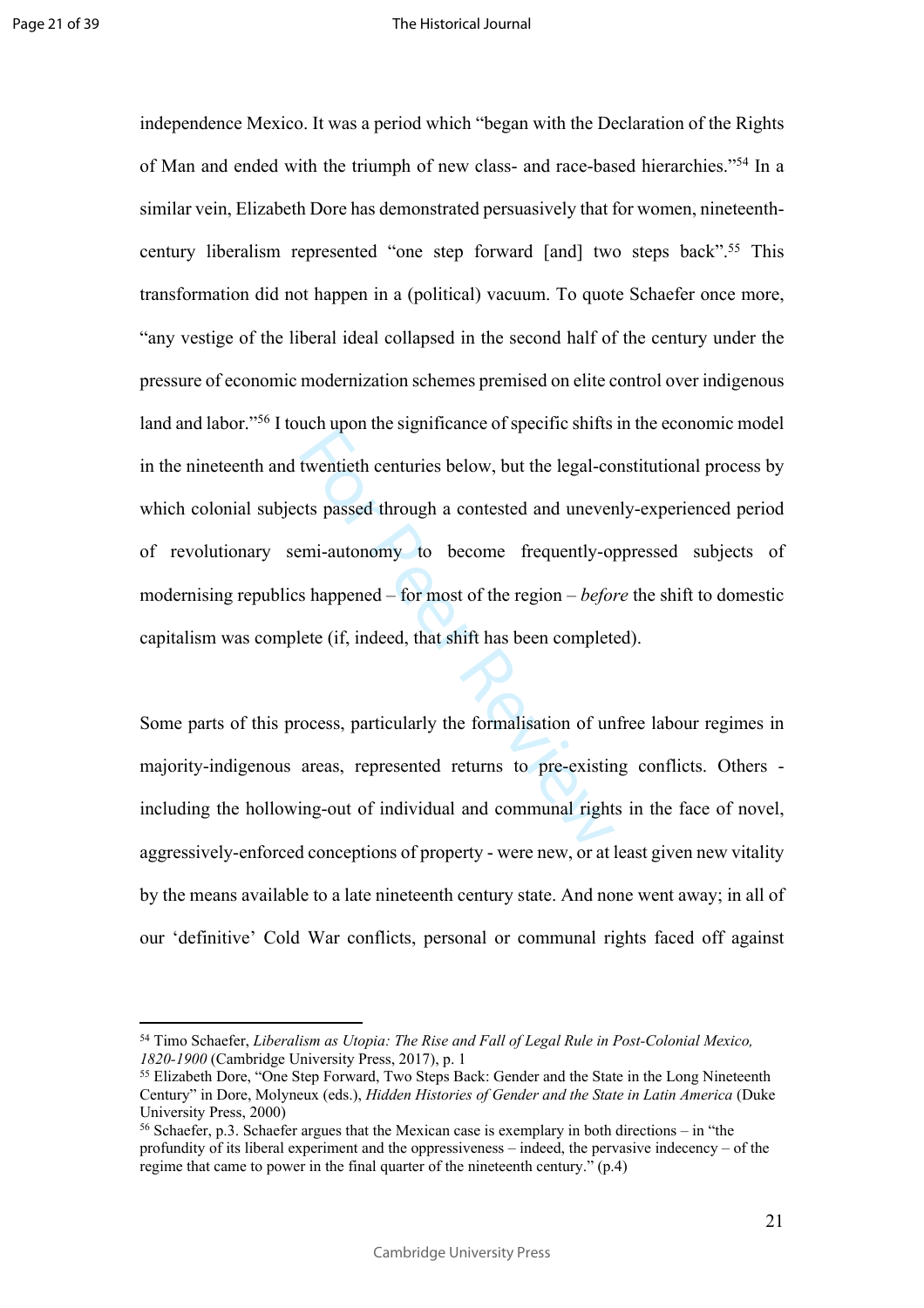private or blended elite interests, while race and class informed battles over ongoing labour exploitation. Crucial to this model, I think, is Schaefer's "revolutionary liberalism" coinage. The simple idea of equal treatment before the law is fundamental in so many manifestations of Latin America's Cold War; its frequent denial underpinned myriad grievances.

mprised attempts to deny townspeople (<br>mot usually well-off but had a good worki<br>l exercise of their legal rights guaranteed b<br>second was the blurring of lines between p<br>en, though not only, meaning land ownersh<br>lo-legal-c Schaefer concludes that three kinds of legal manipulation – whether the creation of legal exceptions or elite interference with the law – developed in late nineteenth century Mexico. The first comprised attempts to deny townspeople (often, but not always, *mestizo*) - who were not usually well-off but had a good working legal-constitutional knowledge – the "full exercise of their legal rights guaranteed by successive Mexican constitutions."<sup>57</sup> The second was the blurring of lines between private and public roles such that wealth (often, though not only, meaning land ownership) brought with it the assumption of pseudo-legal-constitutional roles in census-taking, policing and the definition or transference of property rights. The net result was "a creeping privatisation of law" which naturally favoured the class holding the gavel. The third was the fact that while, formally, the repressive apparatuses of state were embedded in the legalconstitutional order, both *de facto* "concrete institutional arrangements" and the collective belief of Mexicans in general reveal the existence of armed forces operating outside the law <sup>58</sup>

<sup>57</sup> Schaefer, p.205

<sup>58</sup> Schaefer, p.206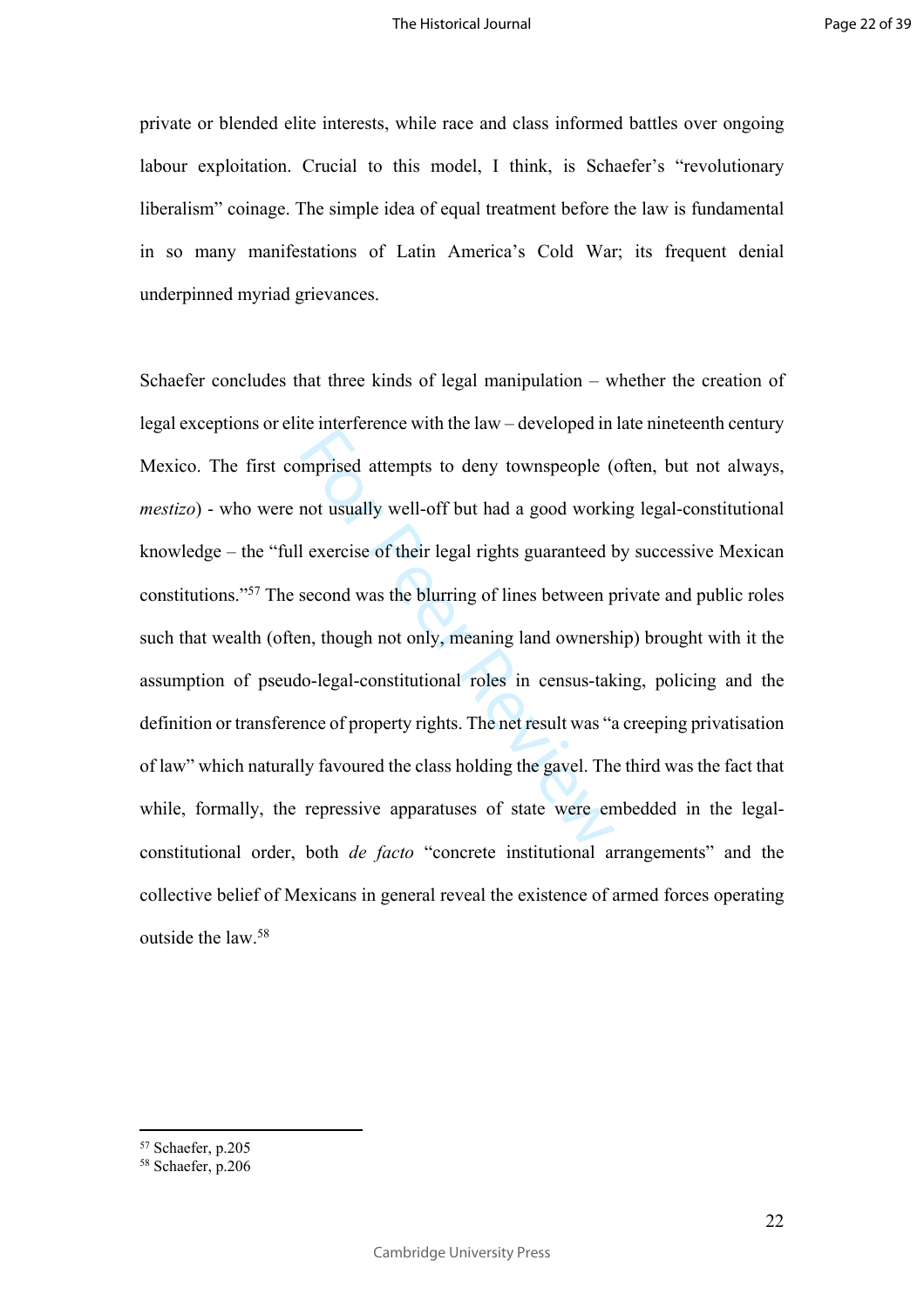hundred and seven hundred Q'eqchi'-Ma<br>
o present a letter to the mayor announcing a<br>
in the capital to discuss long-standing peas<br>
s suggests that people were aware of their<br>
ut a combination of 'privatised law' and 'a<br>
en In each of these three areas, the conflict between state and citizen – which sometimes mapped onto that between 'the elite ' and 'the people ' - would have ruinous Cold War consequences. Bolstered by modern military training, equipment and materiel, a colonial-era zealotry on matters of race, and the implicit backing of the U.S., it was *states* that ultimately prosecuted the Cold War in Latin America. As Alan McPherson notes: "the overwhelming… burden of the violence should be attributed to conservative military states".<sup>59</sup> Recall Grandin's description of how Guatamala's Panzós massacre began: "between five hundred and seven hundred Q'eqchi'-Mayan women, men, and children… gathered to present a letter to the mayor announcing an impending visit of a union delegation from the capital to discuss long-standing peasant complaints against local planters."<sup>60</sup> This suggests that people were aware of their rights and theoretical means of recourse, but a combination of 'privatised law' and 'armed forces operating outside the law' prevented such recourse, by hook or by crook. Schaefer's ideas thus have application far beyond nineteenth-century Mexico.

## *U.S. Hegemony vs National Sovereignty*

Caitlin Fitz has demonstrated the shift in U.S. political culture from "the idea of a united republican hemisphere" towards one of superiority and of rightful dominance.<sup>61</sup> While for Fitz the intellectual change occurred in the 1820s, its most obvious practical unveiling was in the U.S.-Mexican War two decades later. Having provoked Mexico into military conflict in 1846, President Polk had no qualms about placing the blame on the United States' southern neighbour, saying "we are called upon by every

<sup>59</sup> H-Diplo Roundtable Reviews, Vol. XI, No. 27 (2011), p. 26

<sup>60</sup> Grandin, *The Last Colonial Massacre*, p.1

<sup>61</sup> Caitlin Fitz, *Our Sister Republics: The United States in an Age of American Revolutions* (Liveright, 2016), p.248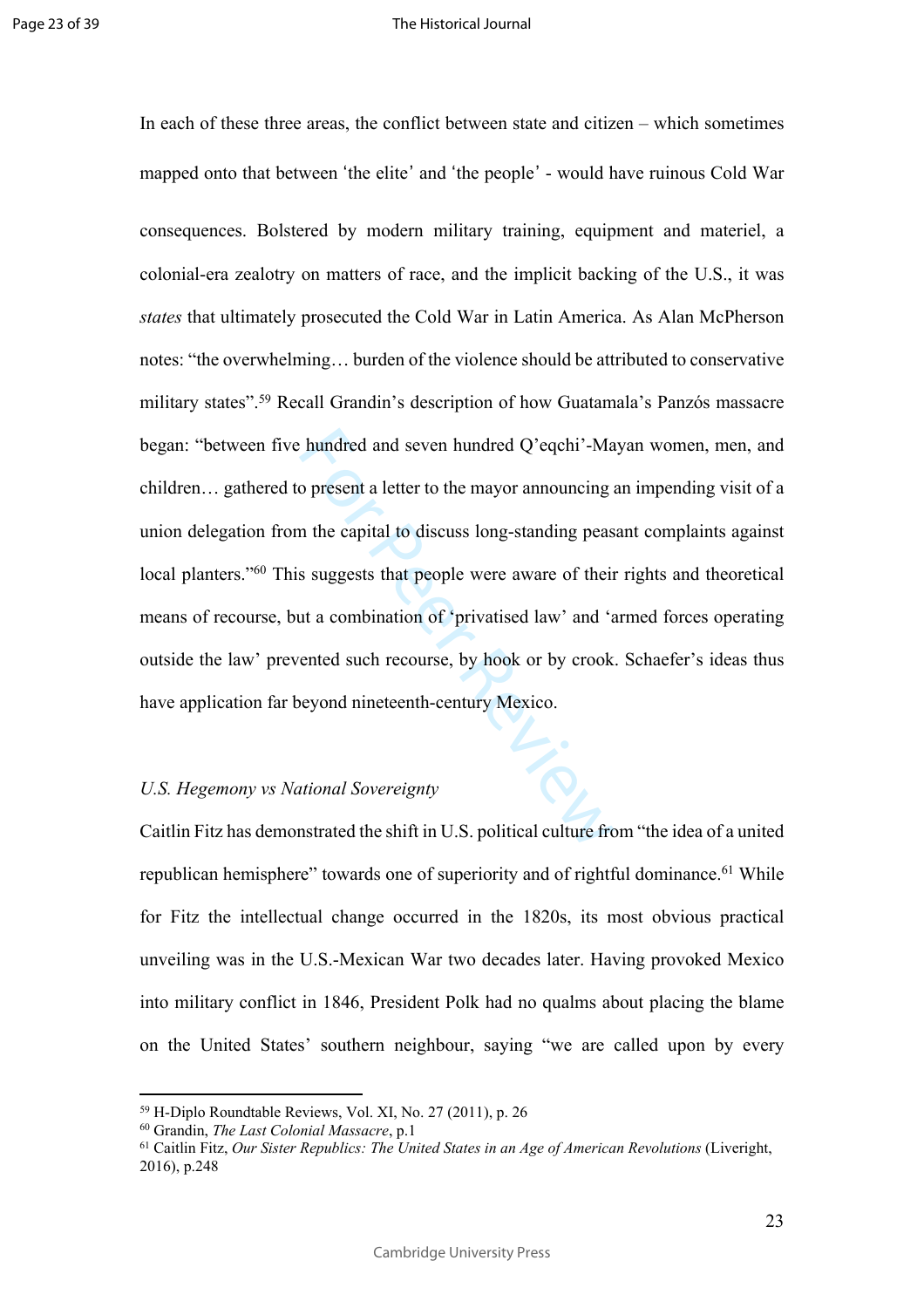Experience, imposition of feature and<br>reignty (whether in a diplomatic or econor<br>y slippery) and those urging cooperatio<br>the United States; in vulgar terms, a str<br>erialism and (often comprador) coloniali<br>upport in a United consideration of duty and patriotism to vindicate with decision the honor, the rights, and the interests of our country".<sup>62</sup> The framing of a war of conquest as springing from 'duty and patriotism' is important, and the precise nature of that duty and patriotism in the 1840s bears closer examination as it frames many later interventions.<sup>63</sup> This war came shortly after journalist John L. O'Sullivan coined the idea of manifest destiny, asserting that the United States was free "to overspread the continent allotted by Providence for the free development of our yearly multiplying millions".<sup>64</sup> What followed – filibustering, occupations, imposition of leaders – revealed a conflict within Latin American polities, and at times within Latin American elites, between those urging national sovereignty (whether in a diplomatic or economic sense, though the latter is conceptually slippery) and those urging cooperation (or, for opponents, collaboration) with the United States; in vulgar terms, a struggle between (often nationalist) anti-imperialism and (often comprador) colonialism, the latter finding encouragement and support in a United States which had a very clear sense of its 'own' backyard.

During Latin America's Cold War, the banner of anti-imperialism was wafted rather feebly by the Soviet Union (and to a degree China), but the most notable promotor and corraller of Latin American national liberation movements was Cuba. This purposing of national liberation as the left position necessitated a folding of non-communist figures such as José Martí and Augusto Sandino into doctrinaire revolutionary

<sup>62</sup> Robert W. Merry, *A Country of Vast Designs: James K. Polk, the Mexican War, and the Conquest of the American Continent* (Simon & Schuster, 2009), p.245

<sup>63</sup> See Michael Fellman (ed.), *Around the World with General Grant* (Baltimore: John Hopkins University Press, 2002), p.376

<sup>64</sup> Thomas R. Hietala, *Manifest Design: American Exceptionalism and Empire* (Cornell University Press, 1985), p.255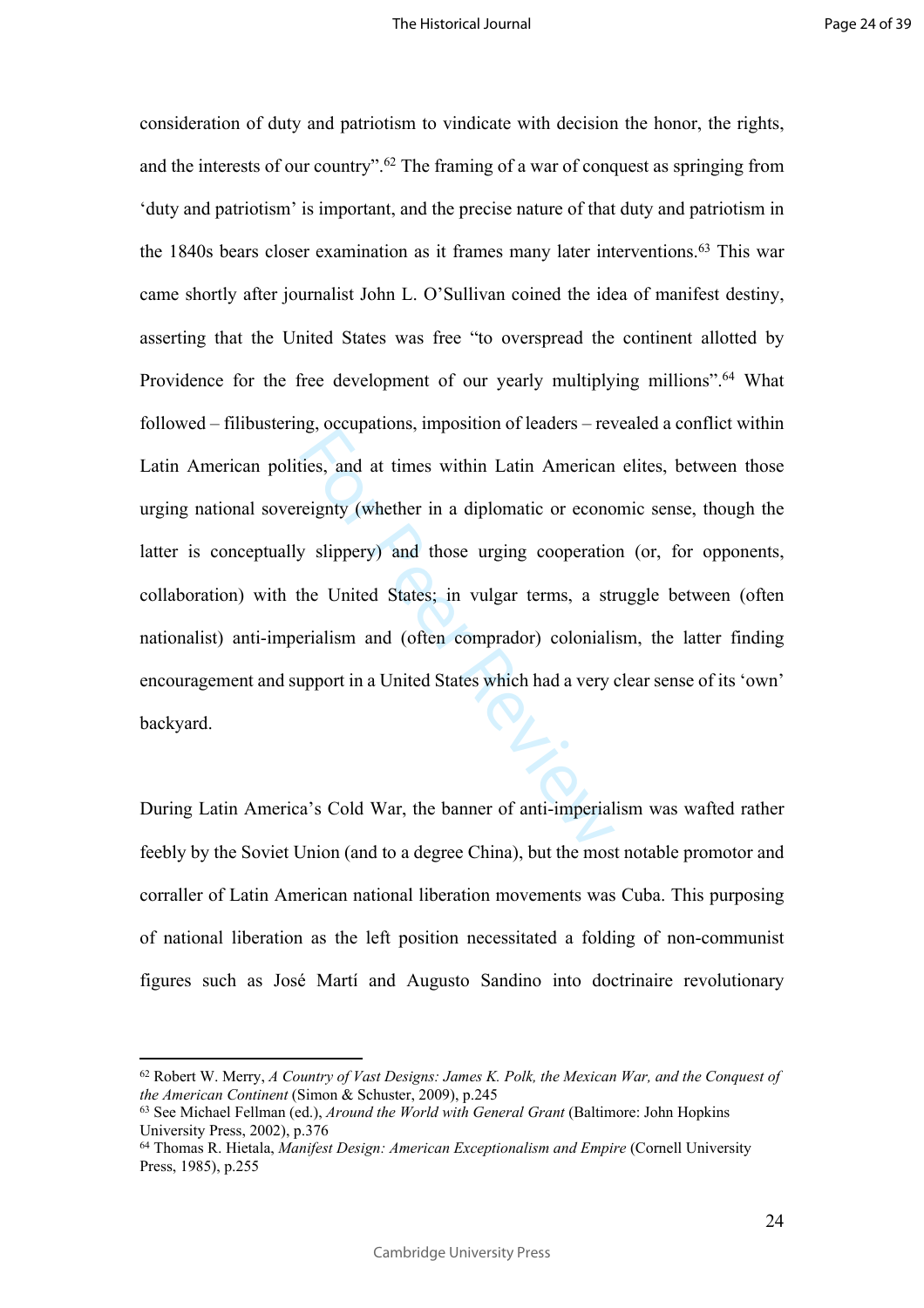narratives, marking the Cold War as a new (albeit relatively distinct) phase in another older conflict. However, this fracture could be subsumed within, or subordinated to, other conjunctural priorities; hence, Mexico's economic nationalism (particularly in the petroleum sector) was tolerated for many decades, outweighed by the solidity of the government's anti-communism and the lack of serious challenge to either capitalism as an economic mode or to U.S. dominance in the region more broadly.<sup>65</sup> That said, it is worth at least considering whether the additional pressure of the final layer – the formalised U.S. vs U.S.S.R. conflict and its muscular and ill-informed anti-communism – would have prevented a *cardenista* politics being tolerated by the United States after 1945. The panic induced in diplomatic correspondence over the National Liberation Movement in 1961 suggests so.<sup>66</sup>

Example and the mass and the material and the method of a cardenista politics being tolerated by<br>the proof of the displaced over the displaced solonomeric solution<br>and Schrader makes a compelling case for<br>onstituting a "Lo In a recent essay, Stuart Schrader makes a compelling case for U.S.-Latin American relations since 1898 constituting a "Long Counterrevolution".<sup>67</sup> Schrader suggests "the persistence of a strong relationship between security objectives and political economy". Thus while I have formally separated out conflicts over sovereignty and between capital and labour, Schrader provides an important reminder that such a division will always be somewhat artificial. As Schrader writes, "U.S. security assistance in the region…

<sup>65</sup> The Bolivian case has some consonance. See Thomas Field, *From Development to Dictatorship: Bolivia and the Alliance for Progress in the Kennedy Era* (Cornell University Press, 2014) <sup>66</sup> See various documents of 'After the Revolution: Lázaro Cárdenas and the Movimiento de Liberación

Nacional', National Security Archive Electronic Briefing Book No. 124, 2004, http://nsarchive2.gwu.edu/NSAEBB/NSAEBB124/index.htm; for a more localized demonstration of the conjunctural shift, see Elisa Servín on the Mexican state's reaction to revived Zapatismo and Villismo during the Cold War – "Reclaiming Revolution in Light of the 'Mexican Miracle'" in *The* 

*Americas*, 66:4 (2010), pp 540-1. <sup>67</sup> Stuart Schrader, "The Long Counterrevolution: United States-Latin America Security Cooperation", *Items: Insights from the Social Sciences,* 18th September 2018, https://items.ssrc.org/the-longcounterrevolution-united-states-latin-america-security-cooperation/ - also see Schrader's subsequent book covering the topic more broadly, *Badges without Borders: How Global Counterinsurgency Transformed American Policing* (University of California Press, 2019)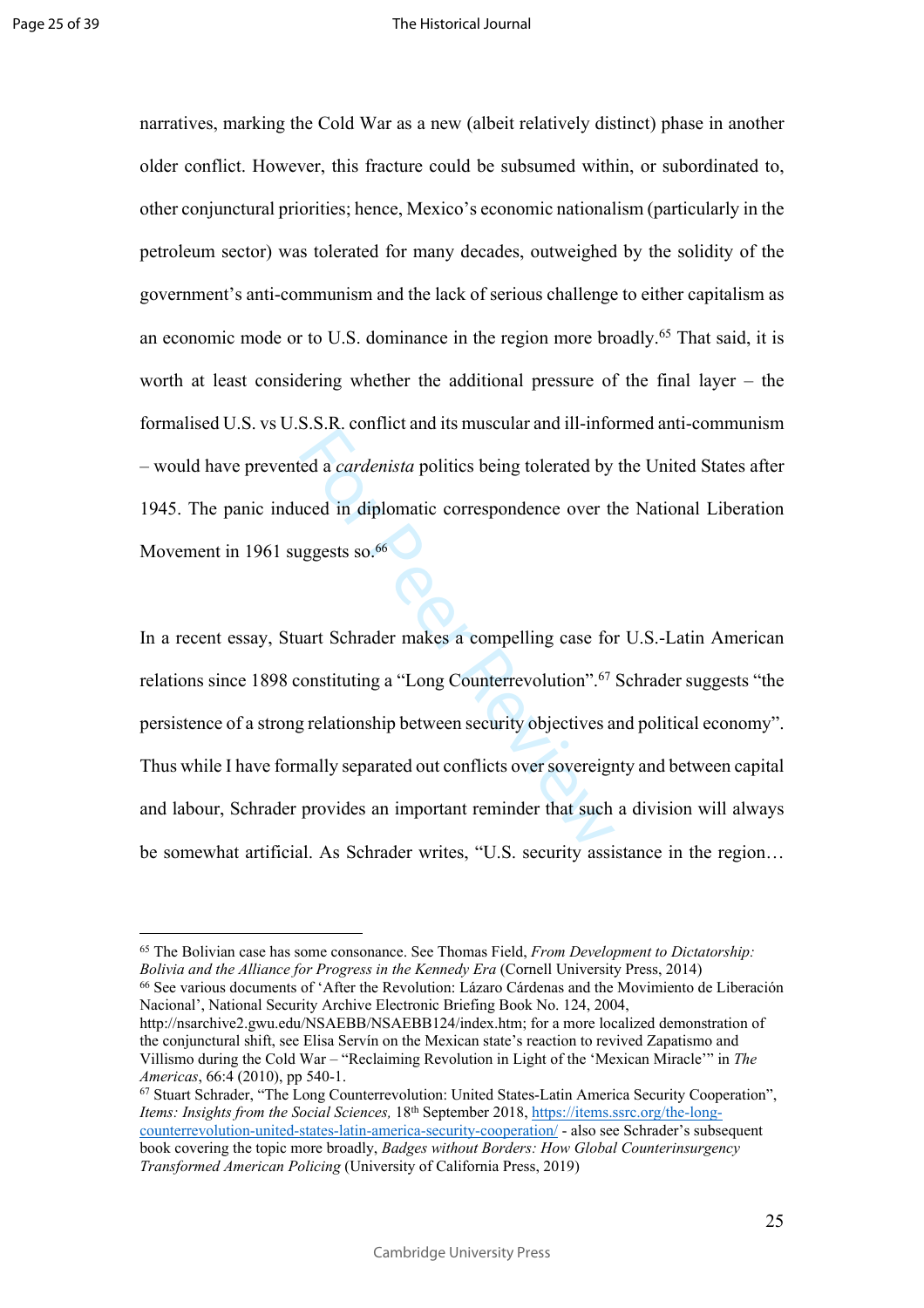Even absent formal colonisation, "clearly the H<sup>or</sup>.<sup>69</sup> A final note of caution here: national shegemony or imperialism. While diplor "non-intervention" *in theory*, there are end facilitating intervention (or other less was marked by sovereignty's abrogation," and its economic policy by a twin commitment to fostering "the most basic forms of economic development while also repressing revolutionary movements that might rebel against the prevailing socioeconomic order".<sup>68</sup> This interweaving of security assistance with economic considerations was evident - if unevenly so - during the early Cold War. Again, it was not an entirely new impulse. Daniel Immerwahr's recent *How to Hide an Empire*, whose impact will doubtless long be felt in our field, reminds us that "empire might be hard to make out from the mainland, but from the sites of colonial rule themselves, it's impossible to miss". Even absent formal colonisation, "clearly this is not a country that keeps its hands to itself".<sup>69</sup> A final note of caution here: national sovereignty is just as slippery a concept as hegemony or imperialism. While diplomats could agree on a common principle of 'non-intervention' *in theory*, there are enough instances of elite factions inviting or facilitating intervention (or other less dramatic breaches of 'sovereignty') as to render the principle problematic at best, and meaningless at worst. To return to an earlier point, Latin America has never lacked local elite actors ready to amplify or leverage their strength by calling upon U.S. resources.

### *Capital vs Labour*

With the onset of capitalism in the region comes another layer of conflict. Here, though, is one of the thorniest sites of contention in both political economy and historiography; the question of when Latin America was capitalist is even more vexed than that of the timing and nature of its Cold War. The problem lies not so much in the realm of capital

<sup>68</sup> Schrader, "The Long Counterrevolution"

<sup>69</sup> Immerwahr, *How to Hide an Empire: A History of the Greater United States* (Farrar, Straus and Giroux, 2019), p.14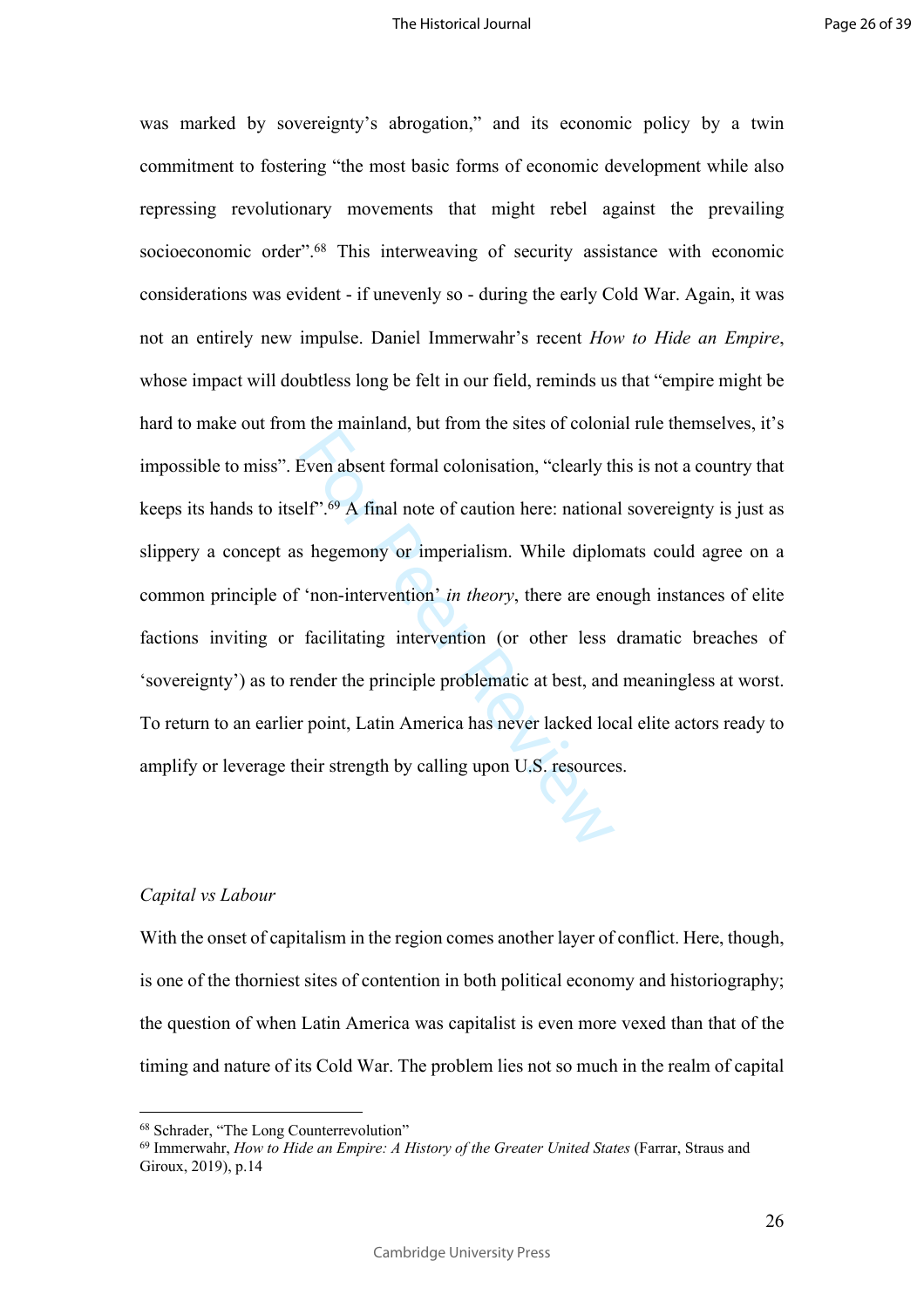as it does in that of labour. For various reasons, not least the institutions and mechanisms (*encomienda*, *repartimiento*, *hacienda*, *latifundia*) introduced by the European occupiers after 1492, there were severe distortions in the labour market, which is a way of saying that many (usually indigenous) Latin Americans were set to work in conditions which observers – both at the time and in hindsight – approximated to slavery.<sup>70</sup> While the 'black legend' of indebted peonage may have been exaggerated (or, rather, over-generalized) by critics, as Knight has suggested, its existence and - *a fortiori* - that of 'voluntary peonage' throws a significant spanner in any Marxian works regarding the incipient market.<sup>71</sup>

Internal product a significant optimal<br>term and the set of the Gradient Analytical Spanish<br>term and the Gradient Chapas (and its coffee-grow<br>tegration of Chiapas (and its coffee-grow<br>1920, or Andrew Torget's study of cap-<br> One can point to a panoply of local or national cases: fictional, such as Traven's 'Jungle Cycle', and scholarly, most recently Casey Lurtz's *From the Grounds Up*, which tracks the process of the integration of Chiapas (and its coffee-growing economy) into the capitalist circuit by 1920, or Andrew Torget's study of capitalist insertion via a territorialist lens.<sup>72</sup> For the regional picture, *From Silver to Cocaine* edited by Topik, Marichal & Frank demonstrates the complex and uneven nature of the insertion of regions associated with particular commodities into the global market; while Tutino *et al* tie the spread of capitalism to revolutionary nationalism.<sup>73</sup>

 $70$  The use of the word 'slavery' as applied to the coercive and unremunerated systems of indigenous labour (particularly following the outlawing of slavery *de jure* in 1542) is controversial in and of itself. <sup>71</sup> See esp. Alan Knight, "Mexican Peonage: What Was It and Why Was It?" in *Journal of Latin American Studies*, 18:1 (1986), pp 41-74

<sup>72</sup> See Traven, various, and Casey Lurtz, *From the Grounds Up: Building an Export Economy in Southern Mexico* (Stanford University Press, 2019); also Sarah Washbrook, *Producing Modernity in Mexico: Labour, Race, and the State in Chiapas, 1876-1914* (OUP, 2012); Torget, *Seeds of Empire: Cotton, Slavery, and the Transformation of the Texas Borderlands, 1800-1850* (UNC Press, 2015). <sup>73</sup> See Steven Topik, Carlos Marichal & Zephyr Frank (eds.), *From Silver to Cocaine: Latin American Commodity Chains and the Building of the World Economy, 1500–2000* (Duke University Press, 2006); John Tutino (ed.), *New Countries: Capitalism, Revolutions, and Nations in the Americas, 1750- 1870* (Duke University Press, 2016).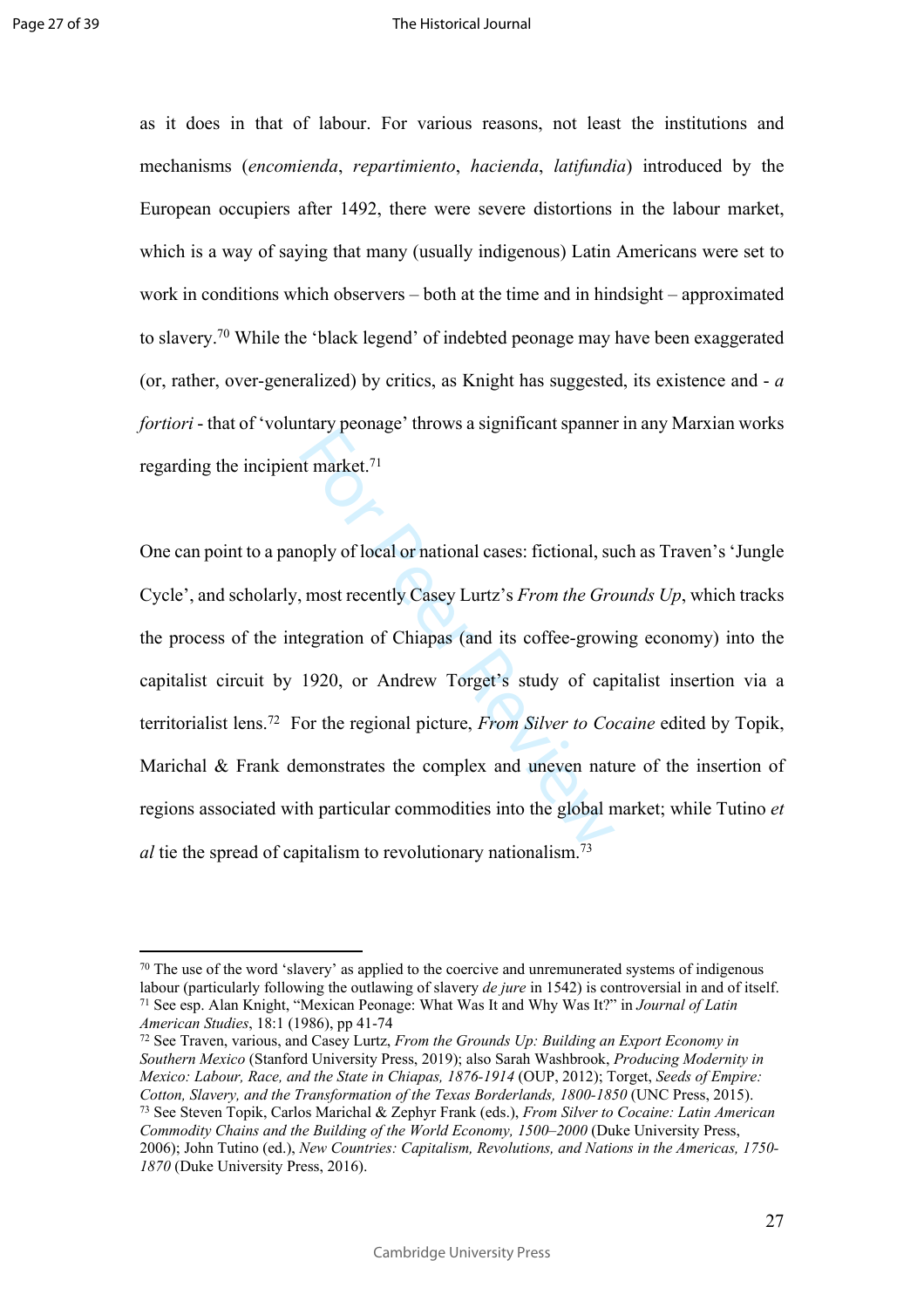There are studies of Latin American labour which feel familiar to a (globally) northwestern audience: while they remain attentive to local specificities, the works of Ernesto Semán and Paulo Drinot offer fruitful comparisons with those on, say, Italian or US labour.74 Yet it is important to recognise that the onset of Latin America's capitallabour conflicts took place – broadly – many decades, and in some places, a century, before it was defined by the dichotomy of capitalism and socialism. This dislocation was far more dramatic than the lag between, say, continental European industrialisation and the growth of socialist ideology and organisations.<sup>75</sup>

# *Capitalism vs Socialism*

sm<br>
Sm<br>
Sm<br>
Example and the example and the playing<br>
inneteenth century, the framing of a divergent<br>
of capitalism against socialism (and/or, in r<br>
ly as left is ideas arrived via oral, text<br>
arxism and anarchism arrived a While versions of the capital-labour conflict had been playing out across the region throughout the later nineteenth century, the framing of a distinct, though closely associated, conflict – of capital*ism* against socialism (and/or, in many areas, anarchism) emerged more fitfully as leftist ideas arrived via oral, textual and organisational transmission. Both Marxism and anarchism arrived and spread in Latin America in the second half of the nineteenth century (though there were some Fourierist interlopers as early as the 1840s); they put down roots, syncretising in places and dogmatising in others, and provoked the ire of both elites and populist or nationalist alternatives.<sup>76</sup>

<sup>74</sup> Semán, *Ambassadors of the Working Class: Argentina's International Labor Activists & Cold War Democracy in the Americas* (Duke University Press, 2017); Drinot, *The Allure of Labor: Workers, Race and the Making of the Peruvian State* (Duke University Press, 2011). See also Field, *From Development to Dictatorship* .

<sup>75</sup> Richard Saull has argued that the conventional Cold War period can usefully be seen as a phase of capitalist expansion into the global periphery. See Saull, "El lugar del sur global en la conceptualización de la guerra fría: desarrollo capitalista, revolución social y conflicto geopolítico" in Spenser (ed.), *Espejos de la Guerra Fría* (CIESAS, 2004)

<sup>76</sup> See Angel Cappelletti, *Anarchism in Latin America* (AK Press, 2018); Luis E. Aguilar, *Marxism in Latin America* (Temple University Press, 1978); and Carlos Illades, *El marxismo en México: Una historia intelectual* (Taurus, 2018)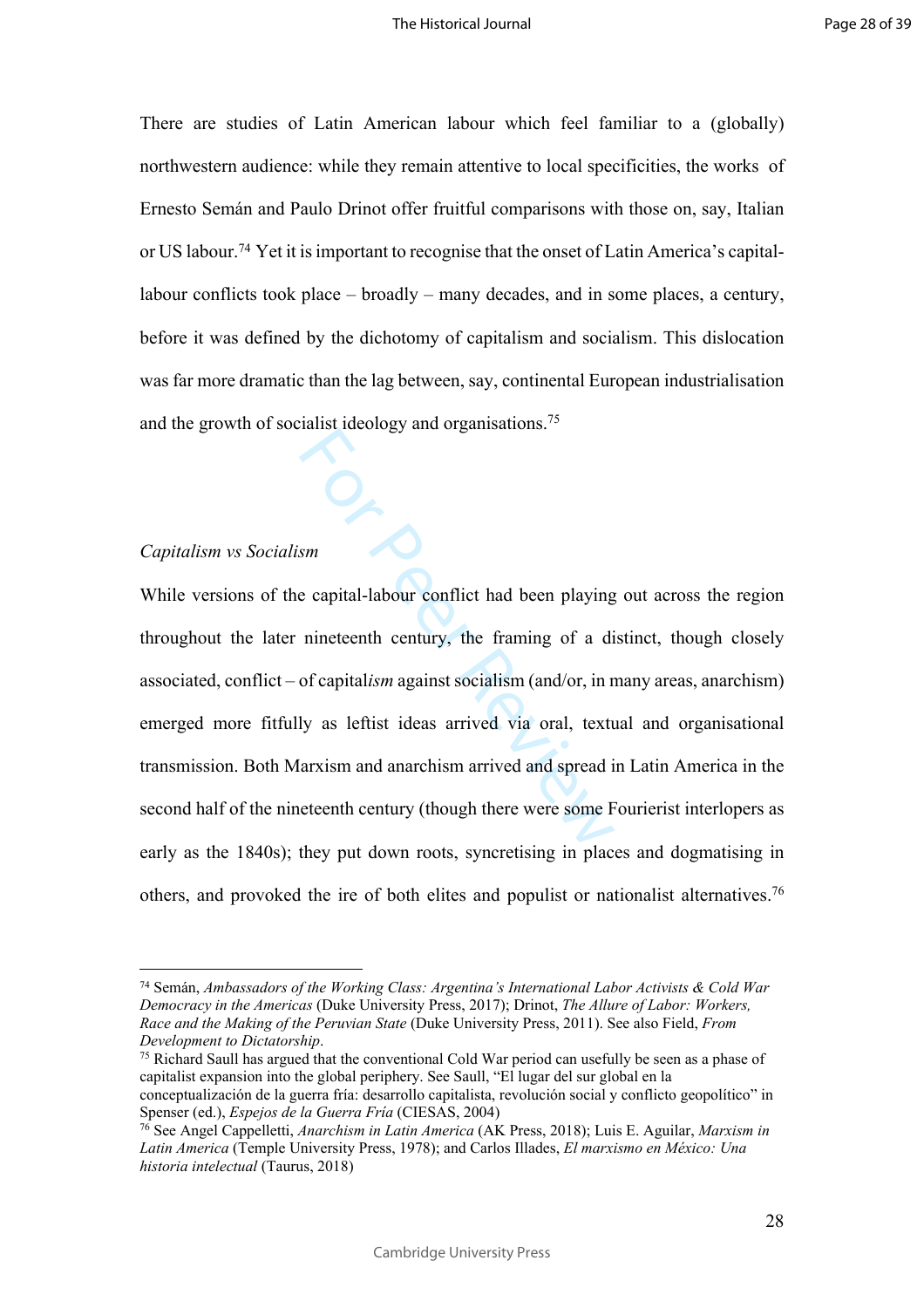Without this endogenous lineage, the anti-communism of the 1940s and 1950s could not have (been) expanded with such facility. That said, the rapid growth of support for socialist ideas in general – and membership of communist organisations in particular – no doubt stiffened the resolve of their opponents. Between 1935 and 1947, aggregate Communist Party membership in Latin America is estimated to have grown from 25,000 to 500,000.<sup>77</sup>

we same since and shown<br>turely in place in Peru by the mid-1930s; ly years later.<sup>78</sup> What was clear in the end of<br>egan again, in Harmer's words, to overtly '<br>That anti-communism had a devastatin<br>it, "[w]hile the repressi Counter-mobilisation was swift. Paulo Drinot has shown that a 'creole anticommunism' was securely in place in Peru by the mid-1930s; Mexico made a similar institutional turn a few years later.<sup>78</sup> What was clear in the end of the thaw around 1945- 48 was that the US began again, in Harmer's words, to overtly "encourage and reward anti-communism".<sup>79</sup> That anti-communism had a devastating effect. As Victor Figueroa Clark puts it, "[w]hile the repression of subaltern challenges by Latin American elites was not new, and while communists were not the only targets, their presence in all of the key points and moments of conflict combined with elite fear of communism to ensure that communists were particularly hard hit by repression".<sup>80</sup>

The broad capitalism vs socialism (and/or communism) conflict is borne out in the historiography. While plenty of (often radical, often nationalist) anti-communist Latin Americans have insisted upon an anti-Marxist socialism - e.g. Montoneros and their

<sup>77</sup> See Bethell & Roxborough (1988), p.173

<sup>78</sup> Drinot, Paulo, "Creole Anti-Communism: Labor, the Peruvian Communist Party, and APRA, 1930– 1934", *Hispanic American Historical Review*, 92:4 (2012), pp 703–36. For Mexico, the state's method of dealing with various leftist challenges was fairly consistent: co-option where possible, otherwise repression. See e.g. Tanalís Padilla, *Rural Resistance in the Land of Zapata* (Duke University Press, 2008); Elisa Servín, *Ruptura y Oposición: El Movimiento Henriquista, 1945-54* (Cal y Arena, 2001). <sup>79</sup> Harmer, 'The Cold War in Latin America', p.139

<sup>80</sup> Figueroa Clark, "Latin American Communism", p.389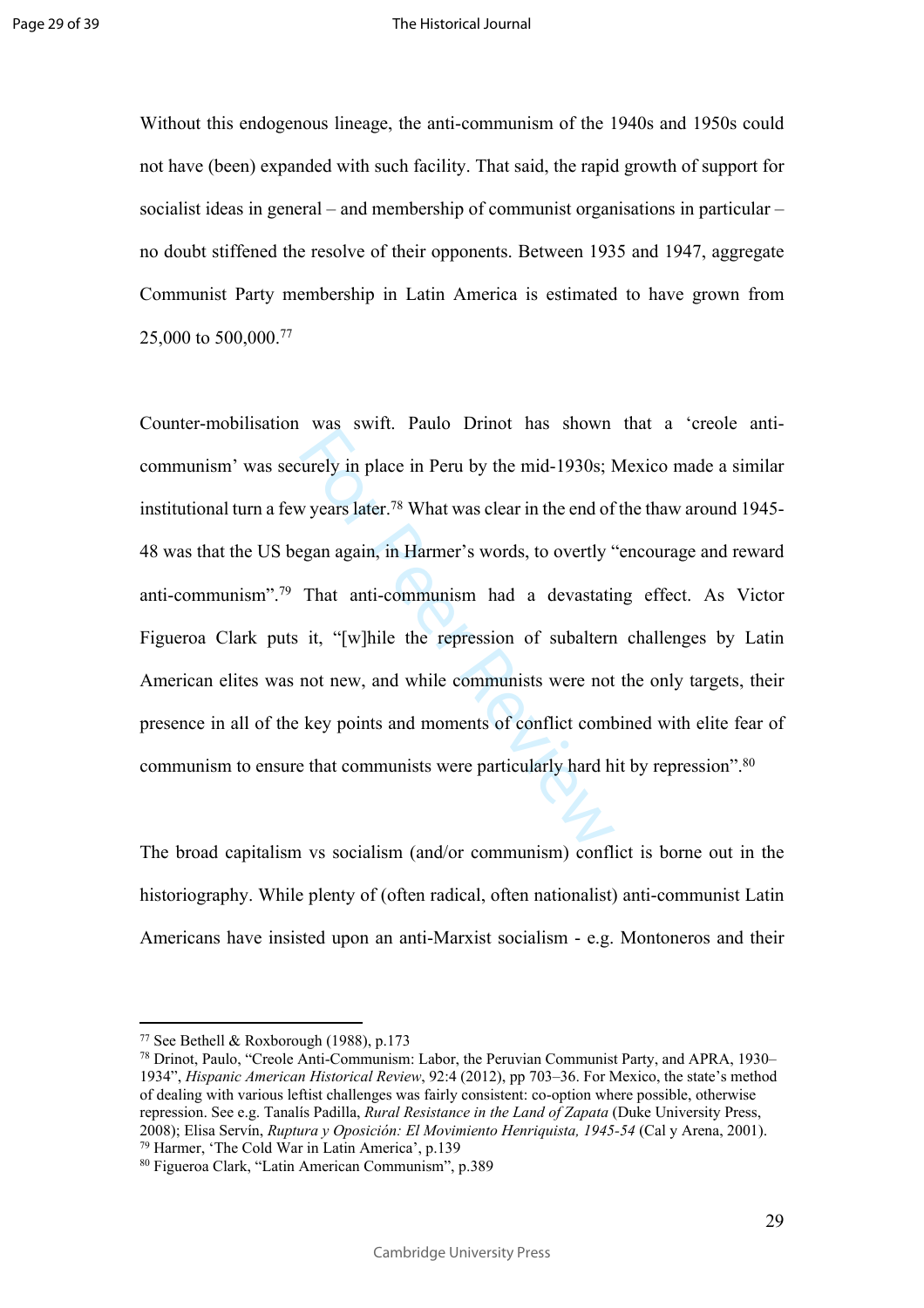al economy of the Cold War".<sup>82</sup> More brack that<br>al economy of the Cold War".<sup>82</sup> More brack<br>d, the temporal consonance of "both Latit<br>ble and stunted development *and* the Unit<br>to global hegemony" constitute a 'centur<br>war rallying cry of "a socialist country without Yankees or Marxists" – both historical actors and their chroniclers embraced the simple dichotomy presented by 'The' Cold War. As Patrick Iber has noted recently: "to simplify enormous and complex bodies of scholarship to their barest essences, orthodoxy held communism primarily responsible, while revisionism blamed capitalism".<sup>81</sup> Recalling my earlier citation of Schraeder's hypothesis and the blurring of diplomatic/security concerns with political economy, though, the interaction of my several 'sub-conflicts' is more general: as Grandin puts it, "the politics and culture of anti-communism cannot be divorced in any meaningful way from the political economy of the Cold War".<sup>82</sup> More broadly, as Grandin and Joseph have suggested, the temporal consonance of "both Latin America's efforts to overcome its inequitable and stunted development *and* the United States' rise, first to hemispheric and then to global hegemony" constitute a 'century of revolution' which is *also* a long cold war; the conflict between 'reds' and 'whites' was strikingly consistent.<sup>83</sup>

# *U.S.-led bloc vs U.S.S.R.-led bloc*

Finally we arrive at the conflict many generalists would consider the *bona fide* Cold War – the United States and its allies engaging in geopolitical conflict against a bloc of nations led by the Soviet Union. Immediately we are forced to problematise this binary, as no Latin American nations were formally associated with either NATO or the Warsaw Pact. The Soviet Union, in particular, was "more of an active bystander than a

<sup>81</sup> Patrick Iber, "Cold War World" in *New Republic* (30/10/2017), [https://newrepublic.com/article/144998/cold-war-world-new-history-redefines-conflict-true-extent](https://newrepublic.com/article/144998/cold-war-world-new-history-redefines-conflict-true-extent-enduring-costs)[enduring-costs](https://newrepublic.com/article/144998/cold-war-world-new-history-redefines-conflict-true-extent-enduring-costs) [accessed 10/05/2019]

<sup>82</sup> Grandin, "Off the Beach", p.436

<sup>83</sup> Gilbert Joseph, "Latin America's Long Cold War", p.400. This also raises an important directional reappraisal, with the conflict "as least as much North-South as East-West" (p.401). For the Brazilian case see Rodrigo Patto sa Motta, *Em Guarda Contra O Perigo Vermelho* (Perspectiva, 2002).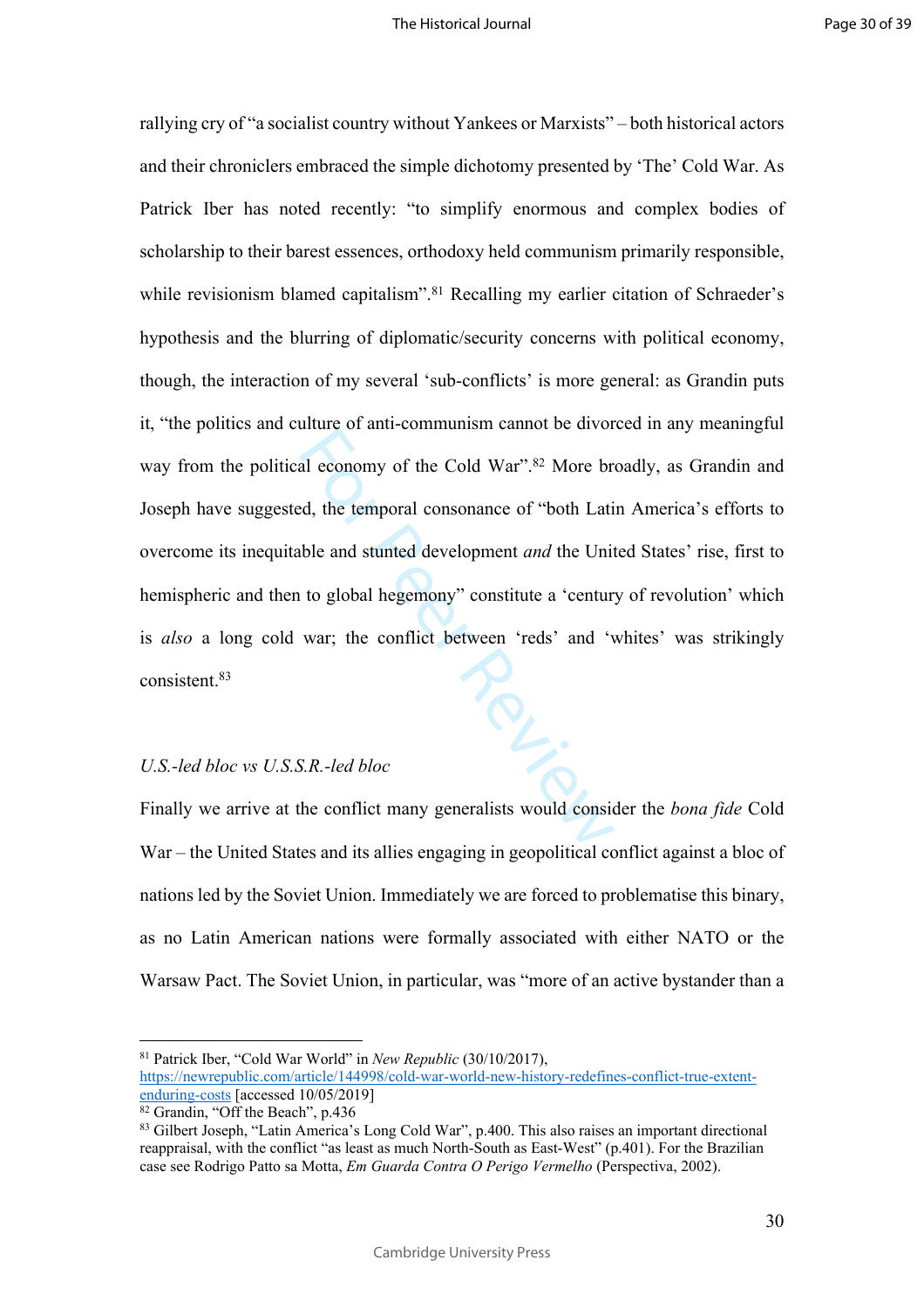main participant".<sup>84</sup> In Latin America - with the exception of Cuba - *this* conflict was contingent, illusory even. Affiliations to or affinities with the Soviet bloc in particular were often tenuous for subnational manifestations of the armed left, various incarnations of which drew upon pre-1945 traditions and organisations.

out procedure. The cold wat powers<br>into their conflict; however, the only cohe<br>n (some) Latin American elites and (some)<br>ces which, as I have suggested, pre-dated t<br>, and made more Manichean from the la<br>logical concerns ca I am not sure I would go quite as far as García Marquez, who stated in 1982 that "superpowers and other outsiders have fought over us for centuries in ways that have nothing to do with our problems."<sup>85</sup> The Cold War powers *did* try to fold Latin America's problems into their conflict; however, the only coherent consonances that did exist were between (some) Latin American elites and (some) parts of the U.S. state apparatus - consonances which, as I have suggested, pre-dated the Cold War, but were re-badged, beefed up, and made more Manichean from the late 1940s. As Grandin suggests, local ideological concerns came together in this period with global geopolitical considerations, with baleful effects: "in many countries the promise of a postwar social democratic nation was countered by the creation of a Cold War counterinsurgent terror state".<sup>86</sup> Socio-economic demands born out of local structural conditions but encouraged by a wider democratic moment were opposed by existing elites augmenting their pre-Cold War strength with new methods and technologies, new allies and a more coherent ideology.

# *Further factors for consideration*

This 'layered stack' model is designed to provoke discussion, and will necessarily need modification and augmentation. Already four areas seem to demand further

31

<sup>84</sup> Odd Arne Westad, *The Cold War: A World History* (2017), p.359

<sup>85</sup> Marlise Simons, "A Talk with Gabriel García Marquez" in *The New York Times*, 5th December 1982

<sup>86</sup> Grandin, "Off the Beach", p.426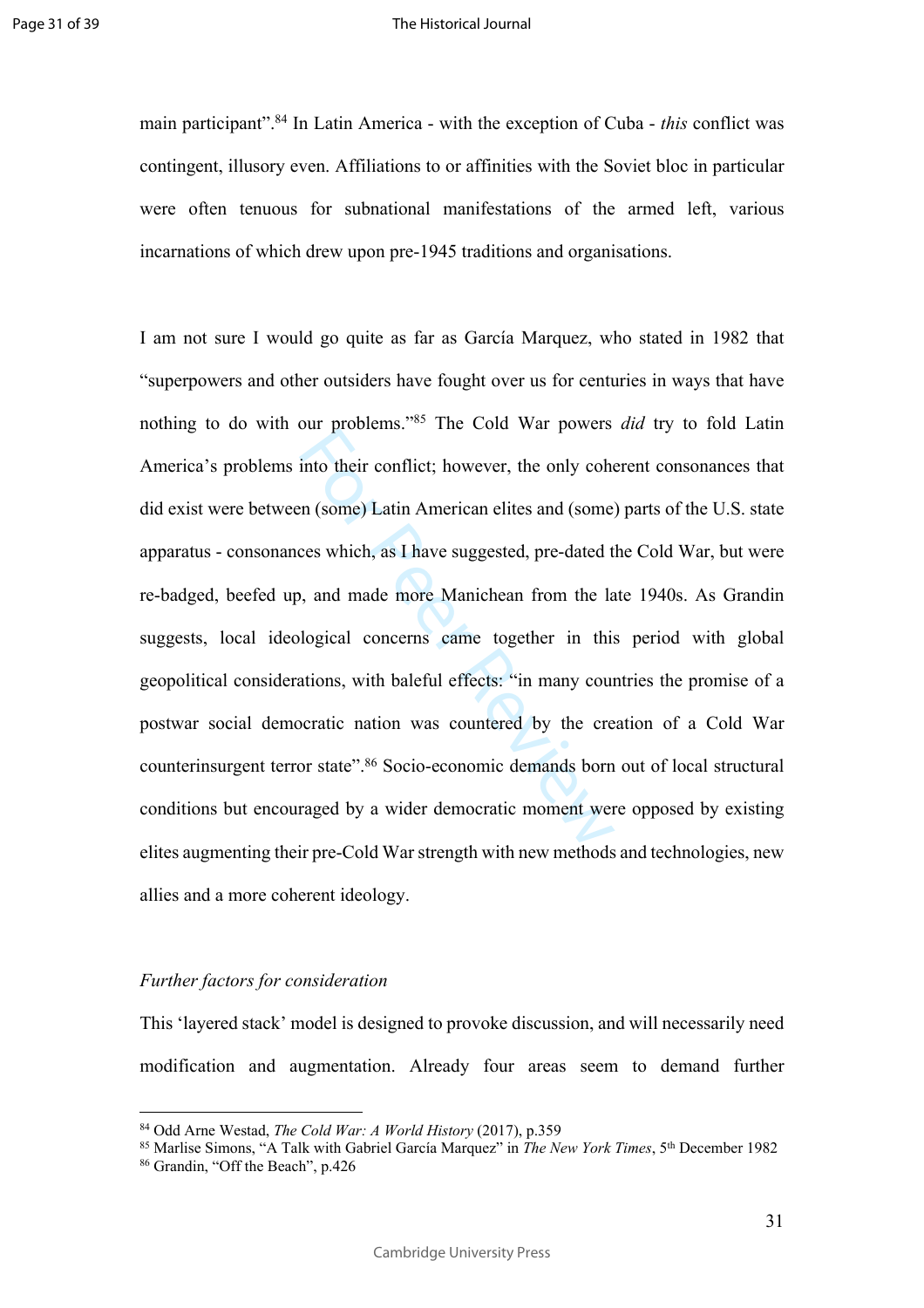Fuddlement with indigeneity and autonom<br>ermore, while racialised slavery as such was<br>the end of the nineteenth century, its legad<br>st in the persistent repression and margina<br>st in the persistent repression and margina<br>Next interrogation, though perhaps as contextualisation rather than as separate axes of conflict. Race, its conceptions, and its hierarchies, are woven inextricably into Latin America's political economy. The *Landowner vs Peasant* conflict outlined above is – almost everywhere throughout the region's history – profoundly racialised, though with significant variance between e.g. Mexico, Central America, the Andes, Brazil, the Caribbean, and southern South America.<sup>87</sup> And as noted in the *Capital vs Labour* section, access to labour markets, geographical mobility and remuneration have been shaped by (usually top-down) conceptions of race. This was not limited to the right: longstanding leftist befuddlement with indigeneity and autonomy had profound effects in our period.<sup>88</sup> Furthermore, while racialised slavery as such was essentially outlawed across the region by the end of the nineteenth century, its legacy lived on throughout the Cold War, not least in the persistent repression and marginalisation of Afro-Latino communities.

Latin America's Cold War had distinctly gendered facets, many of which existed prior to the Second World War. Consider, *inter alia*, Elizabeth Quay Hutchison's account of shifts in the political solidarities of domestic workers in Cold War Chile; Margaret Power's analysis of the 1964 Chilean election, in which longstanding social attitudes rooted in religion and class were repurposed, the anticommunism being old, but nimble; Benjamin Cowan's tracing the roots of Brazil's Cold War gender politics to the Vargas era; Isabella Cosse's foregrounding of the nineteenth century roots of "a family type

<sup>87</sup> See, *inter alia*, Claudia Leal & Carl Henrik Langebaek (eds.), *Historias de raza y nación en América Latina* (Universidad de los Andes, 2010); Micol Seigel, *Uneven Encounters: Making Race and Nation in Brazil and the United States* (Duke University Press, 2009); Florencia Mallon, *Peasant and Nation The Making of Postcolonial Mexico and Peru* (University of California Press, 2009); Peter Wade, *Race and Ethnicity in Latin America* (Pluto, 2010).

<sup>88</sup> See e.g. James Jenkins, "The Indian Wing: Nicaraguan Indians, Native American Activists, and U.S. Foreign Policy, 1979-1990" in *Beyond the Eagle's Shadow*, pp 175-99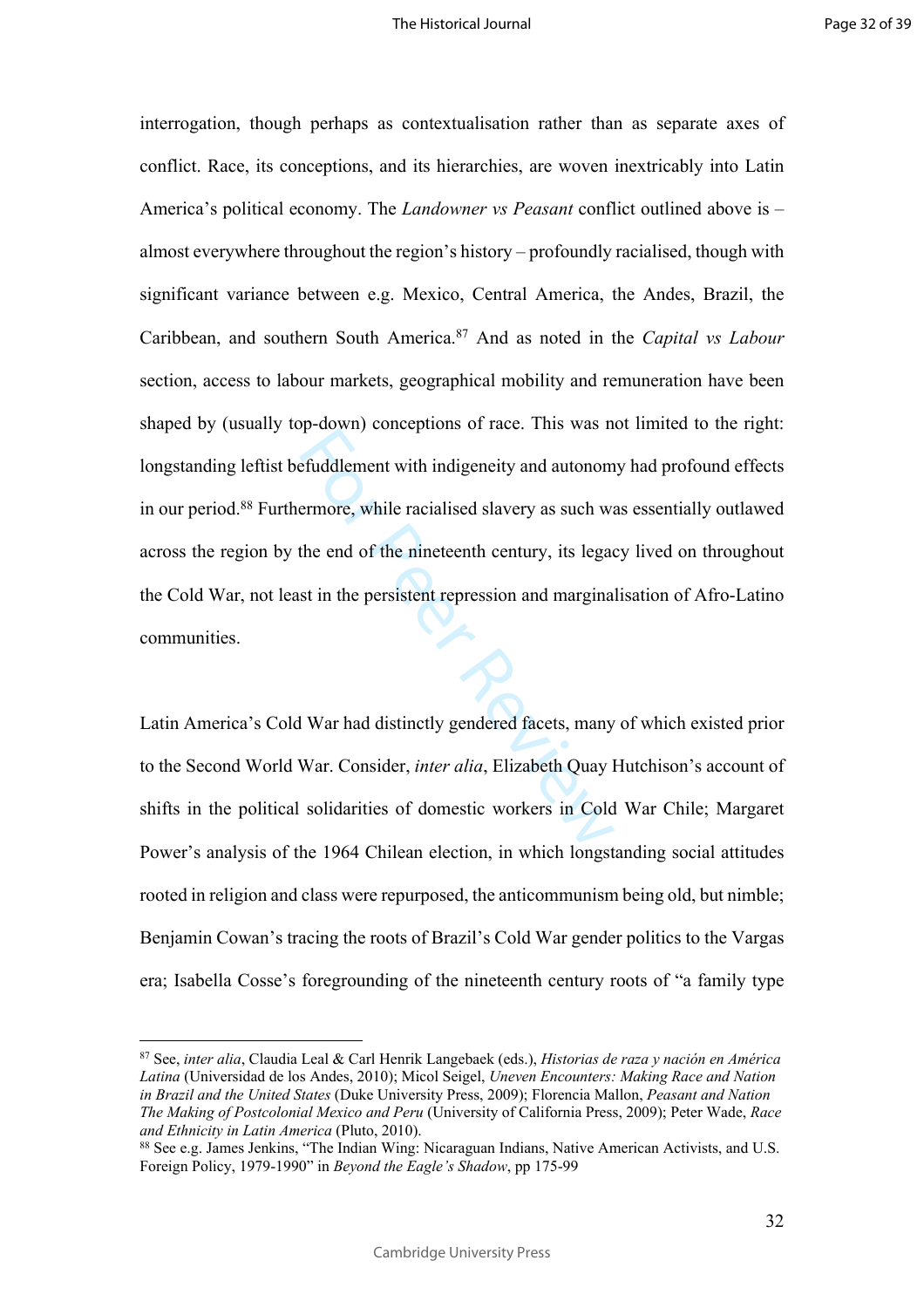based on the indissolubility of marriage, gender inequality, and patriarchal power" for Cold War *guerrilleras* in Argentina; and Michelle Chase's study of women's revolutionary agency in Cuba both before and after 1959.<sup>89</sup>

For they quite fall into the Chomskyian frameword and the most space of the Catholic was.<sup>90</sup> Nevertheless, the role of the Catholic War anti-communism is clear; Romain Ro camining organisations such as the Feed 1916) and While the literature on religious change and conflict in Latin America remains somewhat fissiparous, possibly reflecting its subject matter, divisions between (very broadly) conservative Catholic hierarchies and grassroots Catholic radicalism and, latterly, the rise of evangelical Protestantism are now fairly well covered in the historiography; whether they quite fall into the Chomskyian framing of a continental (Cold War) battle between liberation theology and CIA-funded Pentecostalism remains rather more contentious.<sup>90</sup> Nevertheless, the role of the Catholic right in underpinning vernacular pre-Cold War anti-communism is clear; Romain Robinet demonstrates the Mexican case in examining organisations such as the Federal District Student Confederation (founded 1916) and National Union of Catholic Students (1931).<sup>91</sup>

<sup>89</sup> See Elizabeth Quay Hutchison, "Shifting Solidarities: The Politics of Household Workers in Cold War Chile", *Hispanic American Historical Review*, 91:1 (2011), pp 129-162; Power, "The Engendering of Anticommunism and Fear in Chile's 1964 Presidential Election", *Diplomatic History*, 32:5 (2008), pp 931-53; Cowan, *Securing Sex: Morality and Repression in the Making of Cold War Brazil* (UNC Press, 2016); Cosse, "Infidelities: morality, revolution, and sexuality in left wing guerrilla organizations in 1960s and 1970s Argentina", *Journal of the History of Sexuality*, 23:3 (2014), pp 415- 450; Michelle Chase, *Revolution within the Revolution: Women and Gender Politics in Cuba, 1952- 1962* (UNC Press, 2015).

<sup>90</sup> See, *inter alia*, Gerard Colby & Charlotte Dennett, *Thy Will Be Done - The Conquest of the Amazon: Nelson Rockefeller and Evangelism in the Age of Oil* (HarperCollins, 1995); Frances Hagopian (ed.), *Religious Pluralism, Democracy, and the Catholic Church in Latin America* (University of Notre Dame Press, 2009); Edgardo Colón-Emeric, *Óscar Romero's Theological Vision* (University of Notre Dame Press, 2018). Kyle Burke's *Revolutionaries for the Right* (UNC Press, 2018) is an example of the (mostly later) phenomenon of the semi-autonomy of right-wing paramilitaries.

<sup>91</sup> Robinet, "Christianiser la Révolution mexicaine : l'idéologie de l'Union Nationale des Étudiants Catholiques (années 1930)" in *Nuevo Mundo, Mundos Nuevos* (2016). For the persistence of such links see Luis Herrán Ávila, "The Other 'New Man'": Conservative Nationalism and Right Wing Youth in 1970s Monterrey" in Jaime Pensado & Enrique C. Ochoa (eds.), *México Beyond 1968:* 

*Revolutionaries, Radicals, and Repression During the Global Sixties and Subversive Seventies* (University of Arizona Press, 2018), 195-214.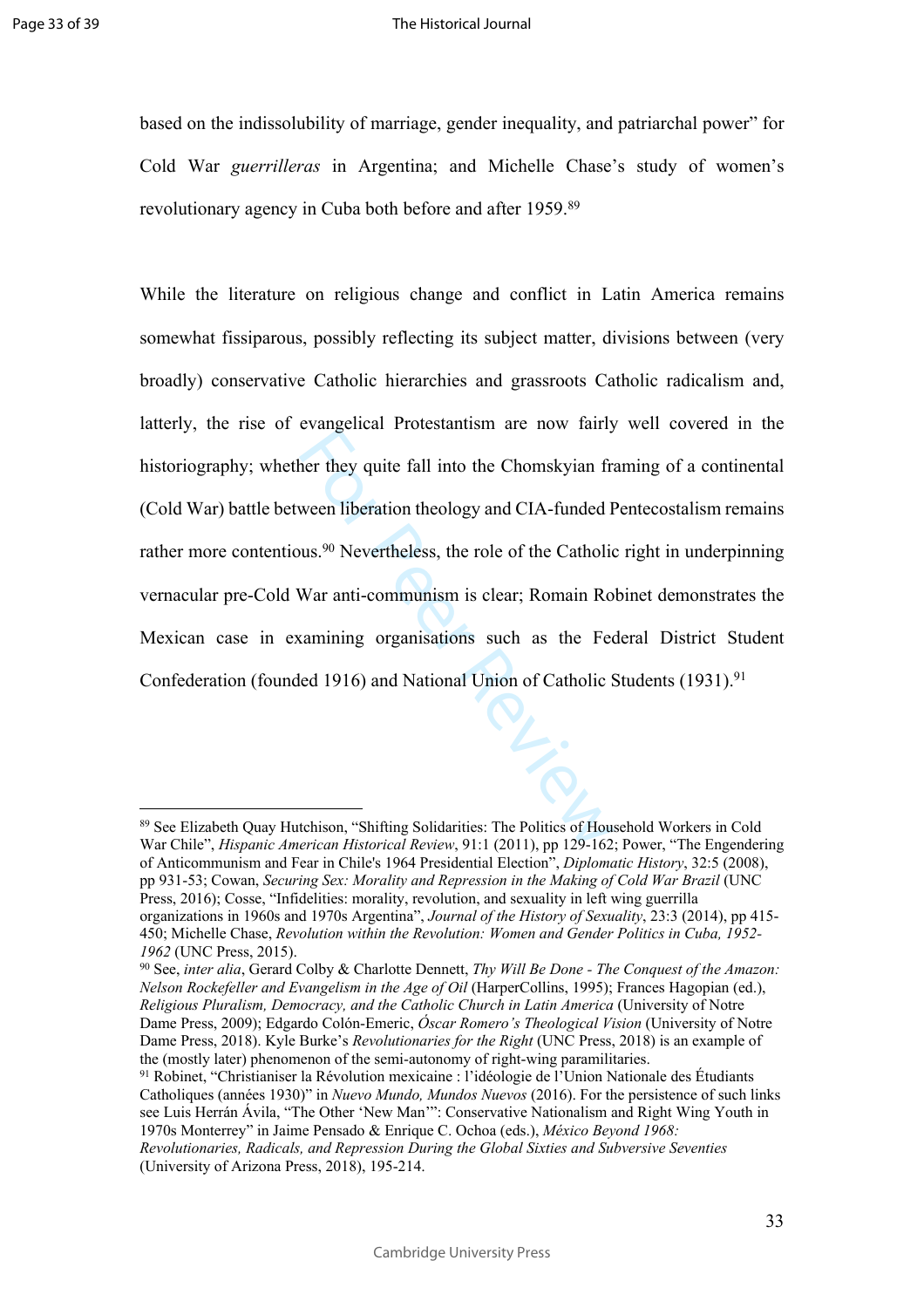From all and the US particularly after 1970).<br>
fluence of the US particularly after 1970).<br>
constrated that military modernisation stret<br>
volutionary periods respectively in the Memorital review.<br>
Finally, relating to viol Finally, the increasingly-important framing of violence. The emergence of radical leftwing guerrilla groups and the development of better-educated, better-equipped militaries certainly pre-dates the orthodox periodisation of the Cold War in many parts of Latin America; as McPherson puts it, "much of the violence perpetrated *in* the Cold War was not necessarily *of* the Cold War".<sup>92</sup> The 1930s, for instance, saw a plethora of such developments, with on the one hand the growth of the Sandino- and Martí-led movements faced (asymmetrically) by militaries able to exert power as increasingly autonomous actors (not only semi-autonomous vis-a-vis national elites, but at times getting beyond the influence of the US particularly after 1970). Stephen Neufield and Thom Rath have demonstrated that military modernisation stretches back into the prerevolutionary and revolutionary periods respectively in the Mexican case, playing a crucial role in state formation; Erik Ching has traced similar developments for the case of El Salvador.<sup>93</sup> Finally, relating to violence, the democracy-dictatorship dyad may deserve special consideration, though I remain uncomfortable with these as primary categories of organization. Nevertheless, Bethell and Roxborough, McPherson, and many others make a strong case for thinking around this axis of confict.

<sup>92</sup> McPherson, p.314

<sup>93</sup> See Neufield, *Blood Contingent: The Military and the Making of Modern Mexico, 1876-1911* (UNM Press, 2017); Rath, *Myths of Demilitarization in Postrevolutionary Mexico, 1920-1960* (UNC Press, 2013); Ching, *Authoritarian El Salvador: Politics and the Origins of its Military Regimes, 1880-1940*  (University of Notre Dame Press, 2014)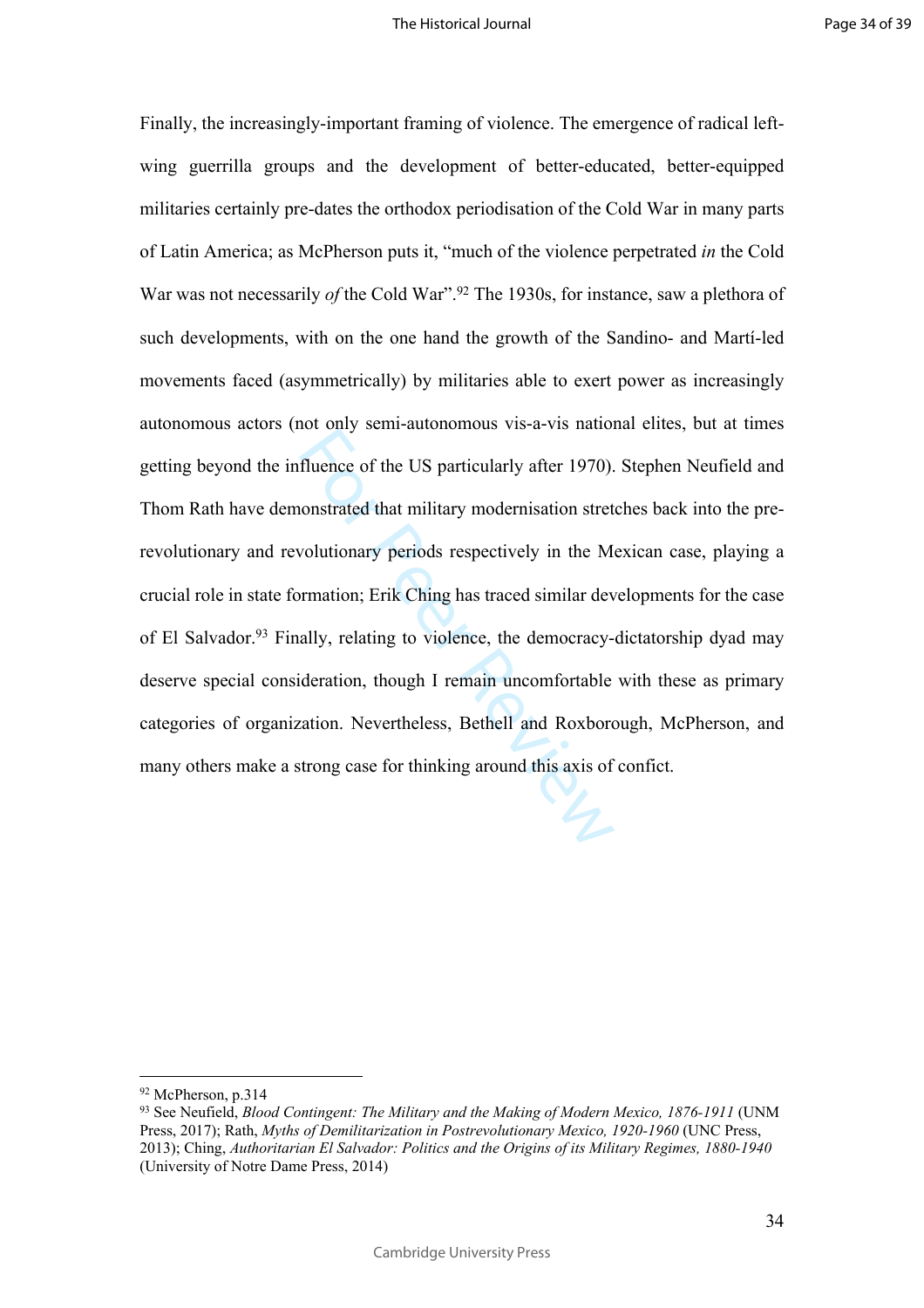

Figure 1. The Cold War as a 'Layered Stack' of Latin American Conflicts

6.

With the layers outlined above in mind, I now turn to the Mexican case in earnest, and in particular the idea that Mexico's Cold War was delayed, or even absent. Hal Brands in *Latin America's Cold War* (2010) implies a late Cold War for Mexico, which doesn't appear until 1959 and the Cuban Revolution, a position that has been echoed (considerably more convincingly) by Renata Keller's *Mexico's Cold War* (2014). Keller claims that "in Mexico, the Cold War began when the Cuban Revolution intensified the preexisting struggle over the legacy of the Mexican Revolution".<sup>94</sup> While Keller notes that "various political, social, and economic movements emerged

<sup>94</sup> Renata Keller, *Mexico's Cold War,* p.5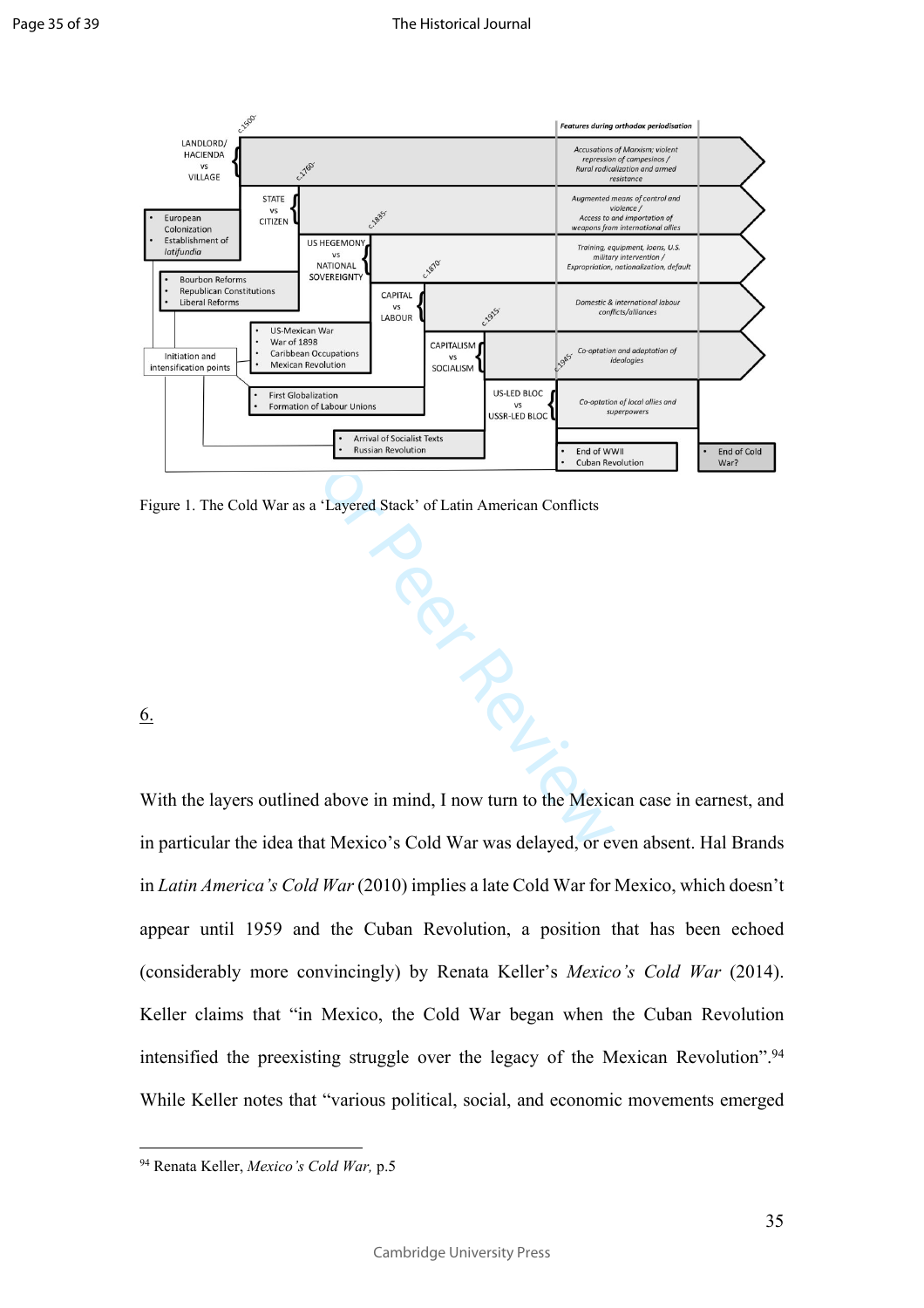in the early years of the global Cold War, they were not yet connected to that geopolitical confrontation".<sup>95</sup> Instead, she characterises them as "independent responses to specific conditions in Mexico, to the stifling political system, to the corrupt institutions".<sup>96</sup>

of the U.S. neith<br>mpaign, election and presidency of Alem<br>seeking reassurances that he was genuine<br>nent good relations by arranging the first<br>an War of 1846-48. In its wake, Alemán a<br>b to U.S. capital. The evisceration of In arguing that the Cold War came to Latin America relatively late, Brands and Keller concur with Bethell and Roxborough that "to the extent that U.S. policy figured in the conservative restoration, it was as a matter of neglect and indifference, rather than proauthoritarian intervention".<sup>97</sup> Yet in Mexico, the U.S. neither neglected nor was indifferent to the campaign, election and presidency of Alemán in 1945-46; on the contrary, it began by seeking reassurances that he was genuinely anti-communist and rapidly moved to cement good relations by arranging the first presidential visit since the Mexican-American War of 1846-48. In its wake, Alemán agreed to a substantial opening up of Mexico to U.S. capital. The evisceration of the political left in 1945-47 was followed by the *charrazo*, the defeat of radical labour between 1948 and 1951.<sup>98</sup> In 1950, fearing that leftist opposition to his government might use primaries to infiltrate the PRI, Alemán declared a "systematic anti-Communist campaign" and outlawed primaries.<sup>99</sup> These processes - an ever closer relationship between the U.S. and Mexican governments defined in opposition to the Soviet Union and under the rubric of the Rio Treaty, a populist anti-communism with charges of fifth column

<sup>95</sup> Keller, p.33

<sup>96</sup> Keller, p.34

<sup>&</sup>lt;sup>97</sup> A contention supported by the fact that Mexico is not referred to in Brands' study until 1959 (in reaction to the Cuban Revolution). See Brands (2010), p.25

<sup>98</sup> See Roxborough, "The Mexican Charrazo of 1948: Latin American Labor from World War to Cold War", (Kellogg Institute Working Paper #77, 1986)

<sup>99</sup> Paul Gillingham, "Fraud, Violence and Popular Agency in Elections" in Smith & Gillingham (eds.), *Dictablanda*, p.163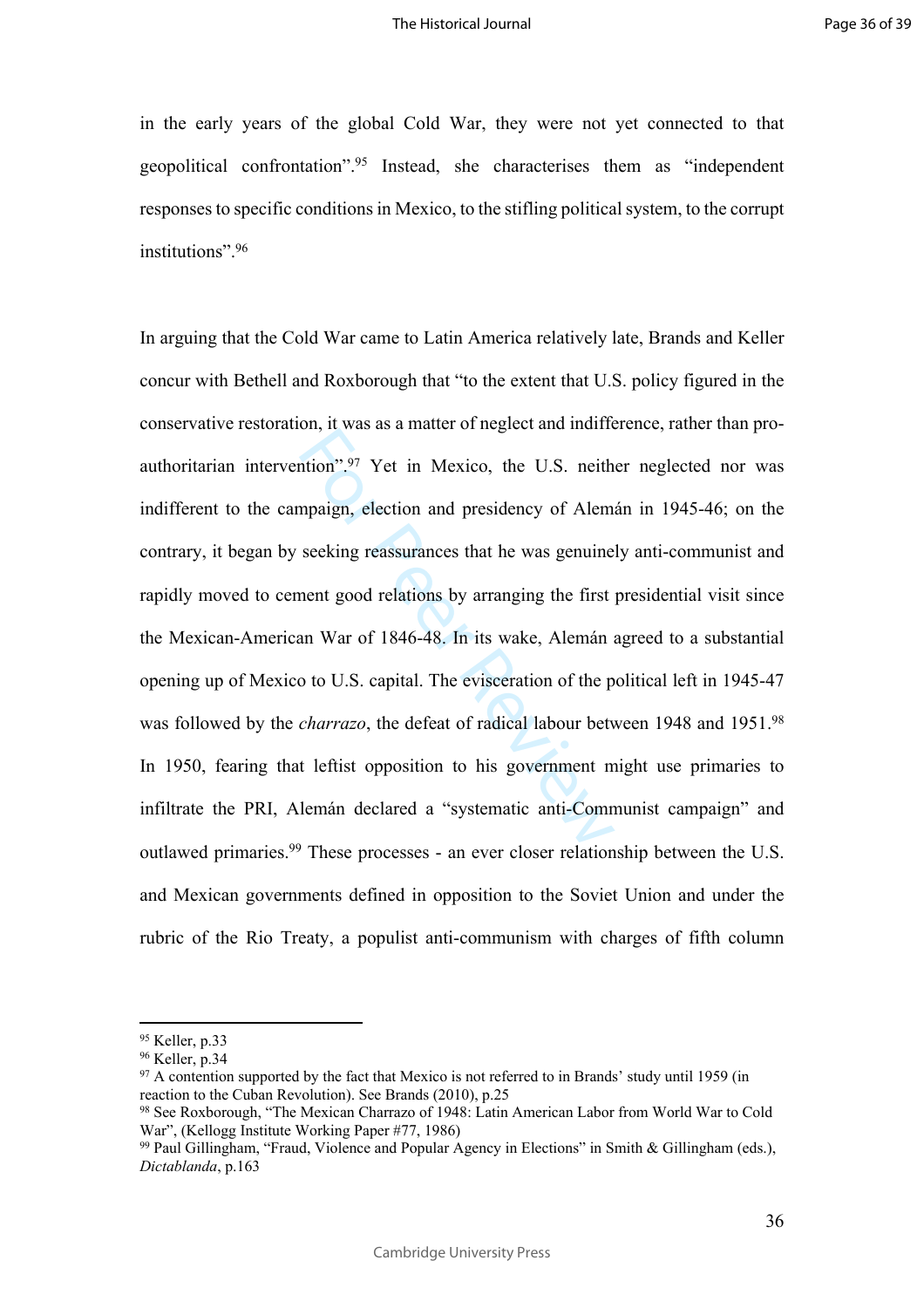membership, an agreement to open the Mexican market to U.S. capital and imports, and the repression of radical left opponents of such changes - cannot, I think, be conceived of separately from the Cold War. Alan McPherson concurs, noting that "Latin America was fully engaged in Cold War-related ideology and violence for a full decade before the Cuban Revolution, if not earlier in places such as Mexico".<sup>100</sup> While there were rumblings of discontent about Guatemala in 1954 and much more serious concerns voiced (however insincerely) about U.S. policy towards revolutionary Cuba, Mexico was tied its northern neighbour in such close geopolitical terms that critical rhetoric was possible but could never escalate into the sort of direct opposition seen in the pre-war period.<sup>101</sup>

but could never escalate into the sort of dividend method of the sort of dividend the sort of dividend the sort of dividend dies," he suggests, "begin with the Cuban ears too late".<sup>102</sup> This is supported by his we cefelle Iber is unequivocal about the dangers of a late placement of Latin America's *cultural* Cold War: "many studies," he suggests, "begin with the Cuban Revolution of 1959, at least ten if not forty years too late".<sup>102</sup> This is supported by his work on the World Peace Council and the Rockefeller- (and later CIA-) funded *Centro Mexicano de Escritores,* established in 1951 for Cold War "political purposes" - though it "did not fulfil the expectations of any of its institutional funders".<sup>103</sup> We can push this claim beyond culture: the Cold War diplomatic and economic dances took place early, were settled quickly, and placed Mexico firmly at the side of the United States. As Niblo suggests, the alliance was clear by the time of the Bretton Woods conference of 1944.<sup>104</sup> While Mexico's structural position was overdetermined, Christy Thornton's forthcoming

37

<sup>100</sup> H-Diplo Roundtable Reviews, Vol. XI, No. 27 (2011), p.26

<sup>101</sup> See Buchenau, "Ambivalent Neighbor"; and Héctor Aguilar Camín & Lorenzo Meyer, *In the Shadow of the Mexican Revolution*, p.165

<sup>102</sup> Patrick Iber, *Neither Peace nor Freedom: The Cultural Cold War in Latin America*, p.15 <sup>103</sup> Patrick Iber, "The Cold War Politics of Literature and the Centro Mexicano de Escritores" in *Journal of Latin American Studies*, 48:2 (2016), p.272 <sup>104</sup> Niblo, p.252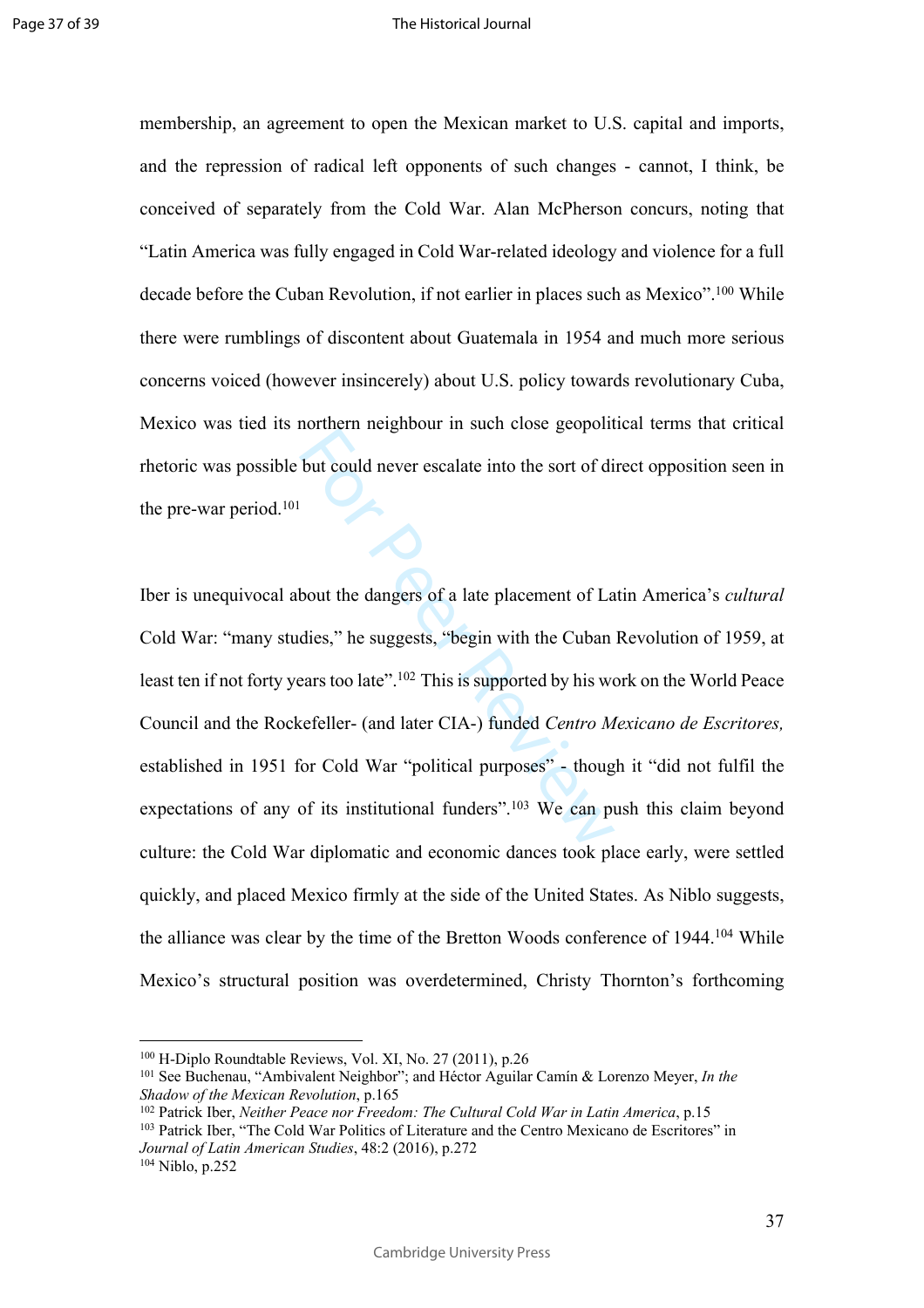*Revolution in Development* shows that Mexican officials used what means they had – primarily the promotion of multilateralism – to contain the looming power of their northern neighbour.<sup>105</sup>

munist in an abstract sense, but made<br>nunist Party" (sic) of which the studen<br>.<sup>106</sup> Similarly, Renata Keller shows ver<br>vorkers' movement of 1958-9 was deliber<br><sup>107</sup> Of course, we can go back further, ar<br>great deal of sens By the mid-1950s, the Cold War was normalised. The *charrazo* had absterged supposedly communist elements from Mexican labour and the covert *oficialista* anticommunism of the mid-1940s was now more explicit. Jaime Pensado has noted the anti-communist nature of attacks on student leaders during the 1956 strikes; they were not merely anti-communist in an abstract sense, but made explicit links to the "International Communist Party" (sic) of which the students were described as "dangerous puppets".106 Similarly, Renata Keller shows very clearly that the reradicalised railway workers' movement of 1958-9 was deliberately framed as being under Soviet control.<sup>107</sup> Of course, we can go back further, and as the model above suggests, it makes a great deal of sense to examine the degree to which regional anticommunism appeared in the wake of the Russian Revolution (and in some cases, even before); here the works of Daniela Spenser are invaluable in explaining the genesis and course of the 'Long Cold War' in the region.<sup>108</sup>

7.

<sup>105</sup> Christy Thornton, *Revolution in Development: Mexico and the Governance of the Global Economy* (University of California Press, forthcoming)

<sup>&</sup>lt;sup>106</sup> Jaime Pensado, *Rebel Mexico: Student Unrest and Authoritarian Political Culture During the Long Sixties* (Stanford University Press, 2013), p.83

<sup>107</sup> Keller, pp 39-41

<sup>108</sup> See Spenser, *The Impossible Triangle* (1999), *In from the Cold* (2008, ed. with Gilbert Joseph) and *Stumbling Its Way through Mexico* (2009), a kind of trilogy telling the story of the Long Cold War at various structural layers covering the agents of Bolshevism, the intergovernmental machinations of the 1930s, and the interventions and influences of the United States.